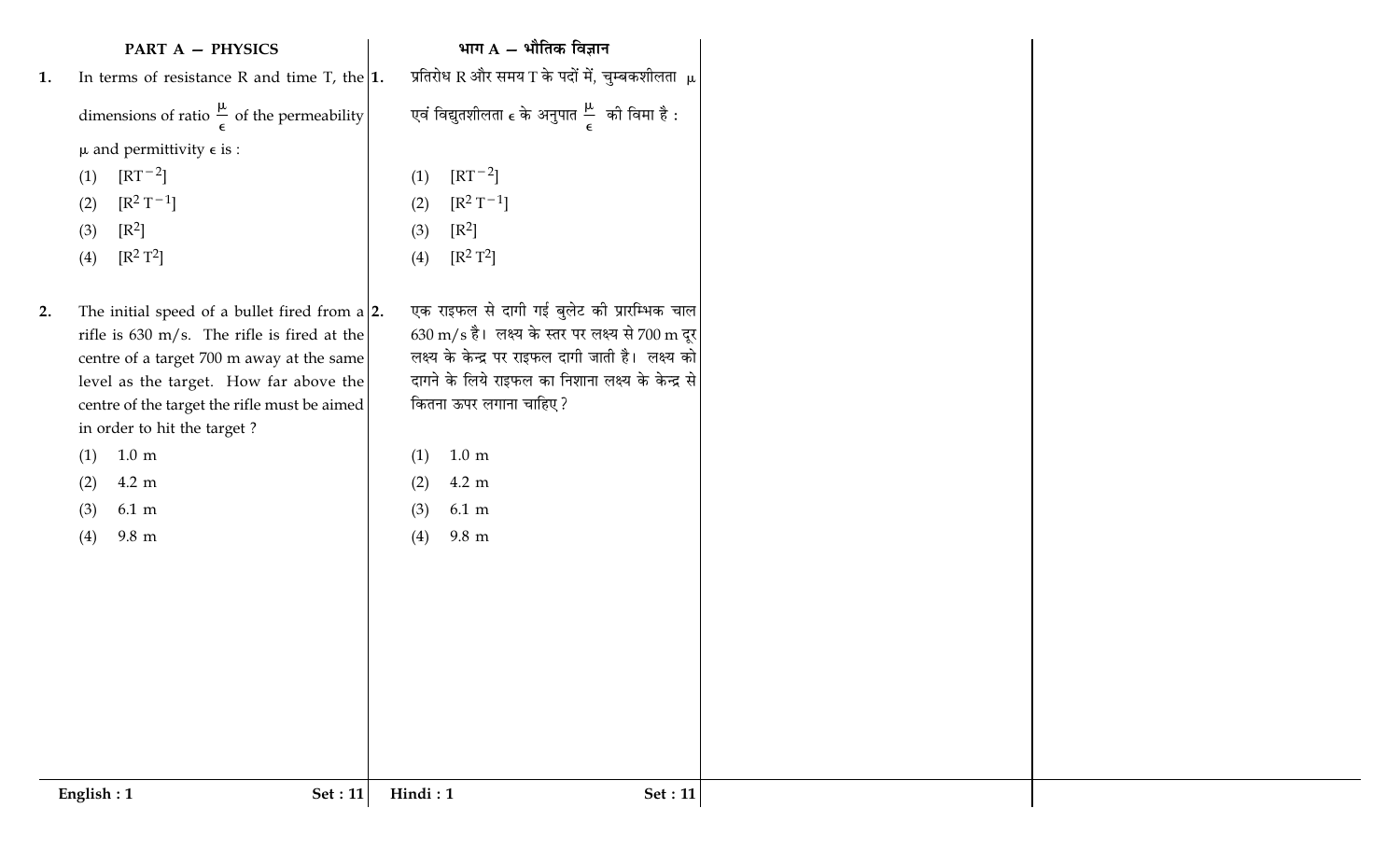|    | English: 2<br><b>Set</b> : 11                                        | Hindi: 2<br><b>Set</b> : 11                                          |
|----|----------------------------------------------------------------------|----------------------------------------------------------------------|
|    |                                                                      |                                                                      |
|    |                                                                      |                                                                      |
|    |                                                                      |                                                                      |
|    |                                                                      |                                                                      |
|    |                                                                      |                                                                      |
|    |                                                                      |                                                                      |
|    |                                                                      |                                                                      |
|    |                                                                      |                                                                      |
|    |                                                                      | (4) $\left(\frac{3}{5}\hat{i} - \frac{4}{5}\hat{j}\right)N$          |
|    | (4) $\left(\frac{3}{5}\hat{i} - \frac{4}{5}\hat{j}\right)N$          |                                                                      |
|    | (3) $\left(3\hat{i} - 4\hat{j}\right)$ N                             | (3) $\left(3\right)$ $\left(3\right)$ $\left(4\right)$ N             |
|    | (2) $\left(-\frac{3}{5}\hat{i} + \frac{4}{5}\hat{j}\right)N$         | (2) $\left(-\frac{3}{5} \hat{i} + \frac{4}{5} \hat{j}\right)N$       |
|    | (1) $\left(-3\hat{i}+4\hat{j}\right)$ N                              | (1) $\left(-3\hat{i}+4\hat{j}\right)$ N                              |
|    | t=10 s as $\vec{v}$ = +6 $\hat{j}$ m/s. The force $\vec{F}$ is :     | पर वेग $\vec{v} = +6\hat{j}$ m/s से गतिशील है। बल $\vec{F}$ है:      |
|    | at t = 0s as $\vec{v} = \left(\hat{6i} - \hat{2j}\right)$ m/s and at | $\vec{v} = (\vec{b} \hat{i} - 2 \hat{j})$ m/s से गतिशील है और t=10 s |
|    | constant force $\vec{F} = F_x \hat{i} + F_y \hat{j}$ has velocity    | $5 kg$ की एक वस्तु $t = 0s$ पर वेग                                   |
| 3. | A body of mass 5 kg under the action of $\vert$ 3.                   | स्थिर बल $\vec{F} = F_x \hat{i} + F_y \hat{j}$ के कारण द्रव्यमान     |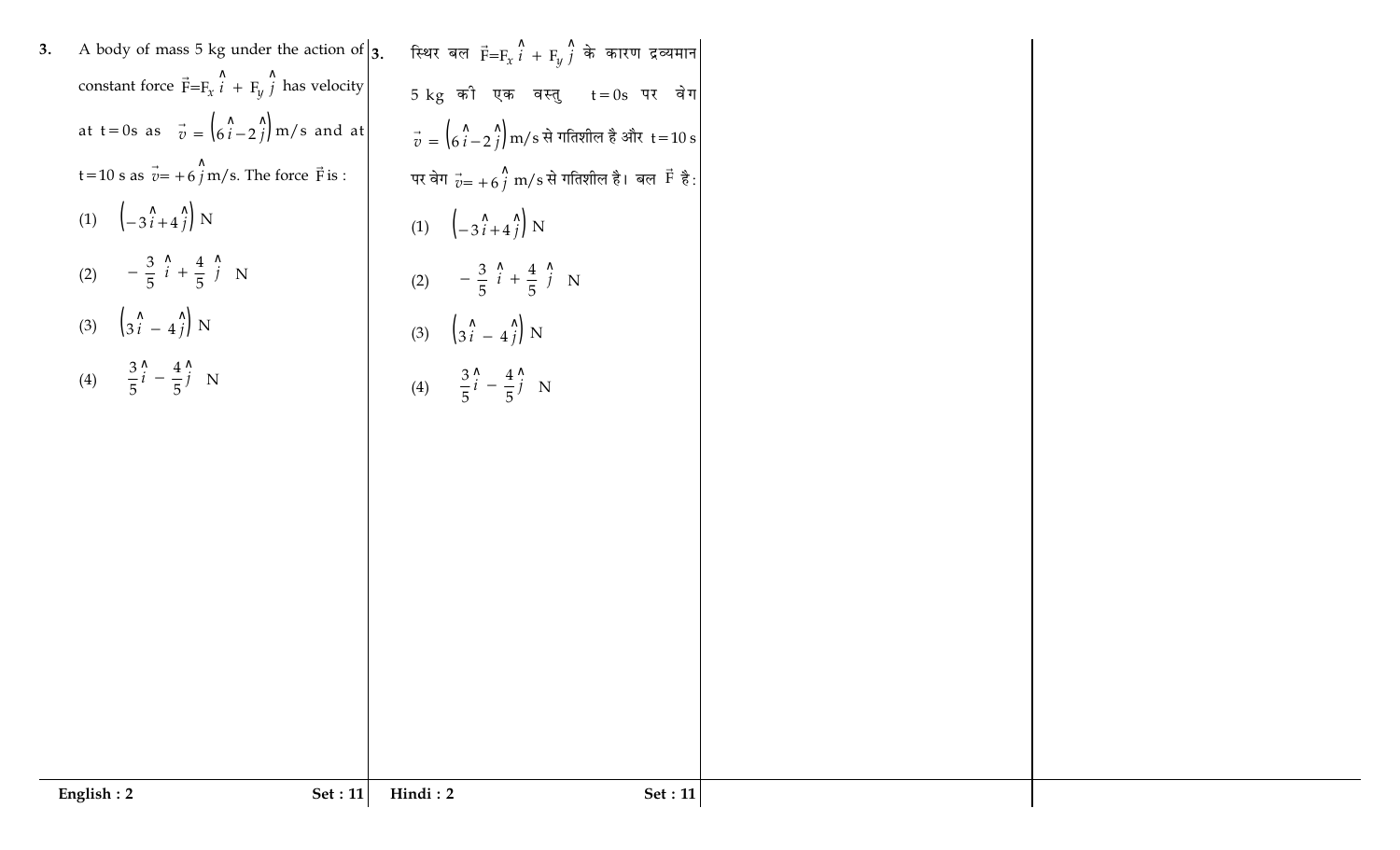4. A small ball of mass m starts at a point  $A|4$ . with speed  $v_0$  and moves along a frictionless track AB as shown. The track BC has coefficient of friction  $\mu$ . The ball comes to stop at C after travelling a distance L which is :

द्रव्यमान $\,$ m को एक छोटी गेंद बिन्दु  $\rm A$  से चाल  $v^{}_{\rm o}$  से $\,$ प्रारम्भ करती है और एक घर्षणहीन पथ AB पर गतिशील है जैसा कि चित्र में दर्शाया गया है। पथ $\, {\rm BC} \, | \,$ का घर्षण गुणाँक µ है। गेंद C पर दूरी L चलने के पश्चात् रुक जाती है जहाँ L है :



English: 3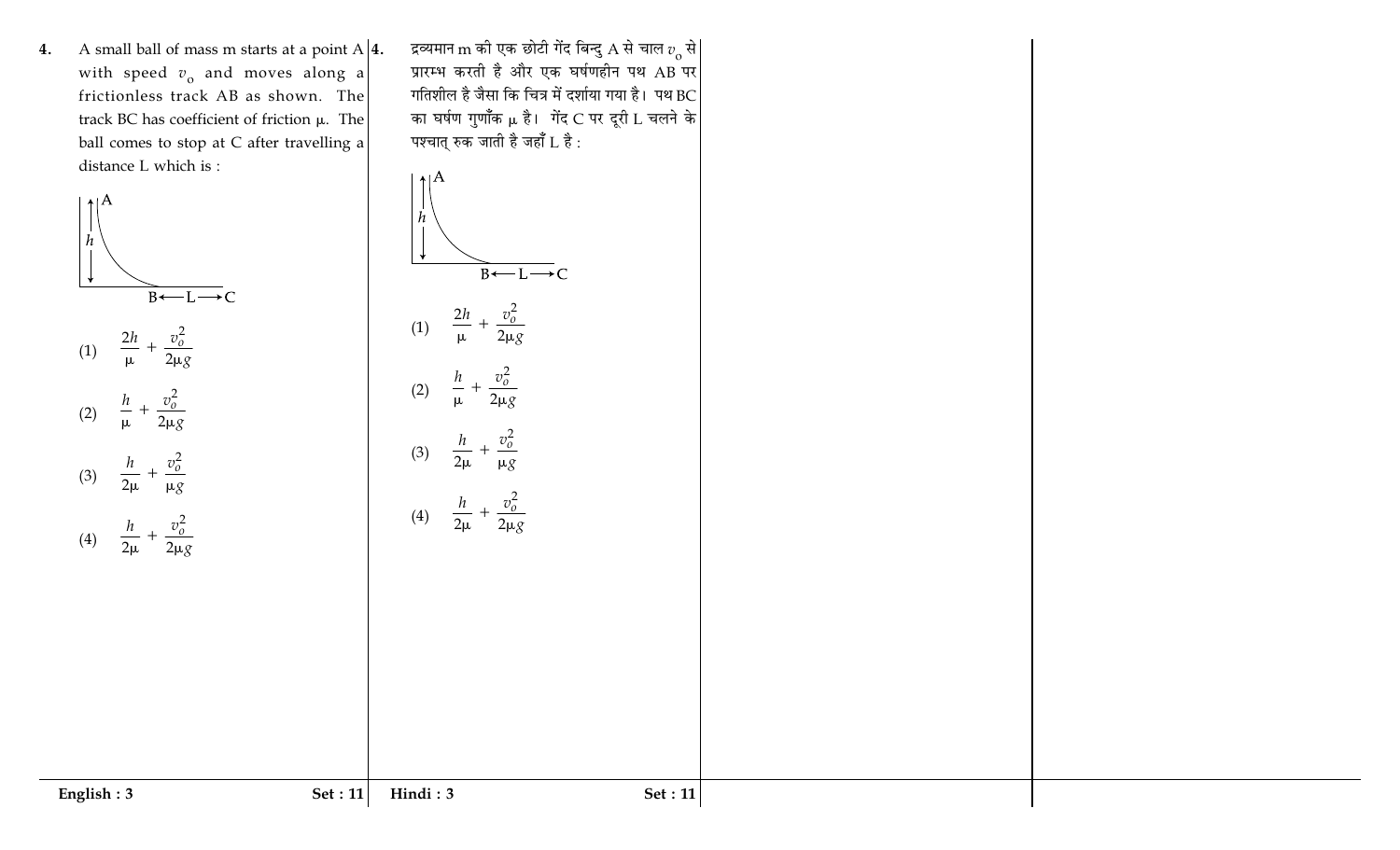The average mass of rain drops is  $|5$ . 5.  $3.0 \times 10^{-5}$  kg and their average terminal velocity is  $9 \text{ m/s}$ . Calculate the energy transferred by rain to each square metre of the surface at a place which receives 100 cm of rain in a year.

(1)  $3.5 \times 10^5$  J

- $4.05 \times 10^4$  J  $(2)$
- $3.0 \times 10^5$  J  $(3)$
- $9.0 \times 10^4$  J  $(4)$

(4)  $\frac{2L}{3} - \frac{\lambda_0 L^2}{6M}$ 

English: 4

A thin bar of length L has a mass per unit 6. length  $\lambda$ , that increases linearly with distance from one end. If its total mass is M and its mass per unit length at the lighter end is  $\lambda_{\alpha}$ , then the distance of the centre of mass from the lighter end is :

> (1)  $\frac{L}{2} - \frac{\lambda_0 L^2}{4M}$ (2)  $\frac{L}{3} + \frac{\lambda_0 L^2}{8M}$ (3)  $\frac{L}{3} + \frac{\lambda_0 L^2}{4M}$

वर्षा की बूंदों का औसत द्रव्यमान  $3.0 \times 10^{-5} \text{kg}$  है और उनका औसत सीमान्त वेग 9 m/s है। जिस स्थान पर एक वर्ष में 100 cm वर्षा होती है उस स्थान के प्रति वर्ग मीटर पृष्ठ पर वर्षा द्वारा स्थानान्तरित ऊर्जा की गणना कीजिए।

- (1)  $3.5 \times 10^5$  J
- $4.05 \times 10^4$  J  $(2)$
- $3.0 \times 10^5$  J  $(3)$
- (4)  $9.0 \times 10^4$  J

(1)  $\frac{L}{2} - \frac{\lambda_0 L^2}{4M}$ 

(2)  $\frac{L}{3} + \frac{\lambda_0 L^2}{8M}$ 

(3)  $\frac{L}{3} + \frac{\lambda_0 L^2}{4M}$ 

(4)  $\frac{2L}{3} - \frac{\lambda_0 L^2}{6M}$ 

Hindi: 4

Set: 11

लम्बाई L की एक पतली छड का प्रति इकाई लम्बाई  $\vert 6. \vert$ द्रव्यमान  $\lambda$  है जो कि एक सिरे से दूरी के अनुसार रैखिकत: बढ़ता है। यदि इसका कुल द्रव्यमान M है और हल्के सिरे पर प्रति इकाई लम्बाई द्रव्यमान  $\lambda_0$  है, तब हल्के सिरे से द्रव्यमान केन्द्र की दूरी है :

Set: 11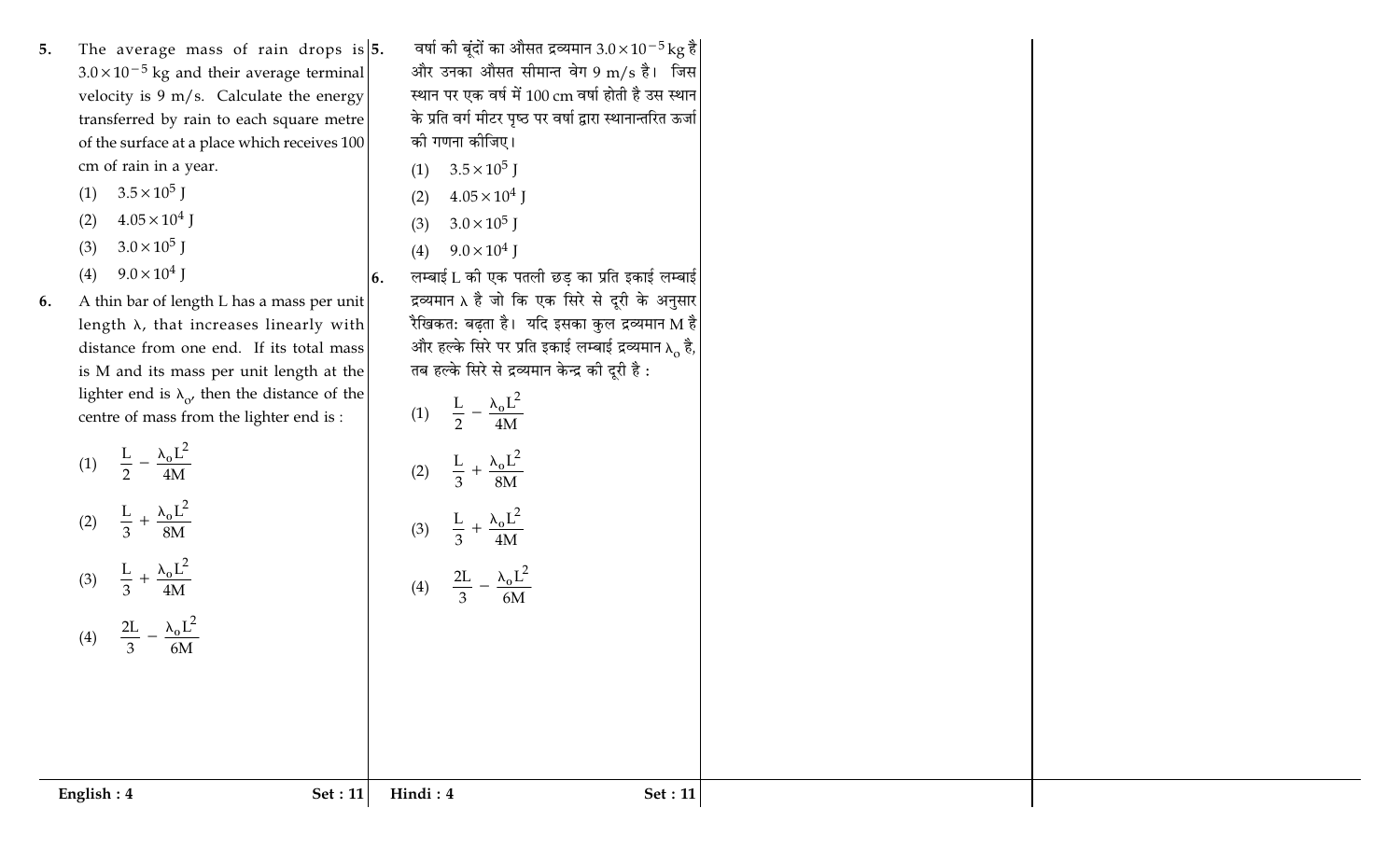From a sphere of mass M and radius R, a  $|7$ . 7. smaller sphere of radius  $\frac{R}{2}$  is carved out such that the cavity made in the original sphere is between its centre and the periphery. (See figure). For the configuration in the figure where the distance between the centre of the original sphere and the removed sphere is 3R, the gravitational force between the two spheres is:



$$
(1) \quad \frac{41 \text{ GM}^2}{3600 \text{ R}^2}
$$

(2) 
$$
\frac{41 \text{ GM}^2}{450 \text{ R}^2}
$$

(3) 
$$
\frac{59 \text{ GM}^2}{450 \text{ R}^2}
$$

$$
(4) \quad \frac{\text{GM}^2}{225 \text{ R}^2}
$$

English:  $5$ 

त्रिज्या R एवं द्रव्यमान M के एक गोले से, त्रिज्या  $\frac{R}{2}$  का एक छोटा गोला इस प्रकार निकाल लिया जाता है कि मूल गोले में बनी गुहा इसके केन्द्र एवं परिधि के बीच है (चित्र देखें)। चित्र के विन्यास के अनुसार जब मूल गोले के केन्द्र और हटाये गये गोले के केन्द्र के बीच दूरी 3R है, तब दोनो गोलों के बीच गुरुत्वाकर्षण बल है :



**Set: 11** 

Hindi: 5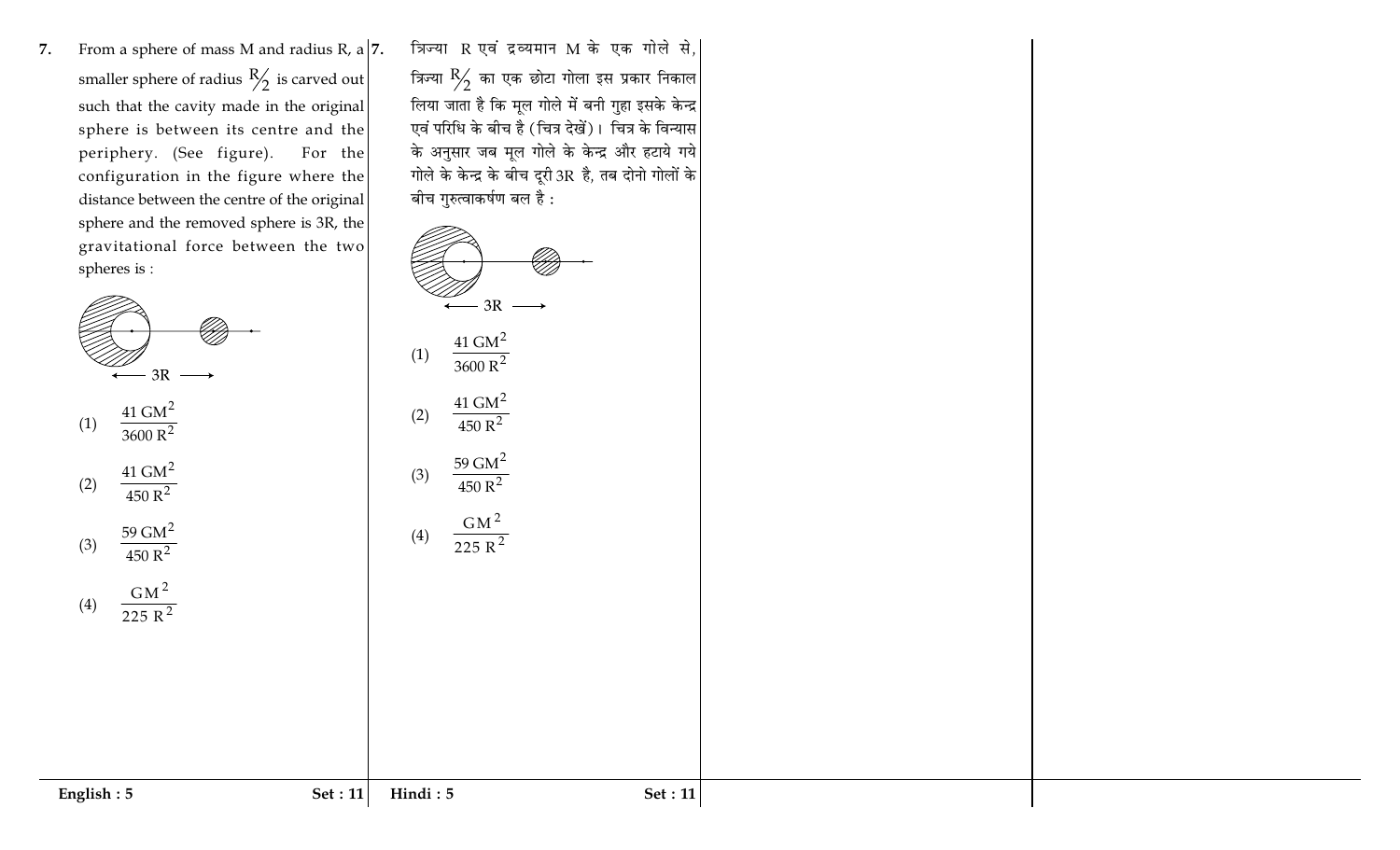| The Bulk moduli of Ethanol, Mercury and $ 8$ .<br>8.<br>water are given as $0.9$ , 25 and 2.2<br>respectively in units of $10^9$ Nm <sup>-2</sup> . For a<br>given value of pressure, the fractional<br>compression in volume is $\frac{\Delta V}{V}$ . Which of<br>the following statements about $\frac{\Delta V}{V}$ for<br>these three liquids is correct?<br>Ethanol > Water > Mercury<br>(1)<br>Water > Ethanol > Mercury<br>(2)<br>Mercury > Ethanol > Water<br>(3)<br>Ethanol > Mercury > Water<br>(4) | एथनॉल, पारा एवं पानी के आयतन प्रत्यास्थता गुणॉॅंक <br>$10^9$ Nm <sup>-2</sup> की इकाई में क्रमश: 0.9, 25 एवं 2.2<br>दिये हुये हैं। दाब के दिये मान के लिए, आयतन में<br>भिन्नात्मक संपीड़न $\frac{\Delta \rm V}{\rm V}$ है। इन तीन द्रवों के लिए<br>$\frac{\Delta \rm V}{\rm V}$ के बारे में निम्नलिखित कथनों में से कौन सा<br>सही है?<br>एथनॉल > पानी > पारा<br>(1)<br>पानी > एथनॉल > पारा<br>(2)<br>पारा > एथनॉल > पानी<br>(3)<br>एथनॉल > पारा > पानी<br>(4) |
|----------------------------------------------------------------------------------------------------------------------------------------------------------------------------------------------------------------------------------------------------------------------------------------------------------------------------------------------------------------------------------------------------------------------------------------------------------------------------------------------------------------|---------------------------------------------------------------------------------------------------------------------------------------------------------------------------------------------------------------------------------------------------------------------------------------------------------------------------------------------------------------------------------------------------------------------------------------------------------------|
| A tank with a small hole at the bottom has $ 9$ .<br>9.<br>been filled with water and kerosene<br>(specific gravity 0.8). The height of water<br>is 3 m and that of kerosene 2 m. When the<br>hole is opened the velocity of fluid coming<br>out from it is nearly : (take $g=10$ ms <sup>-2</sup><br>and density of water = $10^3$ kg m <sup>-3</sup> )<br>$10.7 \text{ ms}^{-1}$<br>(1)<br>$9.6 \text{ ms}^{-1}$<br>(2)<br>$8.5 \text{ ms}^{-1}$<br>(3)<br>(4) $7.6 \text{ ms}^{-1}$                         | तली में एक छोटे छिद्र वाले टैंक को पानी एवं मिट्टी के<br>तेल (आपेक्षित घनत्व 0.8) से भरा गया है। पानी की<br>ऊँचाई 3 m है और मिट्टी के तेल की 2 m। जब छिद्र<br>को खोल दिया जाता है, तब निकलने वाले द्रव की<br>चाल लगभग होगी : $(g=10 \text{ ms}^{-2} \text{ m/s}^{-1})$<br>पानी का घनत्व = $10^3$ kg m <sup>-3</sup> )<br>$10.7 \text{ ms}^{-1}$<br>(1)<br>$9.6 \text{ ms}^{-1}$<br>(2)<br>$8.5 \text{ ms}^{-1}$<br>(3)<br>(4) $7.6 \text{ ms}^{-1}$           |
| English: 6<br><b>Set</b> : 11                                                                                                                                                                                                                                                                                                                                                                                                                                                                                  | Hindi: 6<br>Set: 11                                                                                                                                                                                                                                                                                                                                                                                                                                           |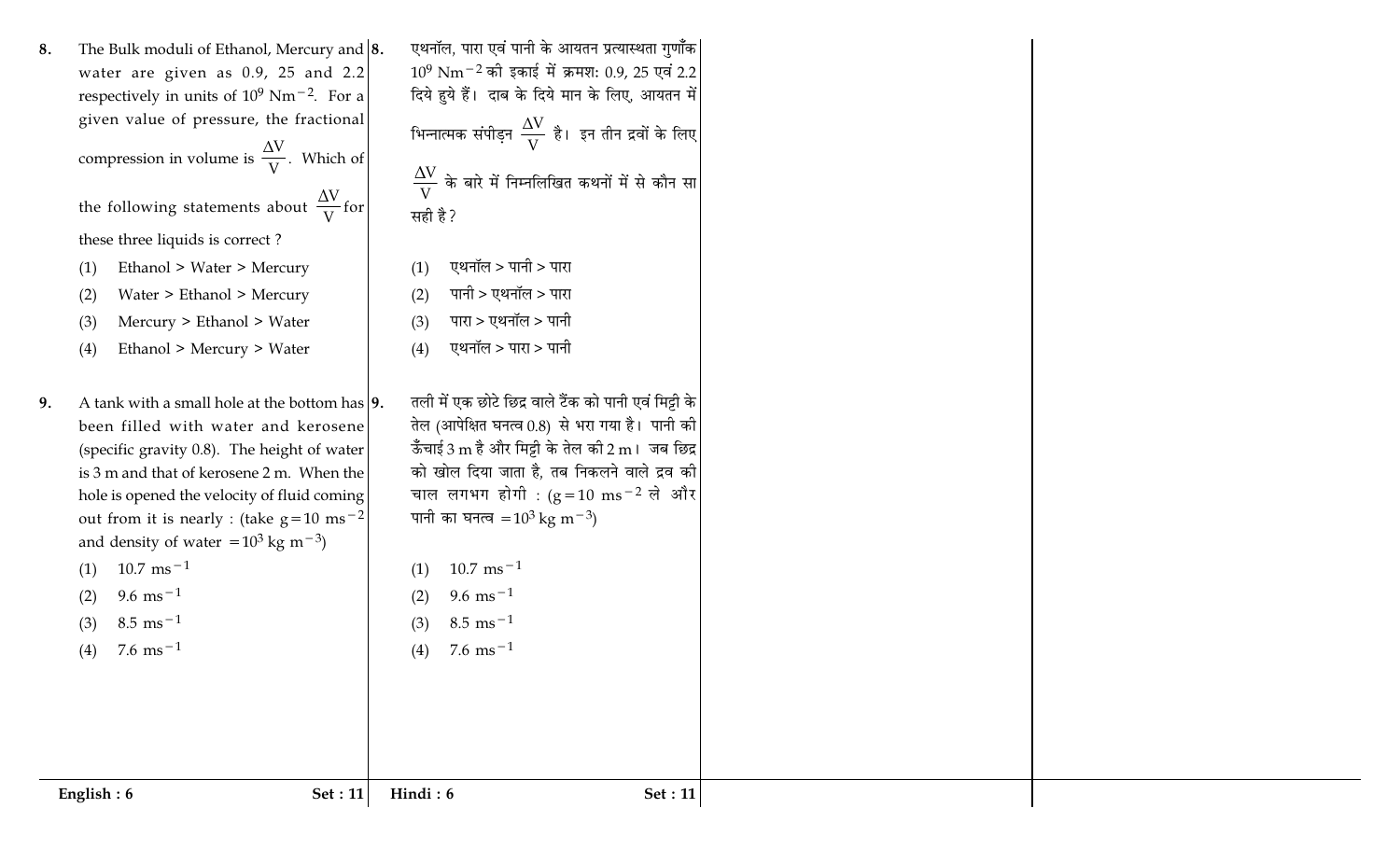| An air bubble of radius 0.1 cm is in a liquid $ 10.1\rangle$<br>10.<br>having surface tension 0.06 N/m and<br>density $10^3$ kg/m <sup>3</sup> . The pressure inside<br>the bubble is 1100 Nm <sup><math>-2</math></sup> greater than the<br>atmospheric pressure. At what depth is<br>the bubble below the surface of the<br>liquid ? $(g=9.8 \text{ ms}^{-2})$<br>$0.1 \text{ m}$<br>(1) | पृष्ठ तनाव $0.06 \text{ N/m}$ और घनत्व $10^3 \text{ kg/m}^3$<br>वाले एक द्रव में त्रिज्या 0.1 cm का एक वायु का <br>बुलबुला है। बुलबुले के अन्दर दाब वायुमंडलीय दाब<br>से 1100 Nm <sup>-2</sup> अधिक है। द्रव के पृष्ठ से किस<br>गहराई पर बुलबुला है? $(g=9.8 \text{ ms}^{-2})$<br>$0.1 \text{ m}$<br>(1) |  |
|--------------------------------------------------------------------------------------------------------------------------------------------------------------------------------------------------------------------------------------------------------------------------------------------------------------------------------------------------------------------------------------------|----------------------------------------------------------------------------------------------------------------------------------------------------------------------------------------------------------------------------------------------------------------------------------------------------------|--|
| $0.15$ m<br>(2)                                                                                                                                                                                                                                                                                                                                                                            | $0.15$ m<br>(2)                                                                                                                                                                                                                                                                                          |  |
| $0.20 \text{ m}$<br>(3)                                                                                                                                                                                                                                                                                                                                                                    | $0.20$ m<br>(3)                                                                                                                                                                                                                                                                                          |  |
| $0.25$ m<br>(4)                                                                                                                                                                                                                                                                                                                                                                            | $0.25$ m<br>(4)                                                                                                                                                                                                                                                                                          |  |
| 11. A hot body, obeying Newton's law of  11.<br>cooling is cooling down from its peak value<br>80°C to an ambient temperature of 30°C.<br>It takes 5 minutes in cooling down from<br>80°C to 40°C. How much time will it take<br>to cool down from 62°C to 32°C ?                                                                                                                          | न्यूटन के शीतलन नियम का पालन करती हुई एक गर्म<br>वस्तु अपने शीर्ष तापमान 80°C से परिवेश तापमान<br>30℃ तक ठंडी होती है। यह 80℃ से 40℃ तक<br>ठंडा होने में 5 मिनट लेती है। यह 62°C से 32°C<br>तक ठंडा होने में कितना समय लेगी?<br>(दिया है <i>ln</i> 2=0.693, <i>ln</i> 5=1.609)                           |  |
| (Given $ln 2 = 0.693$ , $ln 5 = 1.609$ )                                                                                                                                                                                                                                                                                                                                                   | 3.75 मिनट<br>(1)                                                                                                                                                                                                                                                                                         |  |
| 3.75 minutes<br>(1)                                                                                                                                                                                                                                                                                                                                                                        | 8.6 मिनट<br>(2)                                                                                                                                                                                                                                                                                          |  |
| 8.6 minutes<br>(2)                                                                                                                                                                                                                                                                                                                                                                         | 9.6 मिनट<br>(3)                                                                                                                                                                                                                                                                                          |  |
| 9.6 minutes<br>(3)                                                                                                                                                                                                                                                                                                                                                                         | $6.5$ मिनट<br>(4)                                                                                                                                                                                                                                                                                        |  |
| 6.5 minutes<br>(4)                                                                                                                                                                                                                                                                                                                                                                         |                                                                                                                                                                                                                                                                                                          |  |
| English: 7<br><b>Set</b> : 11                                                                                                                                                                                                                                                                                                                                                              | Hindi: 7<br>Set: 11                                                                                                                                                                                                                                                                                      |  |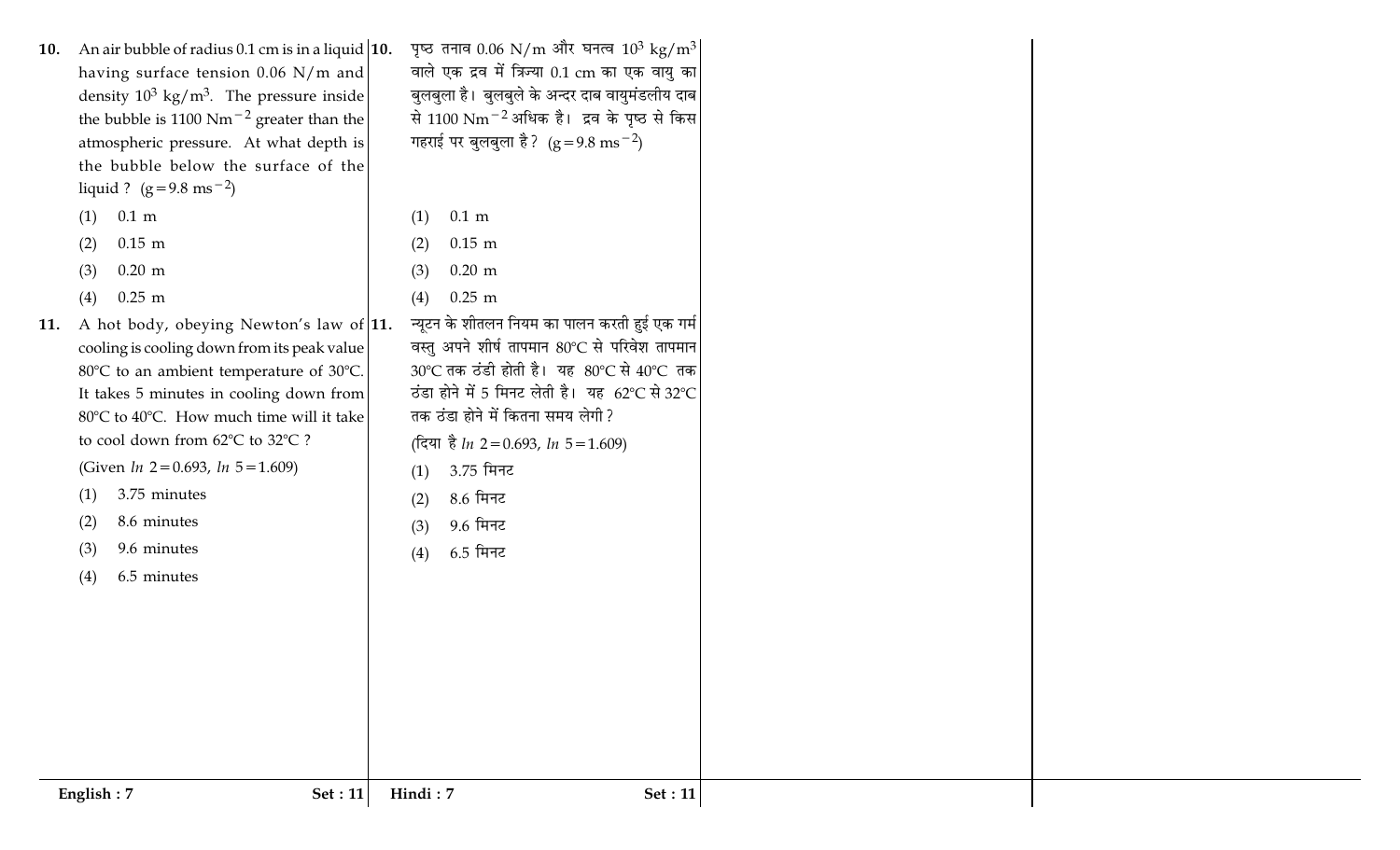|     | English: 8<br>Set : $11$                                                                         | Hindi: $\boldsymbol{8}$<br>Set : $11$                                                             |  |
|-----|--------------------------------------------------------------------------------------------------|---------------------------------------------------------------------------------------------------|--|
|     |                                                                                                  |                                                                                                   |  |
|     |                                                                                                  |                                                                                                   |  |
|     |                                                                                                  |                                                                                                   |  |
|     |                                                                                                  |                                                                                                   |  |
|     |                                                                                                  |                                                                                                   |  |
|     |                                                                                                  |                                                                                                   |  |
|     |                                                                                                  |                                                                                                   |  |
|     |                                                                                                  |                                                                                                   |  |
|     |                                                                                                  |                                                                                                   |  |
|     |                                                                                                  |                                                                                                   |  |
|     |                                                                                                  |                                                                                                   |  |
|     |                                                                                                  |                                                                                                   |  |
|     |                                                                                                  |                                                                                                   |  |
|     |                                                                                                  |                                                                                                   |  |
|     |                                                                                                  |                                                                                                   |  |
|     |                                                                                                  |                                                                                                   |  |
|     |                                                                                                  |                                                                                                   |  |
|     | (4)<br>14 K                                                                                      | 14 K<br>(4)                                                                                       |  |
|     | 20 K<br>(3)                                                                                      | (3)<br>20 K                                                                                       |  |
|     | 33 K<br>(2)                                                                                      | (2)<br>33 K                                                                                       |  |
|     | 40 K<br>(1)                                                                                      | $40~\mathrm{K}$<br>(1)                                                                            |  |
|     | $(R=8.3 \text{ JK}^{-1} \text{ mol}^{-1})$                                                       |                                                                                                   |  |
|     | change in its temperature is nearly :                                                            | परिवर्तन है लगभग : (R = 8.3 JK $^{-1}$ mol $^{-1}$ )                                              |  |
|     | gas to reduce its volume by $50\%$ . The                                                         | 830 J का कार्य करना पड़ता है। इसके तापमान में                                                     |  |
| 12. | During an adiabatic compression, 830 J of $ 12$ .<br>work is done on 2 moles of a diatomic ideal | एक रुद्धोष्म संपीड़न के दौरान, एक द्विपरमाणुक आदर्श <br>गैस के 2 मोल का आयतन 50% कम किये जाने में |  |
|     |                                                                                                  |                                                                                                   |  |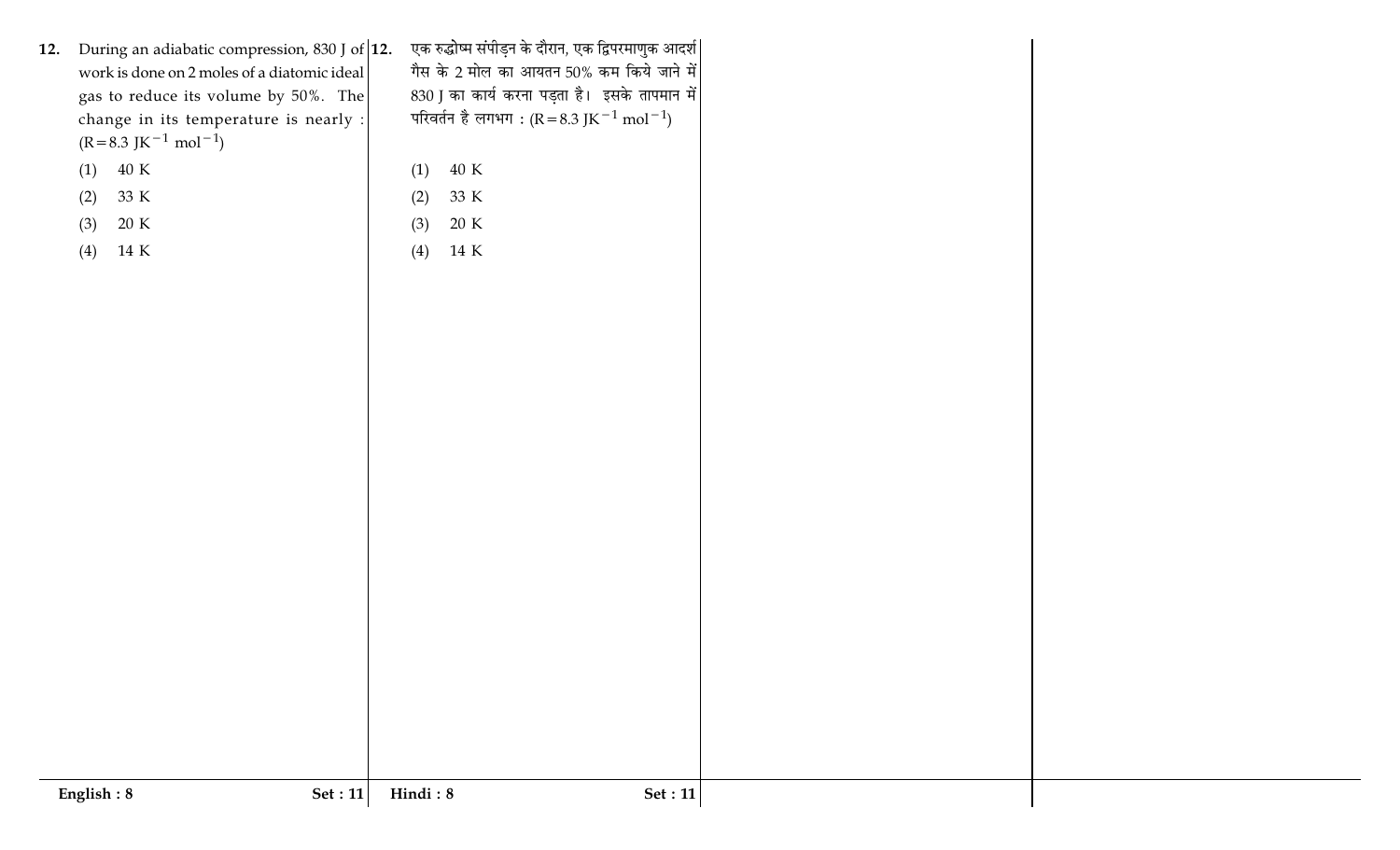13. An ideal monoatomic gas is confined in a  $|13$ . cylinder by a spring loaded piston of cross section  $8.0 \times 10^{-3}$  m<sup>2</sup>. Initially the gas is at 300K and occupies a volume of  $2.4 \times 10^{-3}$  m<sup>3</sup> and the spring is in its relaxed state as shown in figure. The gas is heated by a small heater until the piston moves out slowly by 0.1 m. The force constant of the spring is 8000 N/m and the atmospheric pressure is  $1.0 \times 10^5$  N/m<sup>2</sup>. The cylinder and the piston are thermally insulated. The piston and the spring are massless and there is no friction between the piston and the cylinder. The final temperature of the gas will be :



एक बेलन में अनुप्रस्थ काट  $8.0 \times 10^{-3} \,\text{m}^2$  के एक $|$ 

कमानीदार भारित पिस्टन द्वारा एक आदर्श एकपरमाणुक

गैस को रखा गया है। प्रारम्भ में गैस 300 K पर है और

 $2.4 \times 10^{-3}$  m $^3$  आयतन रखती हैं और कमानी अपनी

विश्रांति अवस्था में है जैसा कि चित्र में दर्शाया गया है। गैस को एक छोटे हीटर द्वारा तब तक गरम किया जाता

है जब तक कि पिस्टन धीरे से 0.1 m की गति न कर

ले। कमानी का बल नियताँक 8000 N/m है और

वायुमंडलीय दाब  $1.0 \times 10^5$  N/m<sup>2</sup> है। बेलन एवं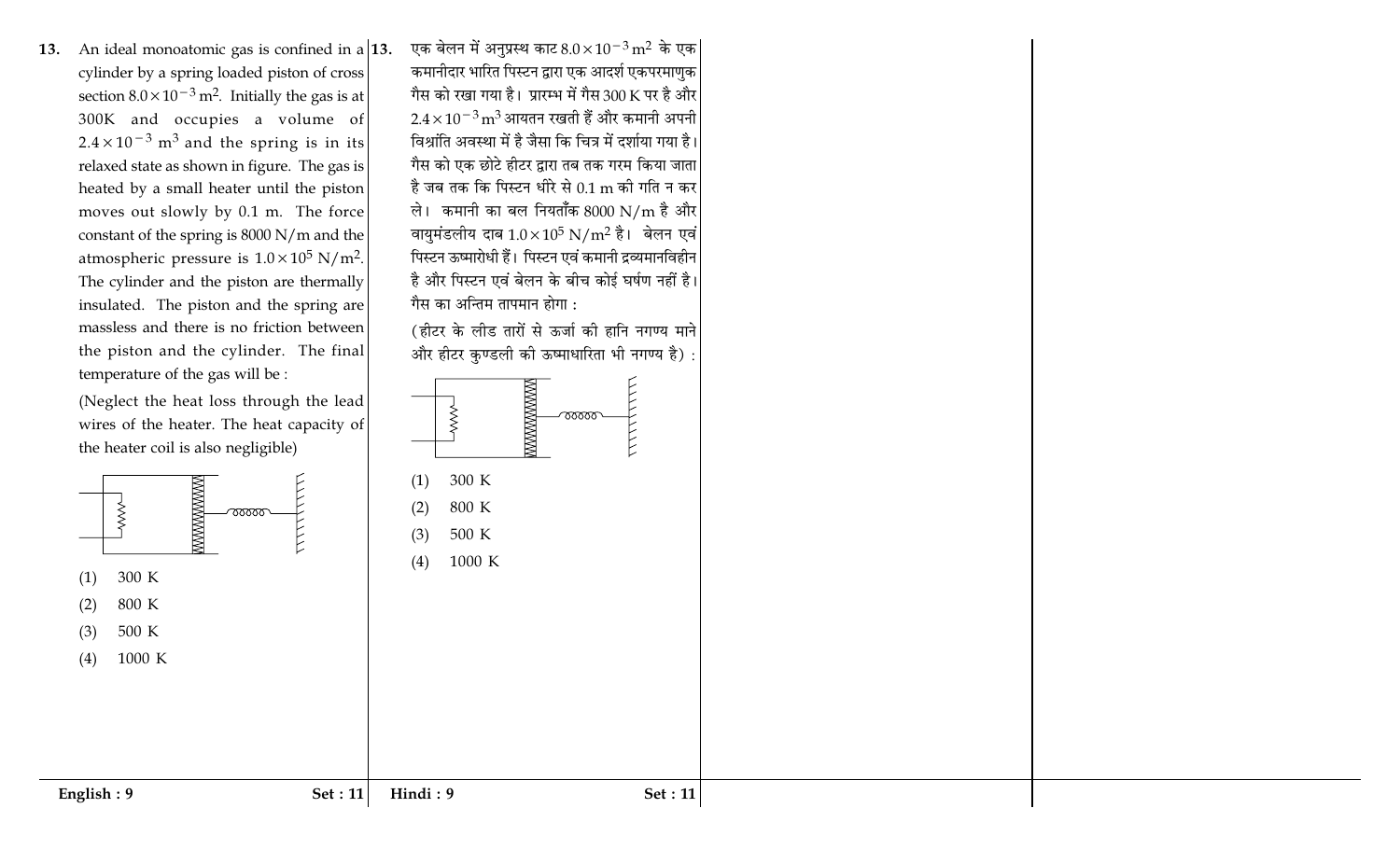14. The angular frequency of the damped  $|14$ . oscillator is given by,

|  |  | $-\frac{1}{4m^2}$ where k is the spring |  |
|--|--|-----------------------------------------|--|
|--|--|-----------------------------------------|--|

constant, m is the mass of the oscillator and

r is the damping constant. If the ratio

 $rac{r^2}{mk}$  is 8%, the change in time period compared to the undamped oscillator is approximately as follows :

increases by 1%  $(1)$ 

increases by 8%  $(2)$ 

decreases by 1%  $(3)$ 

decreases by 8%  $(4)$ 

15. Two factories are sounding their sirens 15. at 800 Hz. A man goes from one factory to other at a speed of  $2 \text{ m/s}$ . The velocity 320 m/s है। एक सेकंड में व्यक्ति द्वारा सुनी गई of sound is  $320 \text{ m/s}$ . The number of beats विस्पन्दों की संख्या है : heard by the person in one second will be : 2  $(1)$ 2  $(1)$  $(2)$  $\overline{4}$  $(2)$  $\overline{4}$ 

एक अवमन्दित दोलक की कोणीय आवृत्ति इससे दी जाती है ,  $\omega = \sqrt{\left(\frac{k}{m} - \frac{r^2}{4m^2}\right)}$ जहाँ k कमानी स्थिराँक है,  ${\rm m}$  दोलक का द्रव्यमान है और  ${\rm r}$  अवमन्दन स्थिराँक है। यदि अनुपात  $\frac{r^2}{mk} = 8\%$  है, तब अनवमन्दित दोलक के मुकाबले आवर्त काल में परिवर्तन लगभग होगा : 1%से वृद्धि होगी  $(1)$ 8%से वृद्धि होगी  $(2)$ 1%से घटेगा  $(3)$ 8%से घटेगा  $(4)$ दो फैक्टरियाँ अपने सायरन 800 Hz पर ध्वनित करती हैं। एक व्यक्ति 2 m/s की चाल से एक फैक्टरी से दूसरी फैक्टरी तक जाता है। ध्वनि का वेग

 $(3)$ 

8

 $(4)$  10

 $(3)$ 

8

 $(4)$  10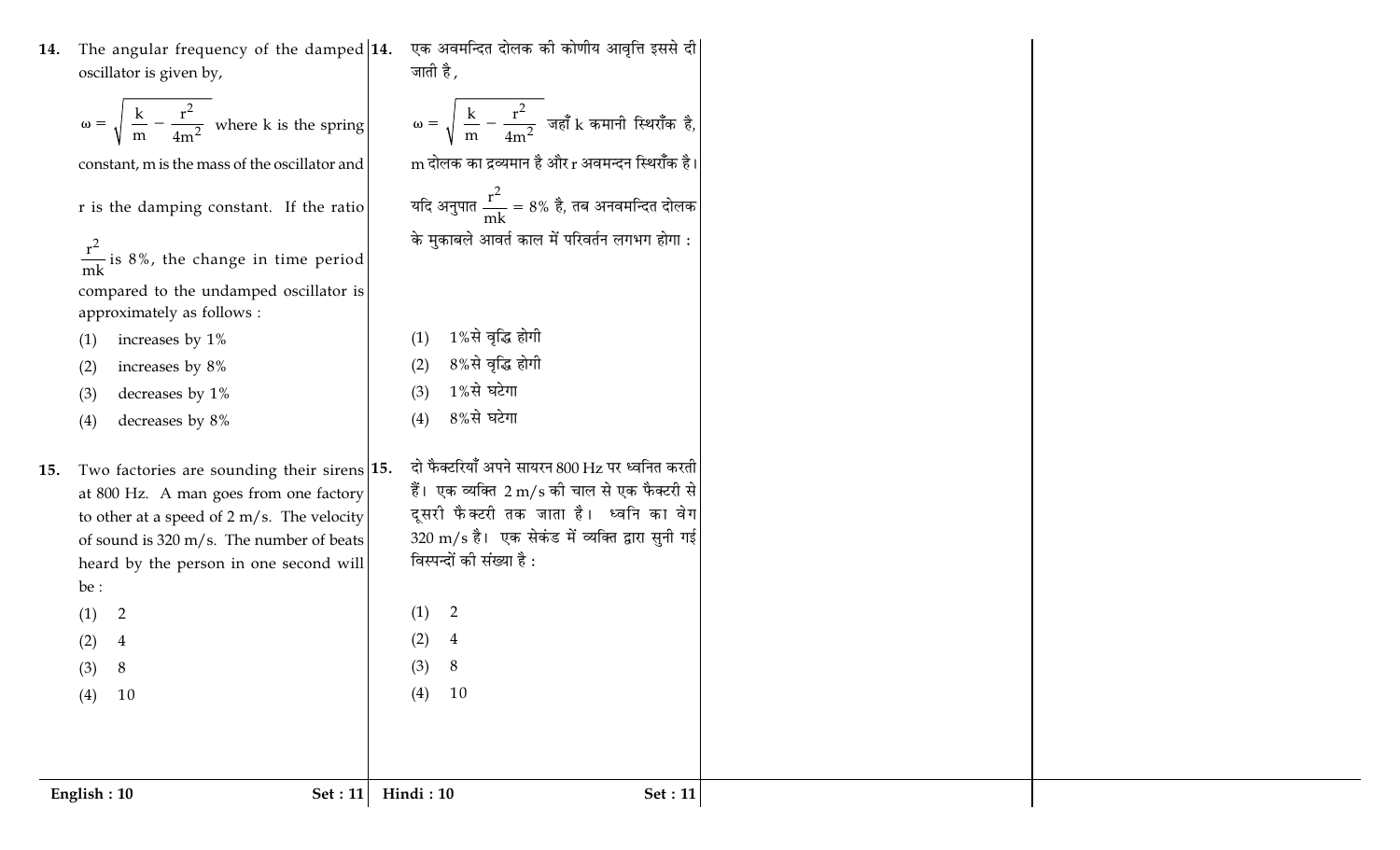| 16. | A cone of base radius R and height $h$ is <b>16.</b><br>located in a uniform electric field E<br>parallel to its base. The electric flux<br>entering the cone is : | आधार त्रिज्या R एवं ऊँँचाई $h$ वाला एक शंकु आधार $\vert$<br>के समान्तर एकसमान विद्युत क्षेत्र Eे में स्थित है।<br>शंकु में प्रवेश करने वाला विद्युत फ्लक्स है: |
|-----|--------------------------------------------------------------------------------------------------------------------------------------------------------------------|----------------------------------------------------------------------------------------------------------------------------------------------------------------|
|     | (1) $\frac{1}{2}$ E h R                                                                                                                                            | (1) $\frac{1}{2}$ E h R                                                                                                                                        |
|     | E h R<br>(2)                                                                                                                                                       | $E$ $h$ $R$<br>(2)                                                                                                                                             |
|     | 2EhR<br>(3)                                                                                                                                                        | 2EhR<br>(3)                                                                                                                                                    |
|     | 4EhR<br>(4)                                                                                                                                                        | 4EhR<br>(4)                                                                                                                                                    |
|     |                                                                                                                                                                    |                                                                                                                                                                |

English: 11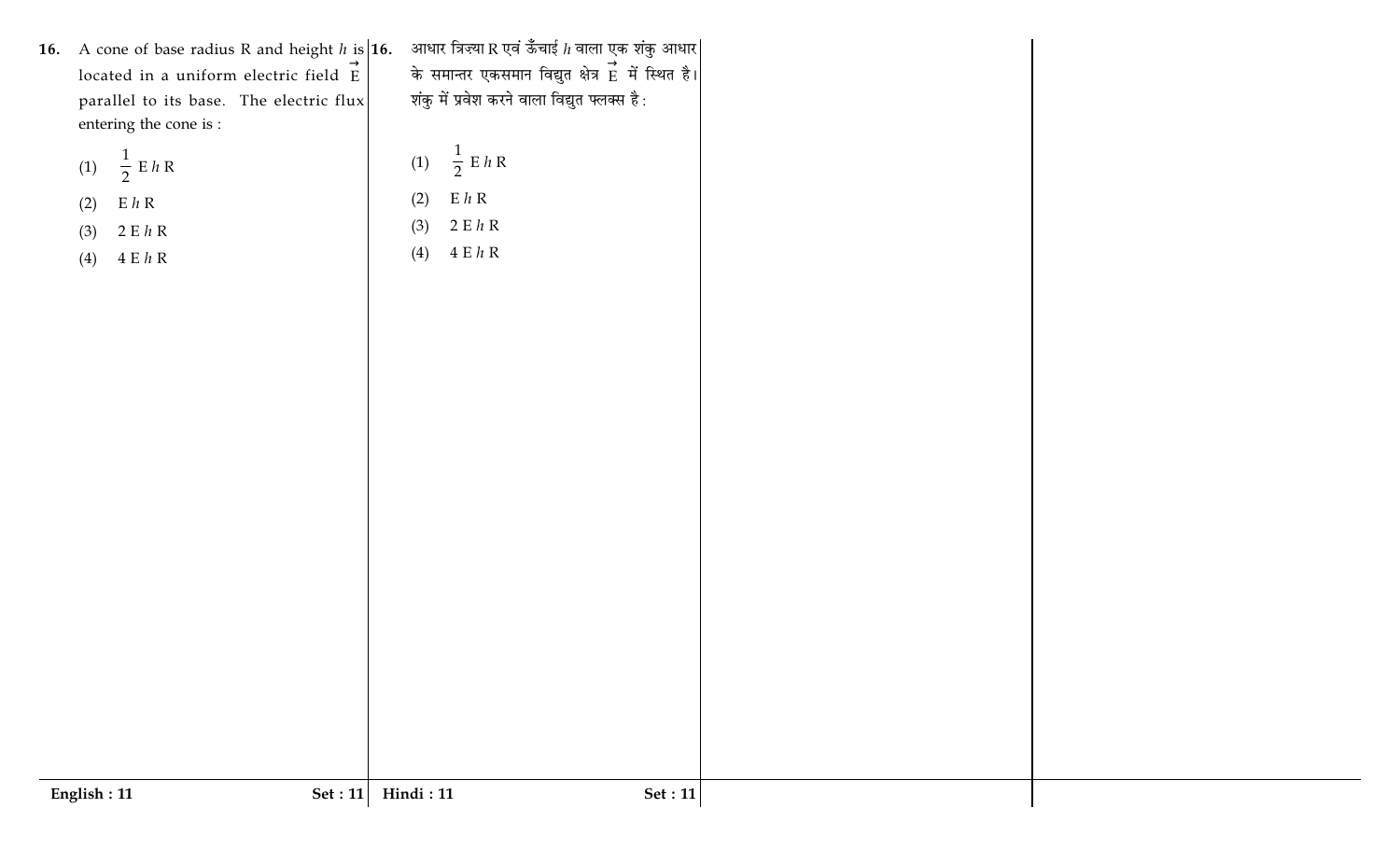**17.** A parallel plate capacitor is made of two  $\vert$ **1** plates of length *l,* width  $w$  and separated by distance *d*. A dielectric slab (dielectric constant K) that fits exactly between the plates is held near the edge of the plates. It is pulled into the capacitor by a force

$$
F = -\frac{\partial U}{\partial x}
$$
 where U is the energy of the

capacitor when dielectric is inside the capacitor up to distance  $x$  (See figure). If the charge on the capacitor is  $Q$  then the force on the dielectric when it is near the edge is:



7. एक समान्तर प्लेट संधारित्र दो प्लेटों से बना है जिनकी लम्बाई *।,* चौडाई  $w$  हैं और एक दुसरे से  $\,$  दूरी पर है। एक परावैद्युत पट्टी ( परावैद्युतांक K ) जो कि प्लेटों के बीच ठीक से समा जाती है, को प्लेटों की सिरे के पास पकड़ कर रखा हुआ है। इसे संधारित्र के अन्दर

बल 
$$
F = -\frac{\partial U}{\partial x}
$$
 द्वारा खींचा जाता है जहाँ ॅ) संधारित्र

को तब ऊर्जा है जब परावैद्युत संधारित्र के अन्दर $\,x\,$ दूरी पर है। (चित्र देखें)। यदि संधारित्र पर आवेश $\operatorname{Q}$  है, तब परावैद्युत पर बल, जब वह सिरे के पास है, होगा :



$$
(4) \qquad \frac{Q^2 w}{2dl^2 \epsilon_0} \text{ K}
$$

**Hindi:1**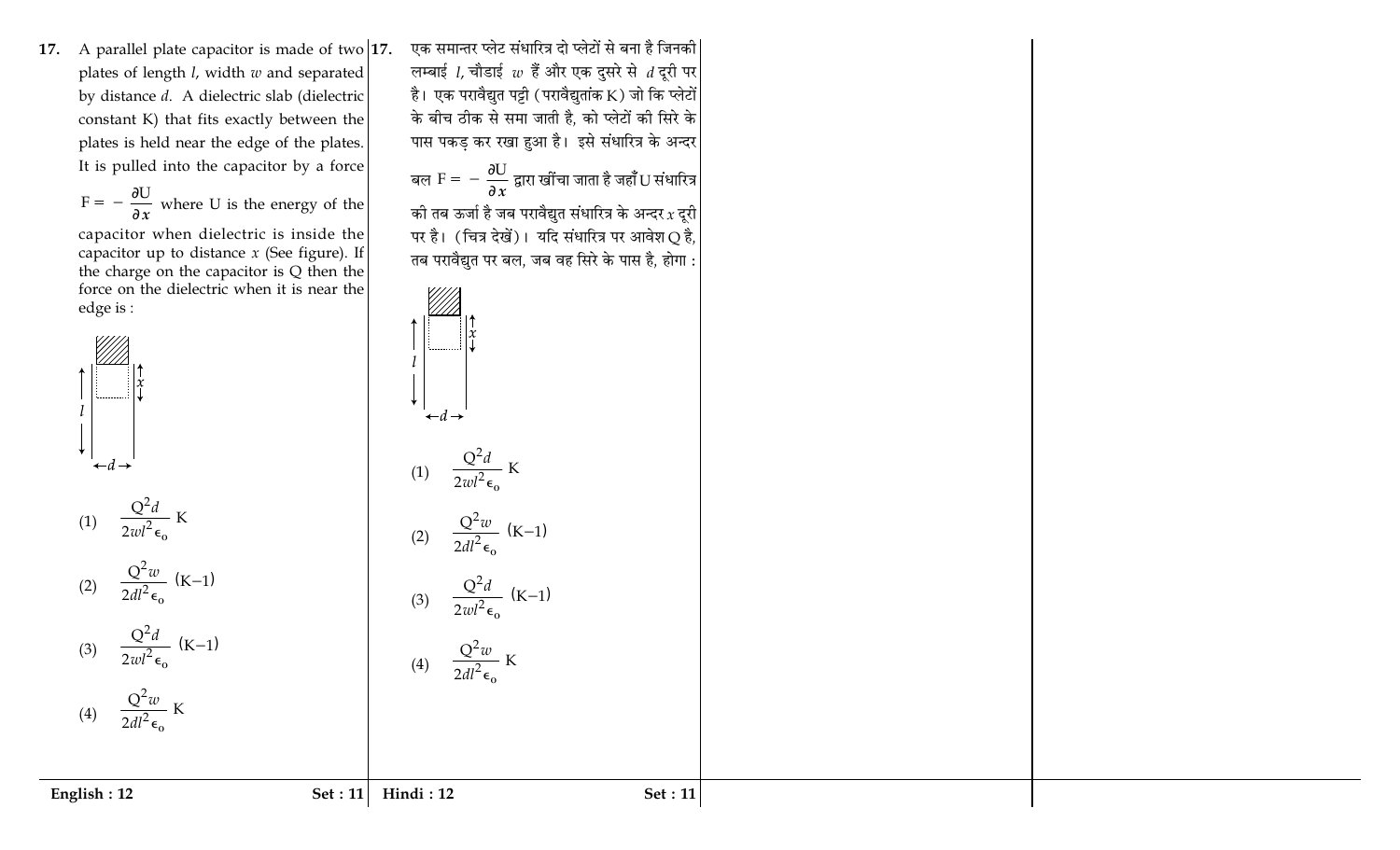18. In the circuit shown, current (in A)  $|18$ . through the 50 V and 30 V batteries are, respectively:



5 cm

 $3\times10^{-4}$  N toward right

 $6 \times 10^{-4}$  N toward left

 $9 \times 10^{-4}$  N toward left

Set :  $11$ 

Hindi: 13

3 cm

Zero

 $(1)$ 

 $(2)$ 

 $(3)$  $(4)$ 

English: 13

 $I = 10 A$ 



Set :  $11$ 

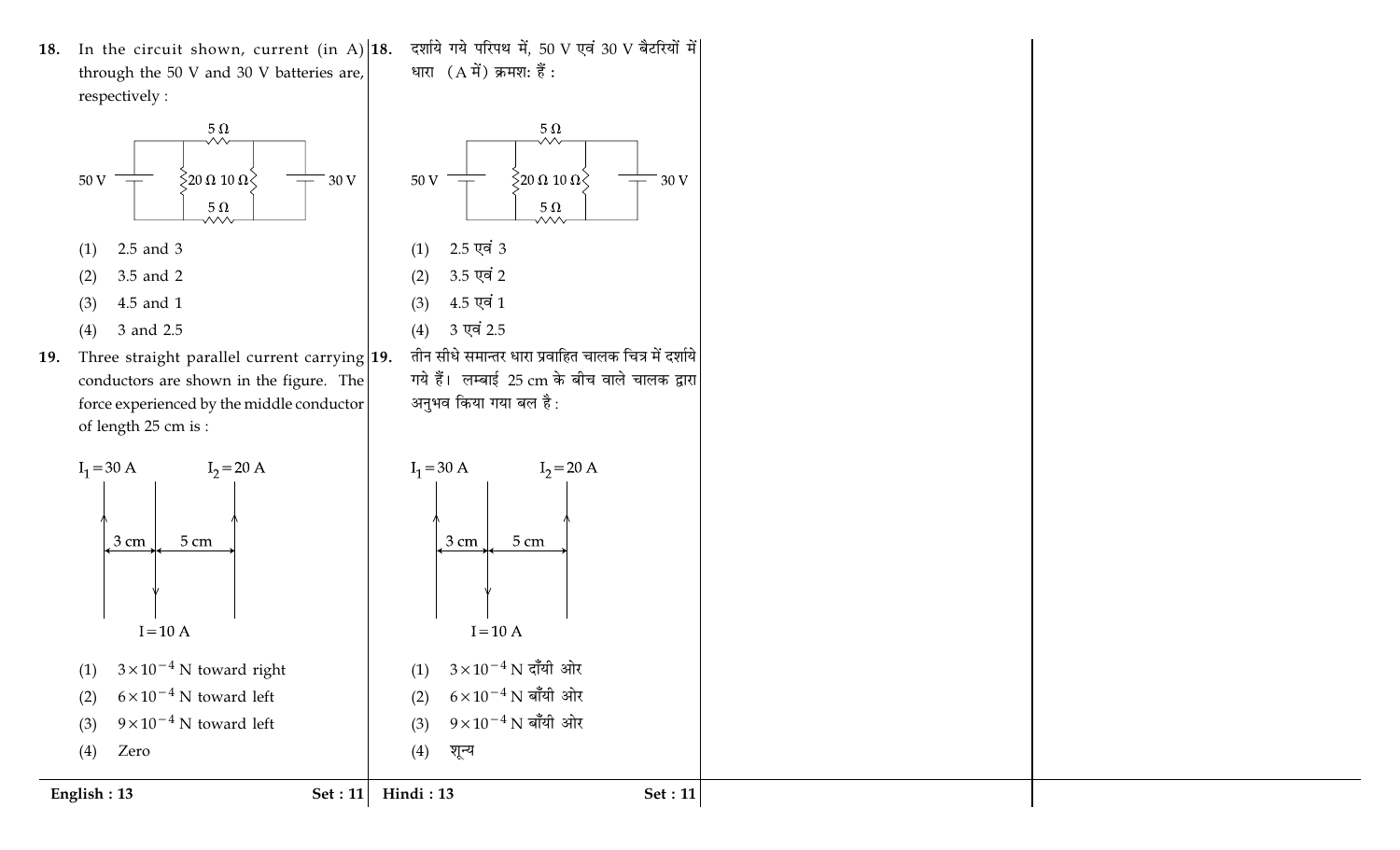20. Three identical bars A, B and C are made  $|20$ . of different magnetic materials. When kept in a uniform magnetic field, the field lines around them look as follows:



Make the correspondence of these bars with their material being diamagnetic (D), ferromagnetic  $(F)$  and paramagnetic  $(P)$ :

- $A \leftrightarrow D$ ,  $B \leftrightarrow P$ ,  $C \leftrightarrow F$  $(1)$
- $A \leftrightarrow F$ ,  $B \leftrightarrow D$ ,  $C \leftrightarrow P$  $(2)$
- $A \leftrightarrow P$ ,  $B \leftrightarrow F$ ,  $C \leftrightarrow D$  $(3)$
- $(4)$  $A \leftrightarrow F$ ,  $B \leftrightarrow P$ ,  $C \leftrightarrow D$
- 21. A coil of circular cross-section having 21. 1000 turns and 4  $cm<sup>2</sup>$  face area is placed with its axis parallel to a magnetic field which decreases by  $10^{-2}$  Wb m<sup>-2</sup> in 0.01 s. The e.m.f. induced in the coil is: 400 mV  $(1)$ 
	- $200$  mV  $(2)$
	- $4 \text{ mV}$  $(3)$

English: 14

 $0.4$  mV  $(4)$ 

तीन सर्वसमरूपी छड़े A, B एवं C तीन विभिन्न चुम्बकीय पदार्थों से बनी हैं। जब इन्हें एक एकसमान चुम्बकीय क्षेत्र में रखा जाता है, तब इन पर क्षेत्र रेखाएँ निम्न प्रकार से दिखती हैं:



इन छडों के पदार्थों को प्रतिचम्बकीय (D), लोह चम्बकीय (F) एवं अनुचुम्बकीय (P) आधार पर संगत करें:

- $A \leftrightarrow D$ ,  $B \leftrightarrow P$ ,  $C \leftrightarrow F$  $(1)$
- $A \leftrightarrow F$ ,  $B \leftrightarrow D$ ,  $C \leftrightarrow P$  $(2)$
- $A \leftrightarrow P$ ,  $B \leftrightarrow F$ ,  $C \leftrightarrow D$  $(3)$
- $(4)$  $A \leftrightarrow F$ ,  $B \leftrightarrow P$ ,  $C \leftrightarrow D$
- $1000$  फेरे एवं 4  $\text{cm}^2$  फलक क्षेत्रफल वाली एक वृत्तीय अनुप्रस्थ काट की कुंडली को इसके अक्ष के समान्तर एक चुम्बकीय क्षेत्र में रखा गया है जो कि  $10^{-2}$  Wb m<sup>-2</sup> 0.01 s में घट जाता है। कुंण्डली में प्रेरित विद्युत वाहक बल है:
	- 400 mV  $(1)$

 $0.4$  mV

- $200$  mV  $(2)$
- $(3)$  $4 \text{ mV}$

 $(4)$ 

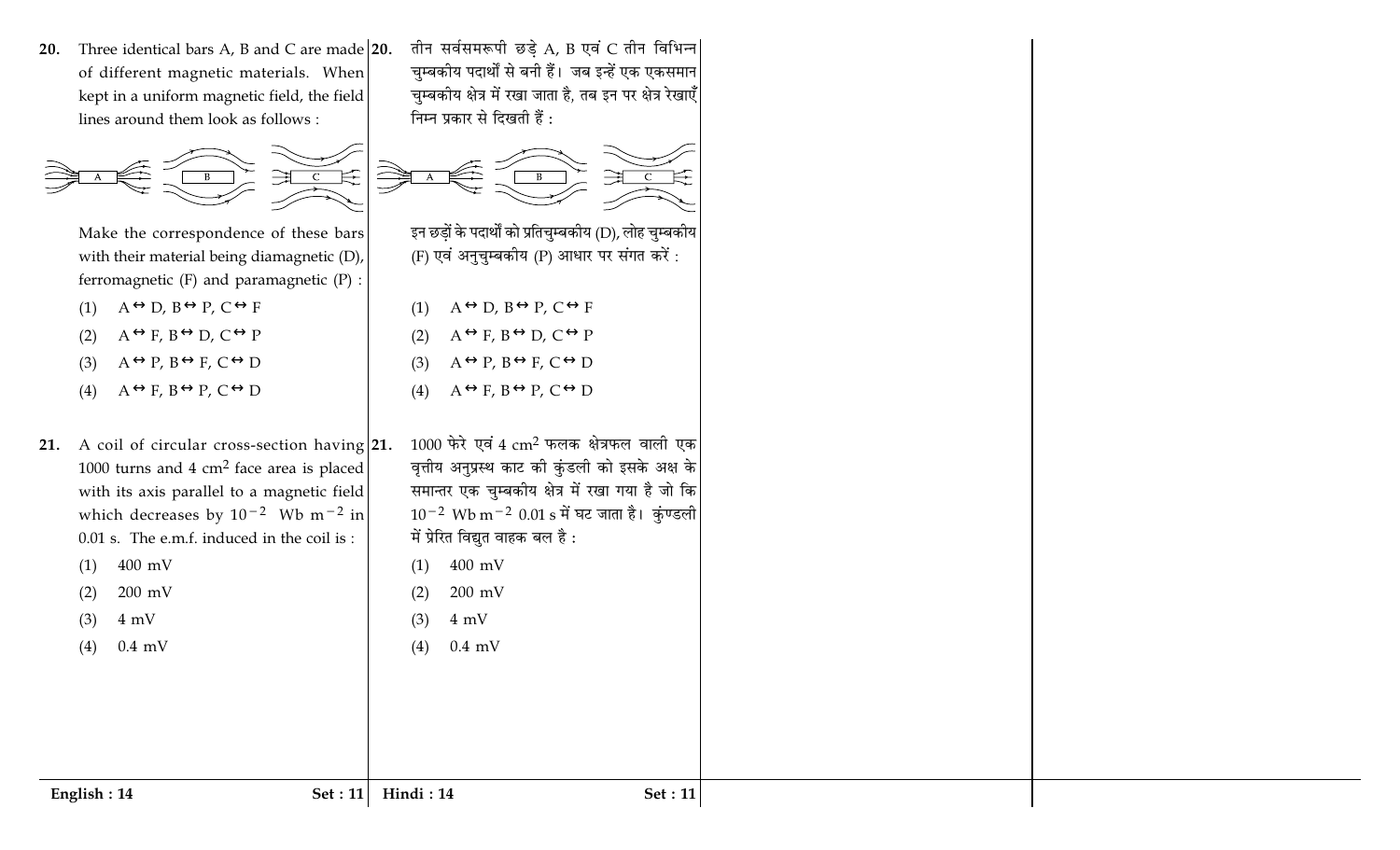| An electromagnetic wave of frequency 22.<br>22.<br>$1 \times 10^{14}$ hertz is propagating along z - axis.<br>The amplitude of electric field is $4 V/m$ . If<br>$\epsilon_0 = 8.8 \times 10^{-12} \text{ C}^2/\text{N-m}^2$ , then average<br>energy density of electric field will<br>be :<br>$35.2 \times 10^{-10}$ J/m <sup>3</sup><br>(1)<br>$35.2 \times 10^{-11}$ J/m <sup>3</sup><br>(2)<br>$35.2 \times 10^{-12}$ J/m <sup>3</sup><br>(3)<br>$35.2 \times 10^{-13}$ J/m <sup>3</sup><br>(4)<br>An object is located in a fixed position $ 23$ .<br>23.<br>in front of a screen. Sharp image is<br>obtained on the screen for two positions<br>of a thin lens separated by 10 cm. The size<br>of the images in two situations are in the | आवृत्ति $1 \times 10^{14}$ हर्टज की एक विद्युत चुम्बकीय तरंग<br>z - अक्ष पर संचरण कर रही है। विद्युत क्षेत्र का<br>आयाम $4 \text{ V/m}$ है। यदि<br>$\epsilon_0 = 8.8 \times 10^{-12} \text{ C}^2/\text{N-m}^2$ , तब विद्युत क्षेत्र का<br>औसत ऊर्जा घनत्व होगा :<br>$35.2 \times 10^{-10}$ J/m <sup>3</sup><br>(1)<br>$35.2 \times 10^{-11}$ J/m <sup>3</sup><br>(2)<br>$35.2 \times 10^{-12}$ J/m <sup>3</sup><br>(3)<br>$35.2 \times 10^{-13}$ J/m <sup>3</sup><br>(4)<br>एक पर्दे के सामने एक स्थिर स्थिति में एक वस्तु स्थित<br>है। एक पतले लेन्स की 10 cm दूरी पर दो स्थितियों<br>से पर्दे पर स्पष्ट प्रतिबिम्ब बनते हैं। दोनों स्थितियों में<br>प्रतिबिम्बों के आकार का अनुपात 3 : 2 है। वस्तु एवं <br>पर्दे के बीच दूरी क्या है ? |  |
|--------------------------------------------------------------------------------------------------------------------------------------------------------------------------------------------------------------------------------------------------------------------------------------------------------------------------------------------------------------------------------------------------------------------------------------------------------------------------------------------------------------------------------------------------------------------------------------------------------------------------------------------------------------------------------------------------------------------------------------------------|------------------------------------------------------------------------------------------------------------------------------------------------------------------------------------------------------------------------------------------------------------------------------------------------------------------------------------------------------------------------------------------------------------------------------------------------------------------------------------------------------------------------------------------------------------------------------------------------------------------------------------------------------------------------------------------------------------------------------------------|--|
|                                                                                                                                                                                                                                                                                                                                                                                                                                                                                                                                                                                                                                                                                                                                                  |                                                                                                                                                                                                                                                                                                                                                                                                                                                                                                                                                                                                                                                                                                                                          |  |
| ratio $3:2$ . What is the distance between<br>the screen and the object?                                                                                                                                                                                                                                                                                                                                                                                                                                                                                                                                                                                                                                                                         |                                                                                                                                                                                                                                                                                                                                                                                                                                                                                                                                                                                                                                                                                                                                          |  |
| 124.5 cm<br>(1)                                                                                                                                                                                                                                                                                                                                                                                                                                                                                                                                                                                                                                                                                                                                  | 124.5 cm<br>(1)                                                                                                                                                                                                                                                                                                                                                                                                                                                                                                                                                                                                                                                                                                                          |  |
| 144.5 cm<br>(2)                                                                                                                                                                                                                                                                                                                                                                                                                                                                                                                                                                                                                                                                                                                                  | 144.5 cm<br>(2)                                                                                                                                                                                                                                                                                                                                                                                                                                                                                                                                                                                                                                                                                                                          |  |
| 65.0 cm<br>(3)                                                                                                                                                                                                                                                                                                                                                                                                                                                                                                                                                                                                                                                                                                                                   | 65.0 cm<br>(3)                                                                                                                                                                                                                                                                                                                                                                                                                                                                                                                                                                                                                                                                                                                           |  |
| 99.0 cm<br>(4)                                                                                                                                                                                                                                                                                                                                                                                                                                                                                                                                                                                                                                                                                                                                   | 99.0 cm<br>(4)                                                                                                                                                                                                                                                                                                                                                                                                                                                                                                                                                                                                                                                                                                                           |  |
|                                                                                                                                                                                                                                                                                                                                                                                                                                                                                                                                                                                                                                                                                                                                                  |                                                                                                                                                                                                                                                                                                                                                                                                                                                                                                                                                                                                                                                                                                                                          |  |
|                                                                                                                                                                                                                                                                                                                                                                                                                                                                                                                                                                                                                                                                                                                                                  |                                                                                                                                                                                                                                                                                                                                                                                                                                                                                                                                                                                                                                                                                                                                          |  |
|                                                                                                                                                                                                                                                                                                                                                                                                                                                                                                                                                                                                                                                                                                                                                  |                                                                                                                                                                                                                                                                                                                                                                                                                                                                                                                                                                                                                                                                                                                                          |  |
|                                                                                                                                                                                                                                                                                                                                                                                                                                                                                                                                                                                                                                                                                                                                                  |                                                                                                                                                                                                                                                                                                                                                                                                                                                                                                                                                                                                                                                                                                                                          |  |
|                                                                                                                                                                                                                                                                                                                                                                                                                                                                                                                                                                                                                                                                                                                                                  |                                                                                                                                                                                                                                                                                                                                                                                                                                                                                                                                                                                                                                                                                                                                          |  |
| English: 15<br><b>Set</b> : 11                                                                                                                                                                                                                                                                                                                                                                                                                                                                                                                                                                                                                                                                                                                   | Hindi: 15<br><b>Set</b> : 11                                                                                                                                                                                                                                                                                                                                                                                                                                                                                                                                                                                                                                                                                                             |  |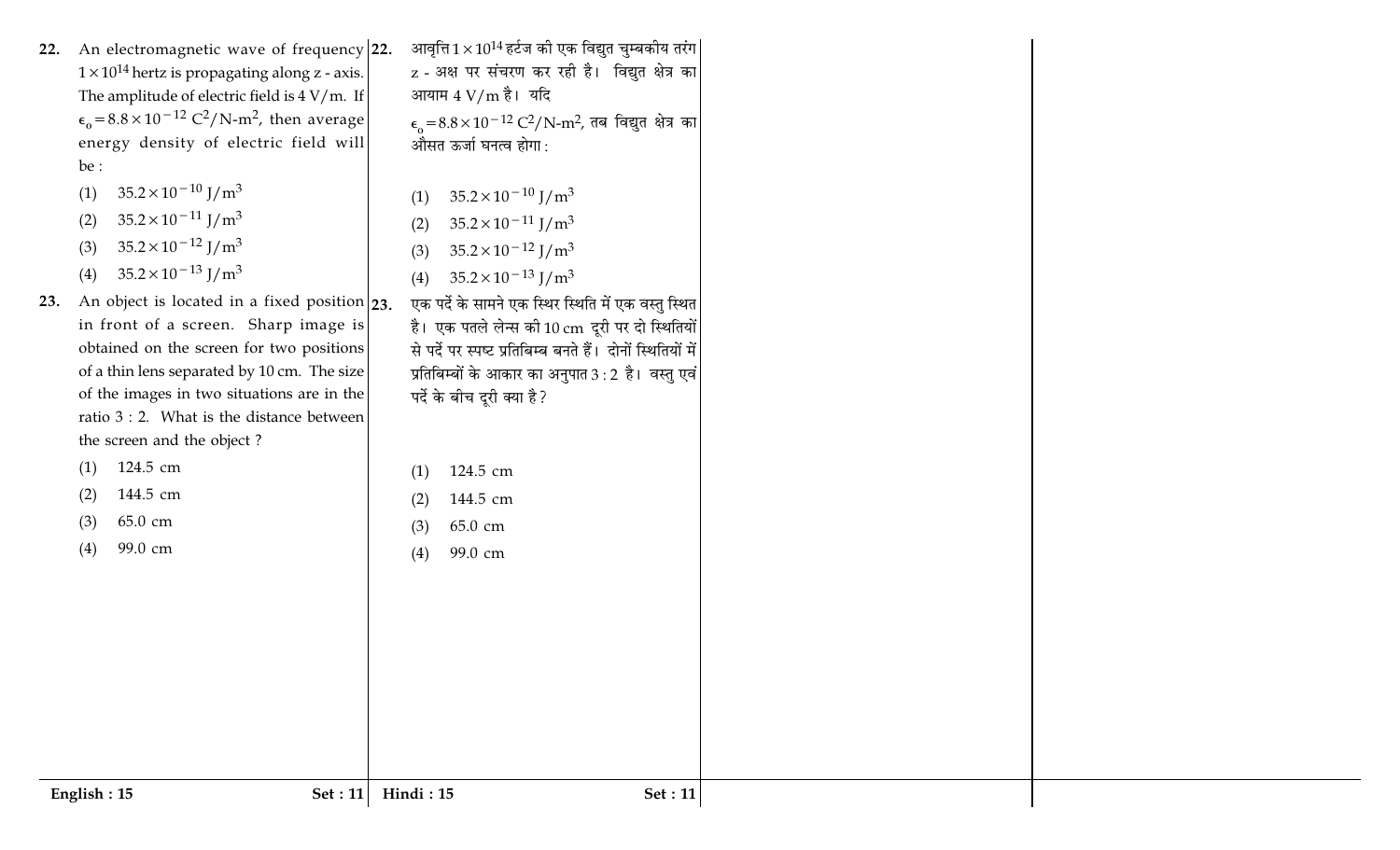24. Two monochromatic light beams of 24. intensity 16 and 9 units are interfering. The ratio of intensities of bright and dark parts of the resultant pattern is :

| (1) | $\frac{16}{9}$                   | (1) |
|-----|----------------------------------|-----|
| (2) | $\frac{4}{3}$                    | (2) |
| (3) | $\overline{7}$<br>$\overline{1}$ | (3) |
| (4) | $\frac{49}{1}$                   | (4) |

25. In a compound microscope the focal length  $|25$ . of objective lens is 1.2 cm and focal length of eye piece is 3.0 cm. When object is kept at 1.25 cm in front of objective, final image is formed at infinity. Magnifying power of the compound microscope should be: 200  $(1)$ 

तीव्रता 16 एवं 9 इकाई वाली दो एकवर्णी प्रकाश पुंजों| के बीच व्यतिकरण हो रहा है। परिणामी चित्र के उजले और काले हिस्सों की तीव्रताओं का अनुपात होगा :

16

 $\frac{1}{9}$ 

 $\frac{4}{3}$ 

 $\frac{7}{1}$  $(3)$  $\frac{49}{1}$  $(4)$ एक संयुक्त सूक्ष्मदर्शी में अभिदृश्यक लेन्स की फोकस लम्बाई 1.2 cm और नेत्रिका की फोकस लम्बाई 3.0 cm हैं। जब वस्तु को अभिदृश्यक के सामने 1.25 cm की दूरी पर रखा जाता है, तब अन्तिम प्रतिबिम्ब अनन्त पर बनता है। संयुक्त सूक्ष्मदर्शी की आवर्धन शक्ति होनी चाहिए :

- $(1)$  $(2)$ 
	- $(3)$ 400

200

100

 $(4)$ 150

100

400

150

 $(2)$ 

 $(3)$  $(4)$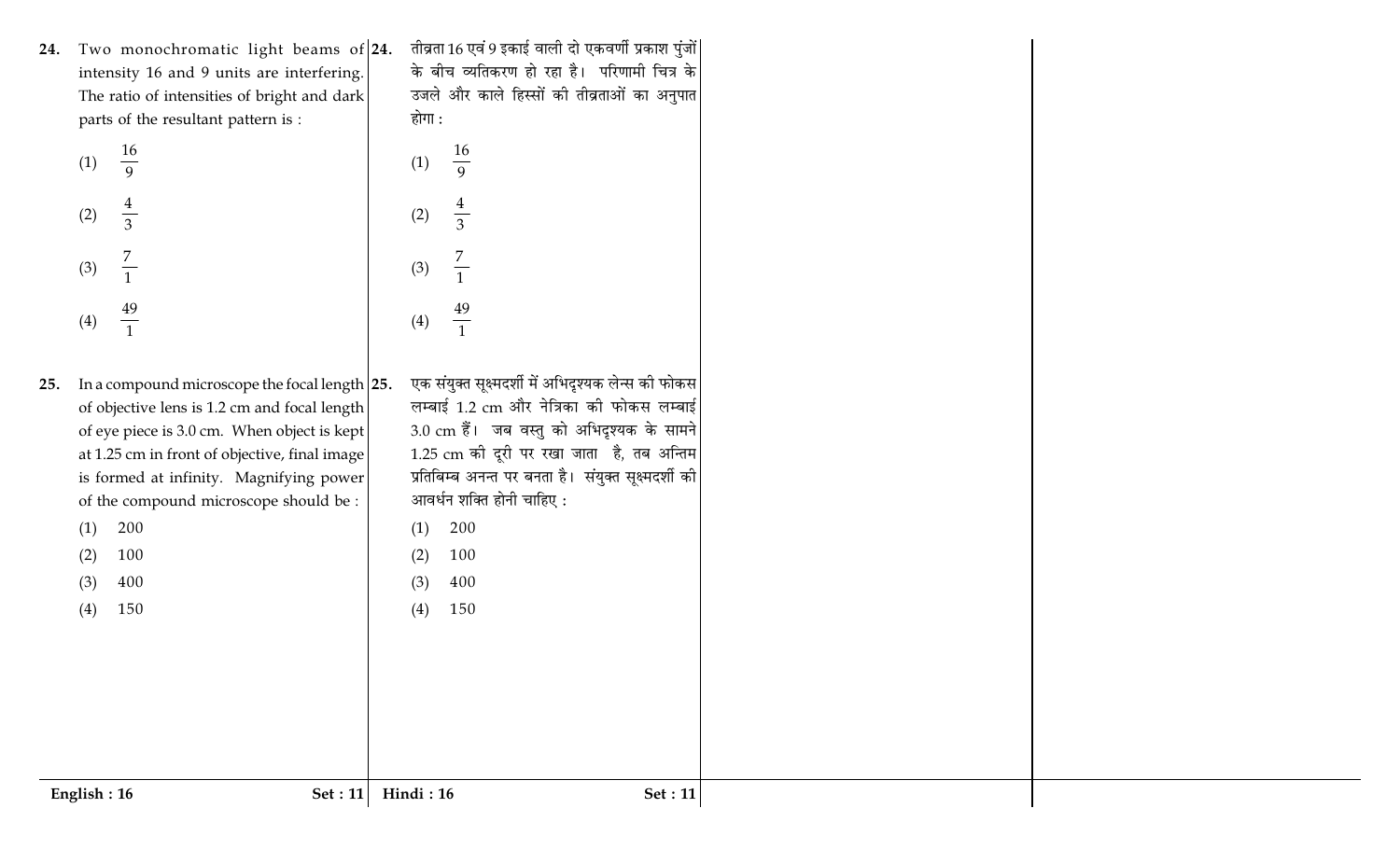| English: 17<br>Set : 11                               | Hindi: 17<br>Set: 11                                                                                                                                                                                                                                                                                                                                                                                                                             |
|-------------------------------------------------------|--------------------------------------------------------------------------------------------------------------------------------------------------------------------------------------------------------------------------------------------------------------------------------------------------------------------------------------------------------------------------------------------------------------------------------------------------|
|                                                       |                                                                                                                                                                                                                                                                                                                                                                                                                                                  |
|                                                       | $ln\left(\frac{4}{3}\right)s$<br>(4)                                                                                                                                                                                                                                                                                                                                                                                                             |
| $\ln 2$ s<br>(3)                                      | $\ln 2$ s<br>(3)                                                                                                                                                                                                                                                                                                                                                                                                                                 |
| (2)                                                   | $2 ln \left( \frac{4}{3} \right)$ s<br>(2)                                                                                                                                                                                                                                                                                                                                                                                                       |
| (1)<br>1 s                                            | (1)<br>1 s                                                                                                                                                                                                                                                                                                                                                                                                                                       |
| is:                                                   | 50 नाभिक उत्पन्न होने में लगा समय है:                                                                                                                                                                                                                                                                                                                                                                                                            |
| of 100 nuclei/s. If at $t=0$ there were no            | यदि $t = 0$ पर एक भी नामिक उपस्थित नहीं था, तब                                                                                                                                                                                                                                                                                                                                                                                                   |
|                                                       | 100 नाभिक प्रति सैकिण्ड की स्थिर दर से क्षयस्थिराँक<br>$0.5/s$ वाले रेडियोसक्रिय नाभिक उत्पन्न हो रहे हैं।                                                                                                                                                                                                                                                                                                                                       |
|                                                       |                                                                                                                                                                                                                                                                                                                                                                                                                                                  |
|                                                       | (3)<br>0.28<br>(4)                                                                                                                                                                                                                                                                                                                                                                                                                               |
|                                                       | 0.22<br>(2)<br>0.25                                                                                                                                                                                                                                                                                                                                                                                                                              |
| 0.16<br>(1)                                           | 0.16<br>(1)                                                                                                                                                                                                                                                                                                                                                                                                                                      |
| smaller than the speed of light)                      |                                                                                                                                                                                                                                                                                                                                                                                                                                                  |
| at which the electron recoiled is $\phi$ . The        | tan φ का मान है : (इलेक्ट्रान की चाल प्रकाश की <br>चाल से काफी कम है)                                                                                                                                                                                                                                                                                                                                                                            |
| the angle of scattering $\theta$ is 60°. The angle    | $\theta = 60^\circ$ है। इलेक्ट्रान $\phi$ कोण पर प्रतिक्षिप्त होता है।                                                                                                                                                                                                                                                                                                                                                                           |
|                                                       | $\Delta \lambda$ तरंगदैर्घ्य $\lambda$ का तीन गुना है और प्रकीर्णन कोण                                                                                                                                                                                                                                                                                                                                                                           |
| 26. A photon of wavelength $\lambda$ is scattered 26. | विश्राम अवस्था के एक इलेक्ट्रान से तरंगदैर्घ्य λ का <br>एक फोटान प्रकीर्णित होता है। तरंगदैर्घ्य स्थानान्तर                                                                                                                                                                                                                                                                                                                                      |
|                                                       | from an electron, which was at rest. The<br>wavelength shift $\Delta\lambda$ is three times of $\lambda$ and<br>value of $\tan \phi$ is : (electron speed is much)<br>(2)<br>0.22<br>0.25<br>(3)<br>(4)<br>0.28<br>27. A radioactive nuclei with decay constant 27.<br>$0.5/s$ is being produced at a constant rate<br>nuclei, the time when there are 50 nuclei<br>$2 ln \left( \frac{4}{3} \right)$ s<br>$ln\left(\frac{4}{3}\right)$ s<br>(4) |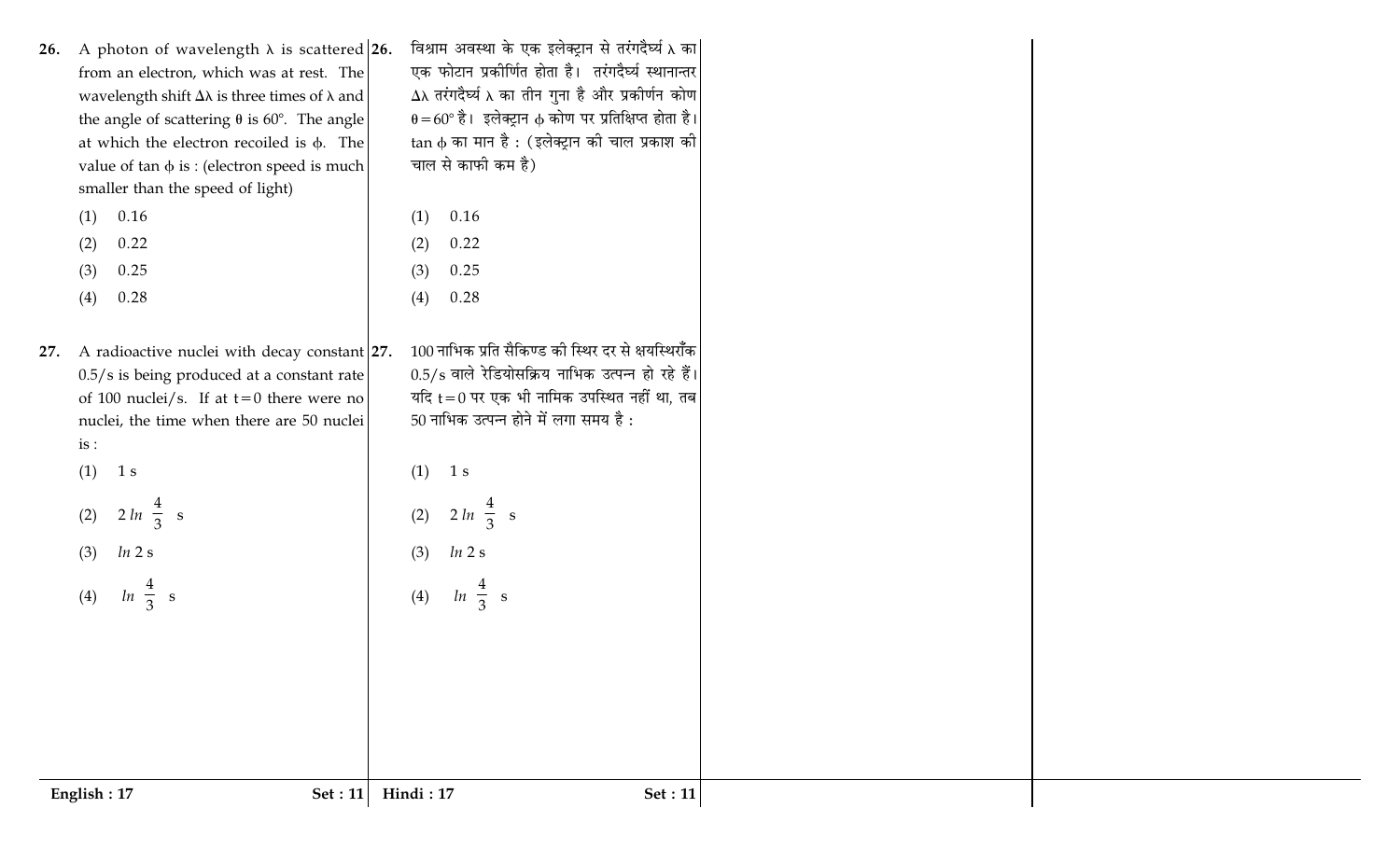28. A Zener diode is connected to a battery  $|28$ . and a load as shown below:

The currents I,  $I_Z$  and  $I_L$  are respectively



- $(1)$ 15 mA, 5 mA, 10 mA
- 15 mA, 7.5 mA, 7.5 mA  $(2)$
- 12.5 mA, 5 mA, 7.5 mA  $(3)$
- 12.5 mA, 7.5 mA, 5 mA  $(4)$



एक जेनर डायोड को एक बैटरी एवं एक लोड से जोड़ा गया है जैसा कि परिपथ में दर्शाया गया है। धारायें

- 15 mA, 5 mA, 10 mA  $(1)$
- 15 mA, 7.5 mA, 7.5 mA  $(2)$
- 12.5 mA, 5 mA, 7.5 mA  $(3)$
- 12.5 mA, 7.5 mA, 5 mA  $(4)$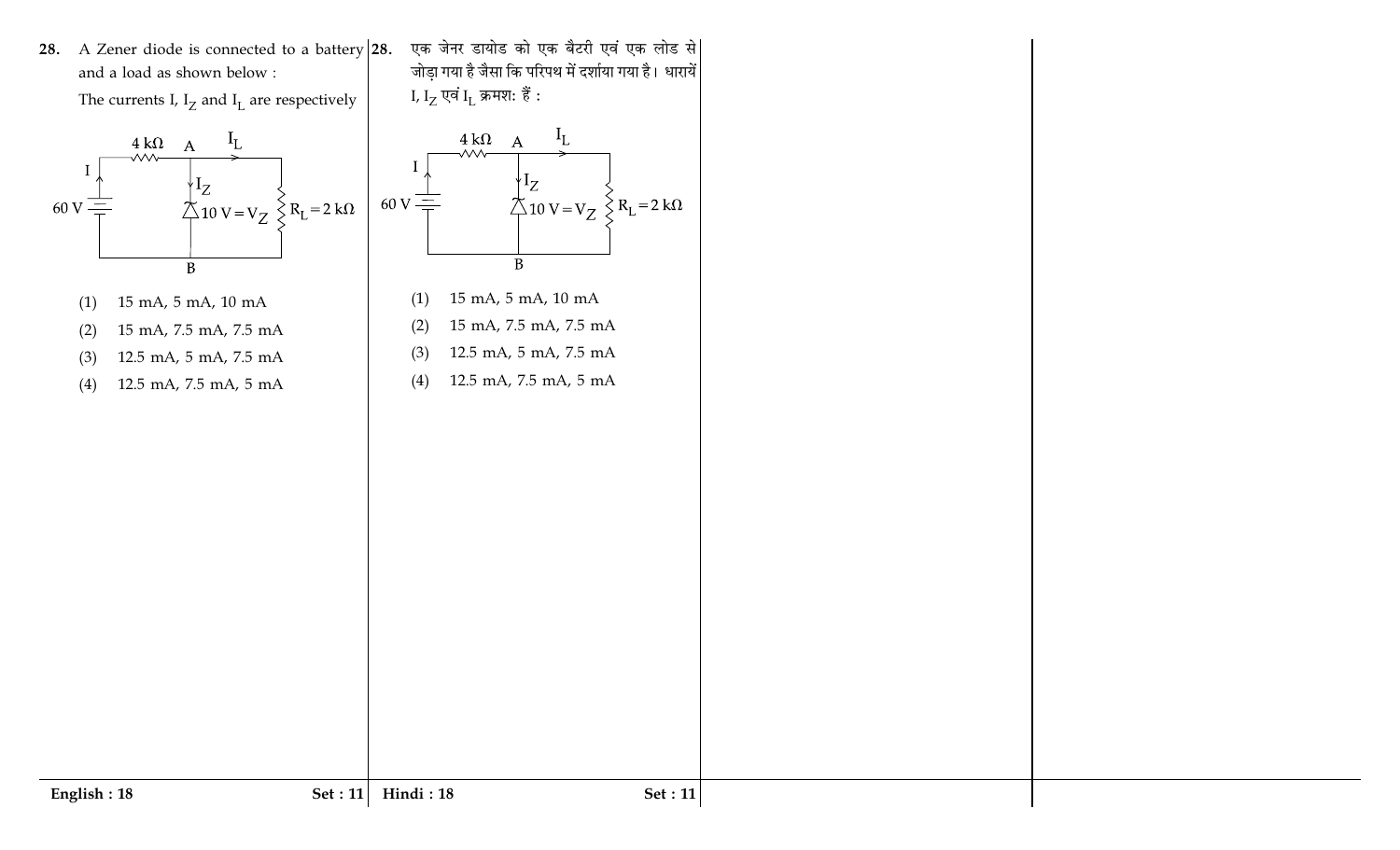29. Match the List - I (Phenomenon associated  $|29.$ with electromagnetic radiation) with List - II (Part of electromagnetic spectrum) and select the correct code from the choices given below the lists :

|   | List - I                                                                                                      |   | List - II            |  |
|---|---------------------------------------------------------------------------------------------------------------|---|----------------------|--|
| I | Doublet of sodium                                                                                             | А | Visible<br>radiation |  |
| П | Wavelength<br>corresponding to<br>temperature associated<br>with the isotropic<br>radiation filling all space | B | Microwave            |  |
|   | Wavelength emitted by<br>III atomic hydrogen in<br>interstellar space                                         | Ċ | Short<br>radiowave   |  |
|   | Wavelength of radiation<br>IV arising from two close<br>energy levels in hydrogen                             | D | $X$ - rays           |  |

**सूची-I** (विद्युत चुम्बकीय विकिरण से सम्बद्ध घटनाएँ) को **सूची-II** (विद्युत चुम्बकीय स्पेक्ट्रम का भाग) से सुमेलित कीजिए और सूचियों के नीचे दिये गये विकल्पों में से सही विकल्प चुनिए :

|                      | सूची - I                                                                                     |   | सूची - II        |  |
|----------------------|----------------------------------------------------------------------------------------------|---|------------------|--|
| T                    | सोडियम का द्विक                                                                              | A | दृश्य विकिरण     |  |
| $\scriptstyle\rm II$ | सम्पूर्ण समष्टि में समदैशिक<br>विकिरण के भरे होने से सम्बद्धित<br>तापमान के संगत तरंगदैर्ध्य | B | सूक्ष्म तरंग     |  |
|                      | अन्तरतारकीय आकाश में परमाणु<br>III  हाइड्रोजन द्वारा उत्सर्जित<br>तरंगदैर्ध्य                | С | लघु रेडियो तरंगे |  |
| IV                   | हाइड्रोजन में दो समीप ऊर्जा स्तरों<br>.<br>से निकले विकिरण की तरंगदैर्ध्य                    |   | $D$ $X$ - किरणें |  |

 $(I)-(D), (II)-(C), (III)-(A), (IV)-(B)$ 

 $(I)-(B)$ ,  $(II)-(A)$ ,  $(III)-(D)$ ,  $(IV)-(A)$ 

 $(3)$ 

 $(4)$ 

Hindi: 19

 $(I)-(D), (II)-(C), (III)-(A), (IV)-(B)$  $(3)$ 

 $(I)-(A), (II)-(B), (III)-(B), (IV)-(C)$ 

 $(I)-(A)$ ,  $(II)-(B)$ ,  $(III)-(C)$ ,  $(IV)-(C)$ 

 $(I)-(B)$ ,  $(II)-(A)$ ,  $(III)-(D)$ ,  $(IV)-(A)$  $(4)$ 

 $(1)$ 

 $(2)$ 

English: 19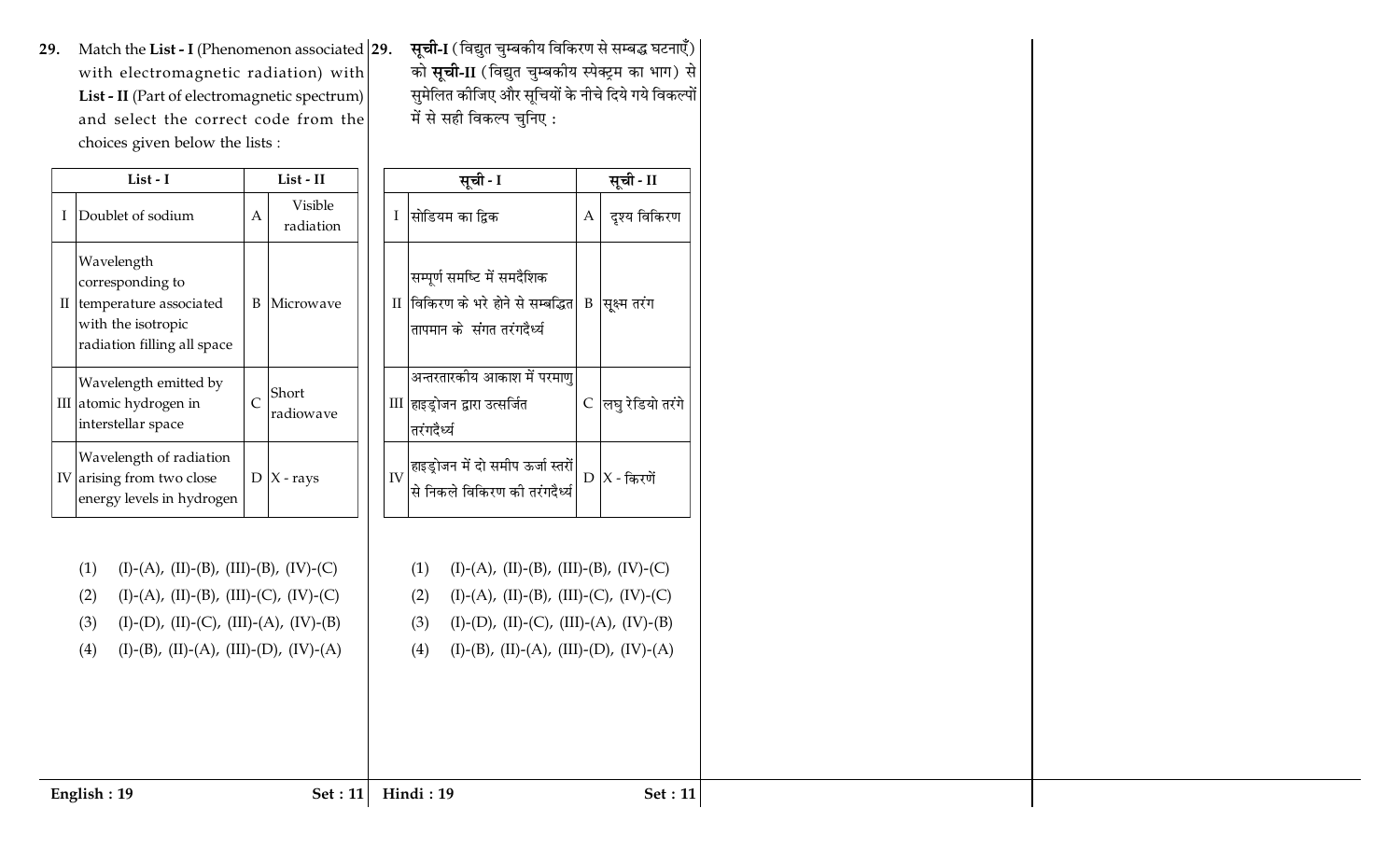30. In the circuit diagrams (A, B, C and D)  $|30$ . shown below, R is a high resistance and S is a resistance of the order of galvanometer resistance G. The correct circuit, corresponding to the half deflection method for finding the resistance and figure of merit of the galvanometer, is the circuit labelled as :



दर्शाये परिपथ चित्रों (A, B, C एवं D) में, R एक अन्य उच्च प्रतिरोध है और S गैल्वैनोमापी प्रतिरोध G की कोटि का प्रतिरोध है। गैल्वैनोमापी का प्रतिरोध एवं दक्षतांक निकालने के अर्द्ध-विक्षेपण विधि के संगत सही परिपथ चिन्हित है इससे :

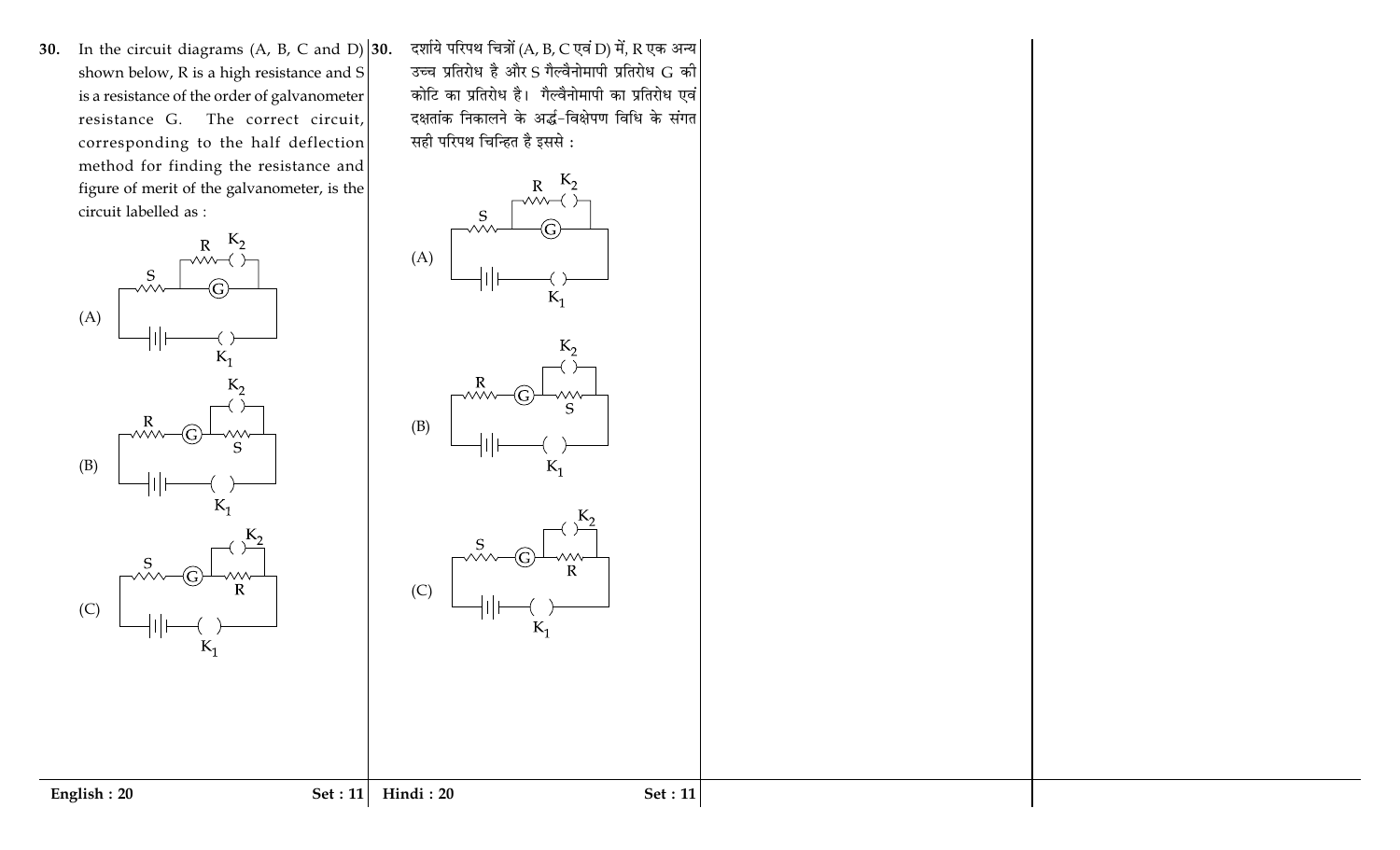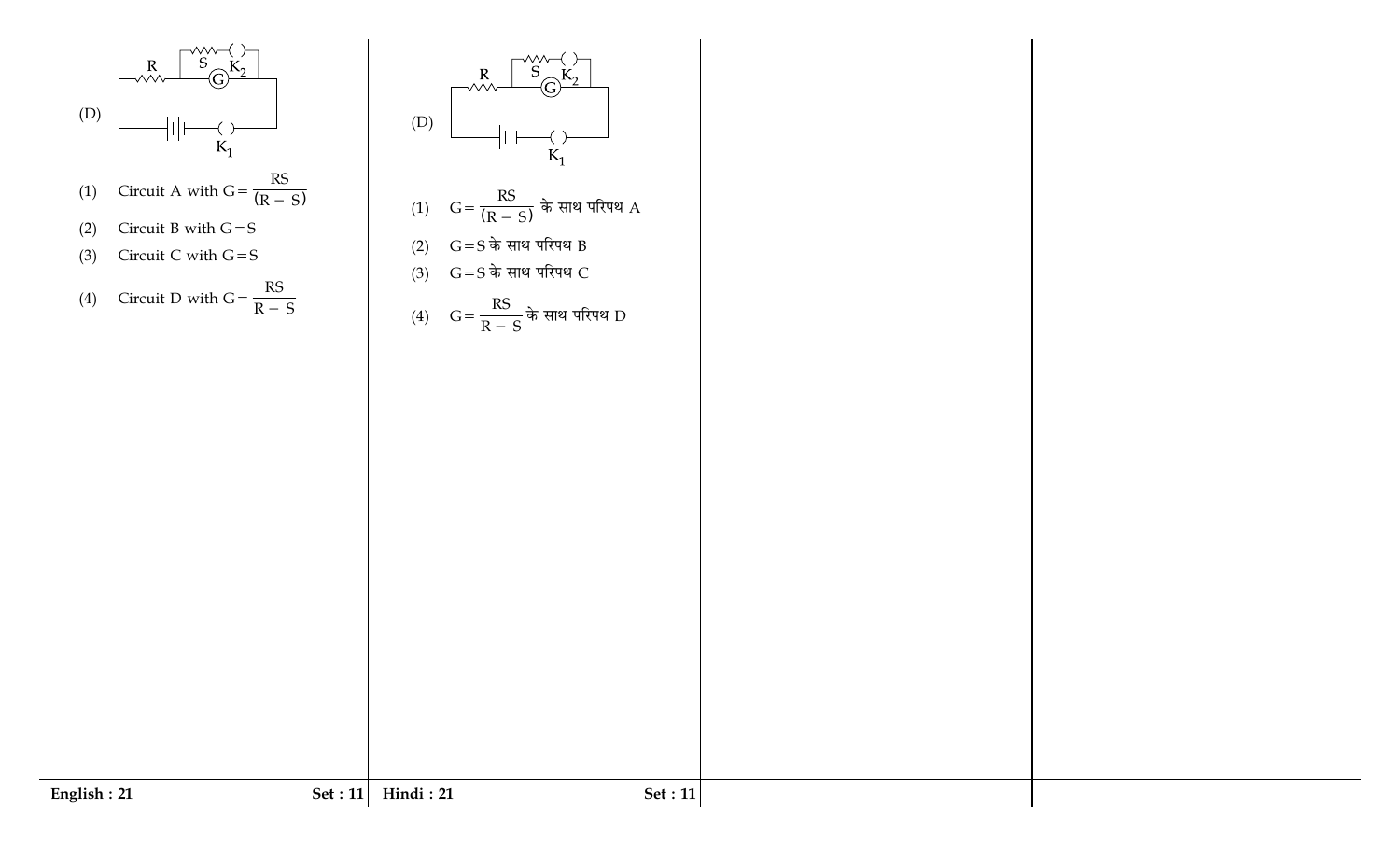## **PART B - CHEMISTRY**

31. If  $\lambda_0$  and  $\lambda$  be the threshold wavelength 31. and wavelength of incident light, the velocity of photoelectron ejected from the metal surface is :

(1) 
$$
\sqrt{\frac{2h}{m} (\lambda_o - \lambda)}
$$

$$
(2) \quad \sqrt{\frac{2hc}{m} (\lambda_o - \lambda)}
$$

(3) 
$$
\sqrt{\frac{2hc}{m} \left( \frac{\lambda_o - \lambda}{\lambda \lambda_o} \right)}
$$

$$
(4) \qquad \sqrt{\frac{2h}{m} \left( \frac{1}{\lambda_o} - \frac{1}{\lambda} \right)}
$$

- 32. The appearance of colour metal halides is generally
	- Schottky defect  $(1)$
	- $(2)$ Frenkel defect
	- Interstitial position  $(3)$
	- F-centres  $(4)$

English: 22

## भाग  $B - \overline{x}$ सायन विज्ञान

यदि $\lambda_\mathrm{o}$ और  $\lambda$  दहलीज़ी तरंगदैर्घ्य और आपतित प्रकाश का तरंग दैर्घ्य हों तो धातु स्थल से निकले प्रकाशीय इलेक्ट्रानों का वेग होगा :

(1) 
$$
\sqrt{\frac{2h}{m} (\lambda_o - \lambda)}
$$

$$
(2) \qquad \sqrt{\frac{2hc}{m} \left( \lambda_o - \lambda \right)}
$$

(3) 
$$
\sqrt{\frac{2hc}{m} \left( \frac{\lambda_0 - \lambda}{\lambda \lambda_0} \right)}
$$

$$
(4) \qquad \sqrt{\frac{2h}{m} \left( \frac{1}{\lambda_o} - \frac{1}{\lambda} \right)}
$$

Set :  $11$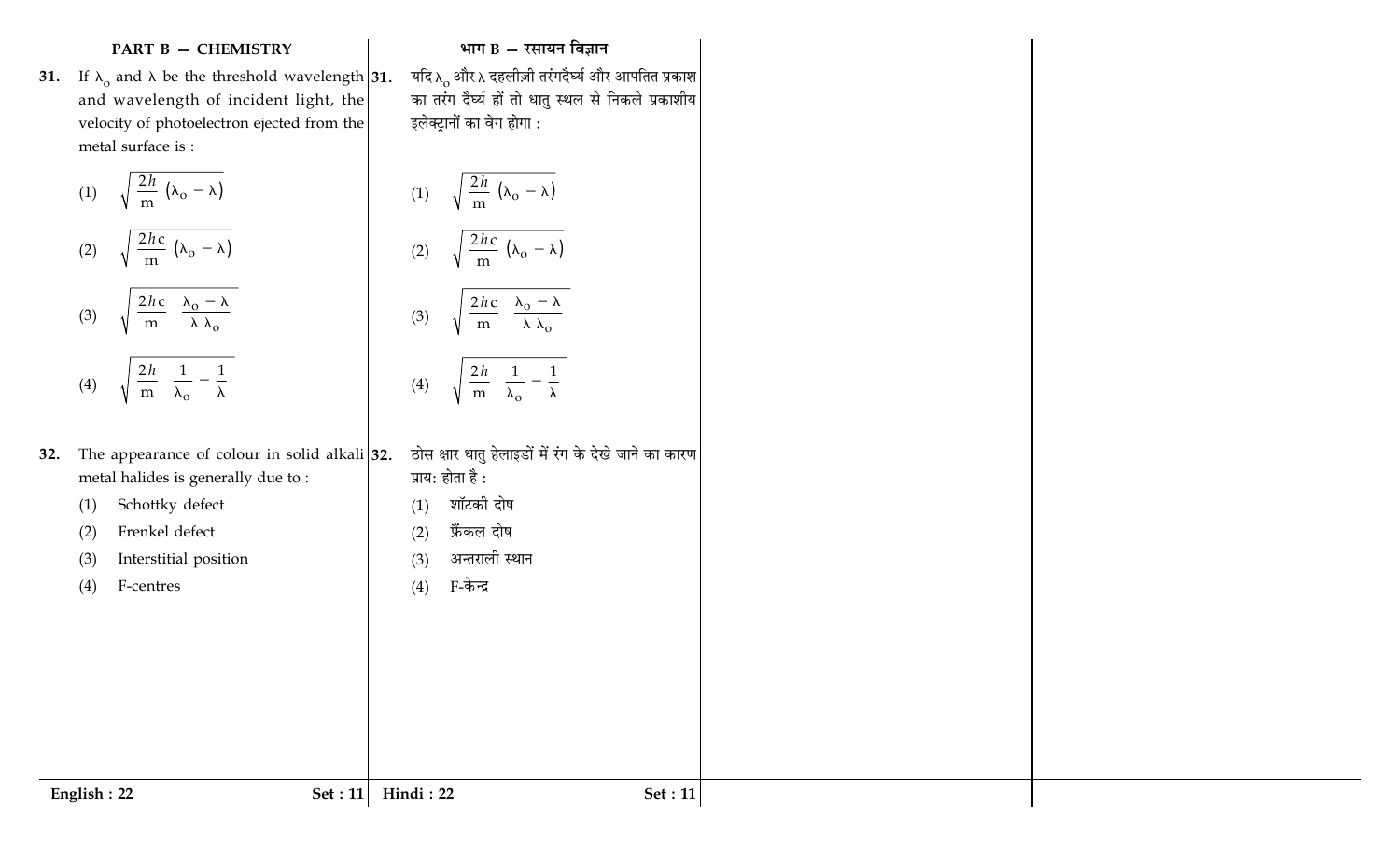|     | English: 23<br>Set: 11                                                                        | Hindi: 23<br>Set: 11                                                                      |
|-----|-----------------------------------------------------------------------------------------------|-------------------------------------------------------------------------------------------|
|     |                                                                                               |                                                                                           |
|     | (4)<br>9.0                                                                                    | (4)<br>9.0                                                                                |
|     | 8.0<br>(3)                                                                                    | 8.0<br>(3)                                                                                |
|     | 6.0<br>(2)                                                                                    | 6.0<br>(2)                                                                                |
|     | acetate (K <sub>a</sub> =1.0×10 <sup>-5</sup> ) will be :<br>(1) 5.0                          | $(K_a=1.0\times10^{-5})$ का pH होगा :<br>5.0<br>(1)                                       |
| 34. | Assuming that the degree of hydrolysis is $ 34.$<br>small, the pH of 0.1 M solution of sodium | यह मानते हुए कि हाइड्रोलेसिस का क्रमांक (डिग्री)<br>न्यून है, सोडियम ऐसीटेट के 0.1M विलयन |
|     | $-5.00 \times 10^{-4}$<br>(4)                                                                 | $-5.00 \times 10^{-4}$<br>(4)                                                             |
|     | $-3.75 \times 10^{-4}$<br>(3)                                                                 | $-3.75 \times 10^{-4}$<br>(3)                                                             |
|     | $-2.50 \times 10^{-4}$<br>(2)                                                                 | $-2.50 \times 10^{-4}$<br>(2)                                                             |
|     | $-1.25 \times 10^{-4}$<br>(1)                                                                 | $-1.25 \times 10^{-4}$<br>(1)                                                             |
|     | rate of reaction in terms of $[SO_2]$ in mol<br>$L^{-1}s^{-1}$ will be :                      |                                                                                           |
|     | $\frac{d[O_2]}{dt} = -2.5 \times 10^{-4} \text{mol L}^{-1} \text{ s}^{-1}. \text{ The}$       | मोल $L^{-1}s^{-1}$ में होगी :                                                             |
|     | measured as                                                                                   | के रूप में मापा गया। अभिक्रिया दर [SO2]के रूप में                                         |
|     | $2SO_2 + O_2 \rightleftharpoons 2SO_3$ the rate of reaction was                               | दर को $\frac{d[O_2]}{dt}$ = $-2.5 \times 10^{-4}$ मोल L <sup>-1</sup> s <sup>-1</sup>     |
|     | trioxide<br>by<br>contact<br>process                                                          | अभिक्रिया $2SO_2 + O_2 \rightleftharpoons 2SO_3$ में अभिक्रिया की                         |
| 33. | In the reaction of formation of sulphur $ 33$ .                                               | सम्पर्क विधि द्वारा सल्फ़र ट्राईआक्साइड बनाने की                                          |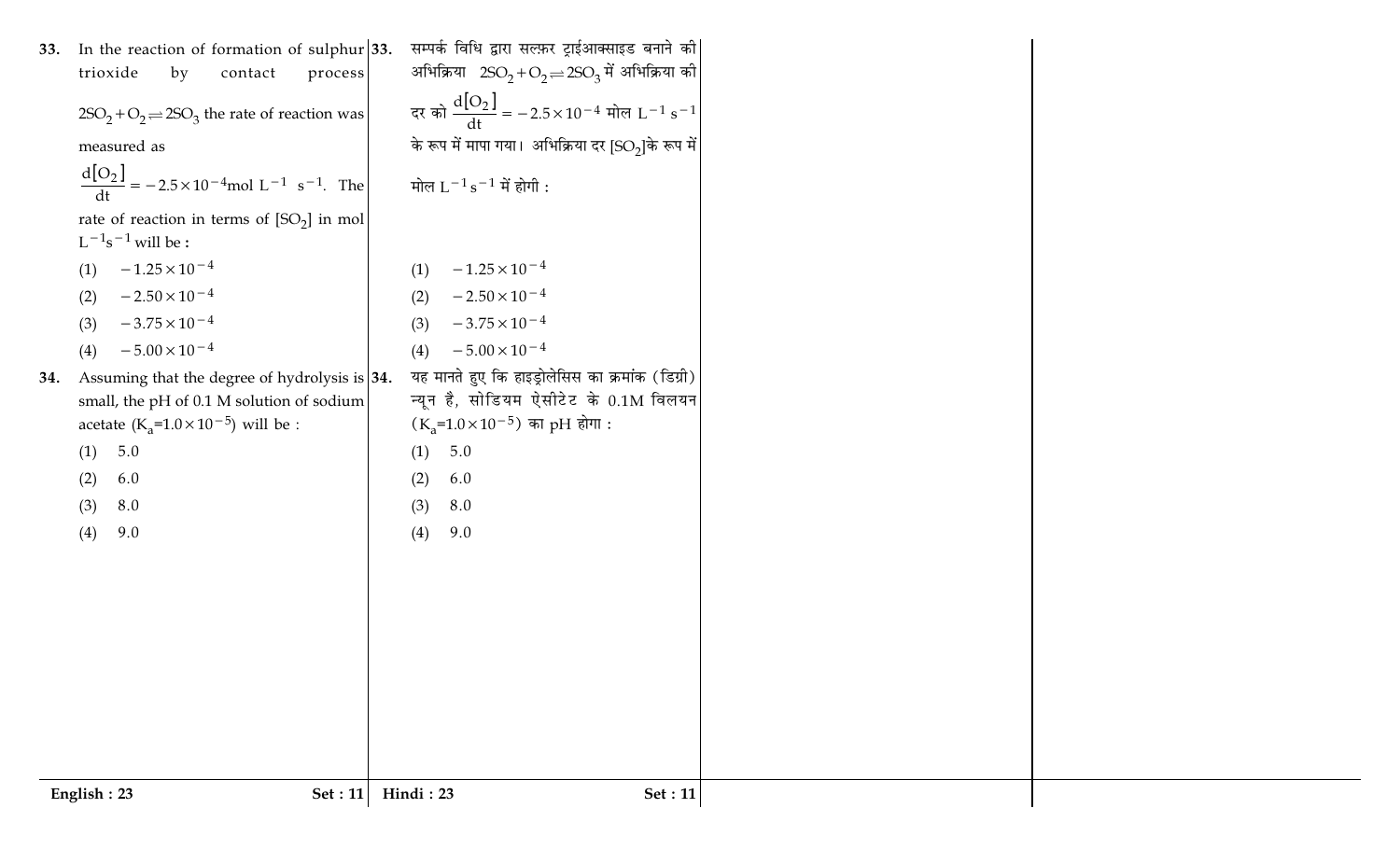|     | 35. For the reaction, $2N_2O_5 \rightarrow 4NO_2 + O_2$ , the 35.<br>rate equation can be expressed in two | अभिक्रिया 2N <sub>2</sub> O <sub>5</sub> →4NO <sub>2</sub> + O <sub>2</sub> , के लिए दर<br>समीकरण को दो तरीके से लिखा जा सकता है |                |
|-----|------------------------------------------------------------------------------------------------------------|----------------------------------------------------------------------------------------------------------------------------------|----------------|
|     | ways $-\frac{d[N_2O_5]}{dt} = k[N_2O_5]$ and                                                               | $-\frac{d[N_2O_5]}{dt} = k[N_2O_5]$ और                                                                                           |                |
|     | + $\frac{d[NO_2]}{dt}$ = k' [N <sub>2</sub> O <sub>5</sub> ]                                               | + $\frac{d[NO_2]}{dt}$ = k' $[N_2O_5]$                                                                                           |                |
|     | k and k' are related as:                                                                                   | k और k' को निम्न किस रूप में लिखा जायेगा?                                                                                        |                |
|     | $k = k'$<br>(1)                                                                                            | $k = k'$<br>(1)                                                                                                                  |                |
|     | $2k = k'$<br>(2)                                                                                           | $2k = k'$<br>(2)                                                                                                                 |                |
|     | $k = 2k'$<br>(3)                                                                                           | $k = 2k'$<br>(3)                                                                                                                 |                |
|     | $k = 4k'$<br>(4)                                                                                           | $k = 4k'$<br>(4)                                                                                                                 |                |
| 36. | In some solutions, the concentration of                                                                    |                                                                                                                                  |                |
|     | $H_3O^+$ remains constant even when small 36.                                                              | कुछ विलयनों में प्रबल ऐसिड अथवा प्रबल क्षार की                                                                                   |                |
|     | amounts of strong acid or strong base are                                                                  | थोड़ी मात्रा मिलाने पर भी $\rm H_3O^+$ का सान्द्रण स्थिर ही                                                                      |                |
|     | added to them. These solutions are known                                                                   | रहता है। इन विलयनों को नाम दिया जाता है :                                                                                        |                |
|     | as :                                                                                                       |                                                                                                                                  |                |
|     | Ideal solutions<br>(1)                                                                                     | आदर्श विलयन                                                                                                                      |                |
|     | Colloidal solutions<br>(2)                                                                                 | (1)<br>कोलायडी विलयन                                                                                                             |                |
|     | True solutions<br>(3)                                                                                      | (2)                                                                                                                              |                |
|     | Buffer solutions<br>(4)                                                                                    | वास्तविक विलयन<br>(3)                                                                                                            |                |
|     |                                                                                                            | बफर (Buffer) विलयन<br>(4)                                                                                                        |                |
|     |                                                                                                            |                                                                                                                                  |                |
|     |                                                                                                            |                                                                                                                                  |                |
|     |                                                                                                            |                                                                                                                                  |                |
|     |                                                                                                            |                                                                                                                                  |                |
|     |                                                                                                            |                                                                                                                                  |                |
|     |                                                                                                            |                                                                                                                                  |                |
|     |                                                                                                            |                                                                                                                                  |                |
|     | English: 24<br><b>Set</b> : 11                                                                             | Hindi: 24                                                                                                                        | <b>Set: 11</b> |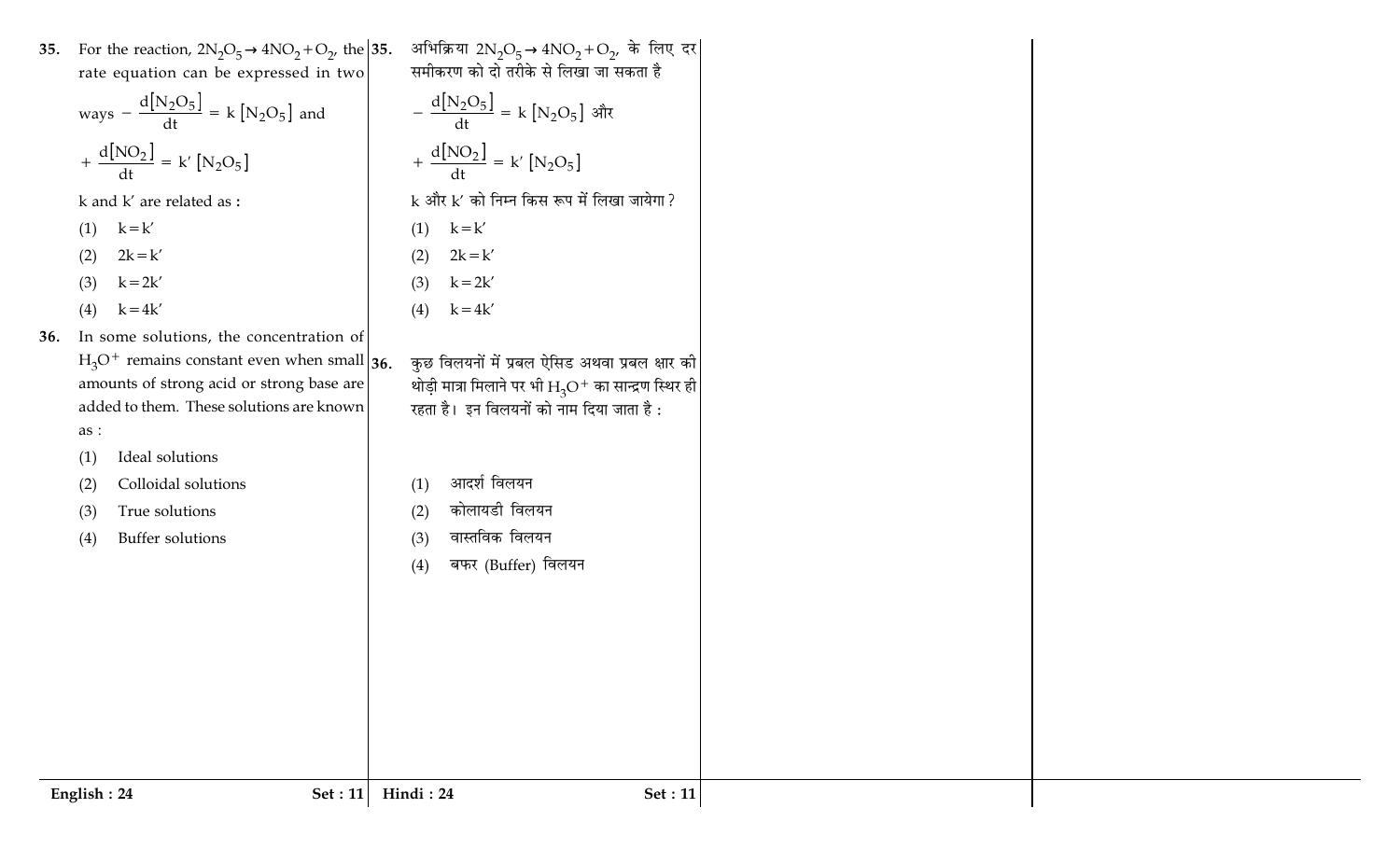| Given<br>37.<br>$Fe^{3+}(aq) + e^{-} \rightarrow Fe^{2+}(aq)$ ; $E^{\circ} = +0.77$ V<br>$Al^{3+}(aq) + 3e^- \rightarrow Al(s); E^{\circ} = -1.66V$<br>$Br_2(aq) + 2e^- \rightarrow 2Br^-$ ; $E^{\circ} = +1.09$ V<br>Considering the electrode potentials,<br>which of the following represents the<br>correct order of reducing power?<br>$Fe^{2+} < Al < Br^{-}$<br>(1)<br>$Br^-$ < $Fe^{2+}$ < Al<br>(2)<br>Al < $Br^-$ < $Fe^{2+}$<br>(3)<br>Al < $Fe^{2+}$ < $Br^-$<br>(4)<br>The initial volume of a gas cylinder is<br>38.<br>750.0 mL. If the pressure of gas inside the<br>cylinder changes from 840.0 mm Hg to<br>360.0 mm Hg, the final volume the gas will<br>be :<br>$1.750$ L<br>(1)<br>3.60 L<br>(2)<br>4.032 L<br>(3) | 37. दिया गया है -<br>$Fe^{3+}$ (जलीय) + $e^ \rightarrow Fe^{2+}$ (जलीय); $E^{\circ}$ = +0.77 V<br>$Al^{3+}$ (जलीय) + 3 e <sup>-</sup> →Al(s); E <sup>o</sup> = -1.66 V<br>$Br_2(\overline{3}$ लीय) +2 $e^-$ →2Br <sup>-</sup> ; $E^\circ = +1.09$ V<br>इलैक्ट्रोड विभवों के आधार पर निम्नों में से कौन क्रम<br>अपचयन शक्तियों को सही प्रस्तुत करता है?<br>$Fe^{2+} < Al < Br^{-}$<br>(1)<br>$Br^-$ < $Fe^{2+}$ < Al<br>(2)<br>$Al < Br^- < Fe2+$<br>(3)<br>Al < $Fe^{2+}$ < $Br^-$<br>(4)<br>एक गैस के सिलिन्डर का प्रारम्भिक आयतन<br>38.<br>750.0 mL है। यदि सिलिन्डर के बीच की गैस का<br>दाब 840.0 mm Hg से बदल कर 360.0 mm Hg<br>हो जाता है तो गैस का अन्तिम आयतन होगा :<br>1.750 L<br>(1)<br>3.60 L<br>(2)<br>4.032 L<br>(3)<br>7.50 L<br>(4) |  |
|----------------------------------------------------------------------------------------------------------------------------------------------------------------------------------------------------------------------------------------------------------------------------------------------------------------------------------------------------------------------------------------------------------------------------------------------------------------------------------------------------------------------------------------------------------------------------------------------------------------------------------------------------------------------------------------------------------------------------------------|---------------------------------------------------------------------------------------------------------------------------------------------------------------------------------------------------------------------------------------------------------------------------------------------------------------------------------------------------------------------------------------------------------------------------------------------------------------------------------------------------------------------------------------------------------------------------------------------------------------------------------------------------------------------------------------------------------------------------------------------------|--|
|                                                                                                                                                                                                                                                                                                                                                                                                                                                                                                                                                                                                                                                                                                                                        |                                                                                                                                                                                                                                                                                                                                                                                                                                                                                                                                                                                                                                                                                                                                                   |  |
| 7.50 L<br>(4)                                                                                                                                                                                                                                                                                                                                                                                                                                                                                                                                                                                                                                                                                                                          |                                                                                                                                                                                                                                                                                                                                                                                                                                                                                                                                                                                                                                                                                                                                                   |  |
|                                                                                                                                                                                                                                                                                                                                                                                                                                                                                                                                                                                                                                                                                                                                        |                                                                                                                                                                                                                                                                                                                                                                                                                                                                                                                                                                                                                                                                                                                                                   |  |
| Set : $11$<br>English: 25                                                                                                                                                                                                                                                                                                                                                                                                                                                                                                                                                                                                                                                                                                              | Hindi: 25<br>Set: 11                                                                                                                                                                                                                                                                                                                                                                                                                                                                                                                                                                                                                                                                                                                              |  |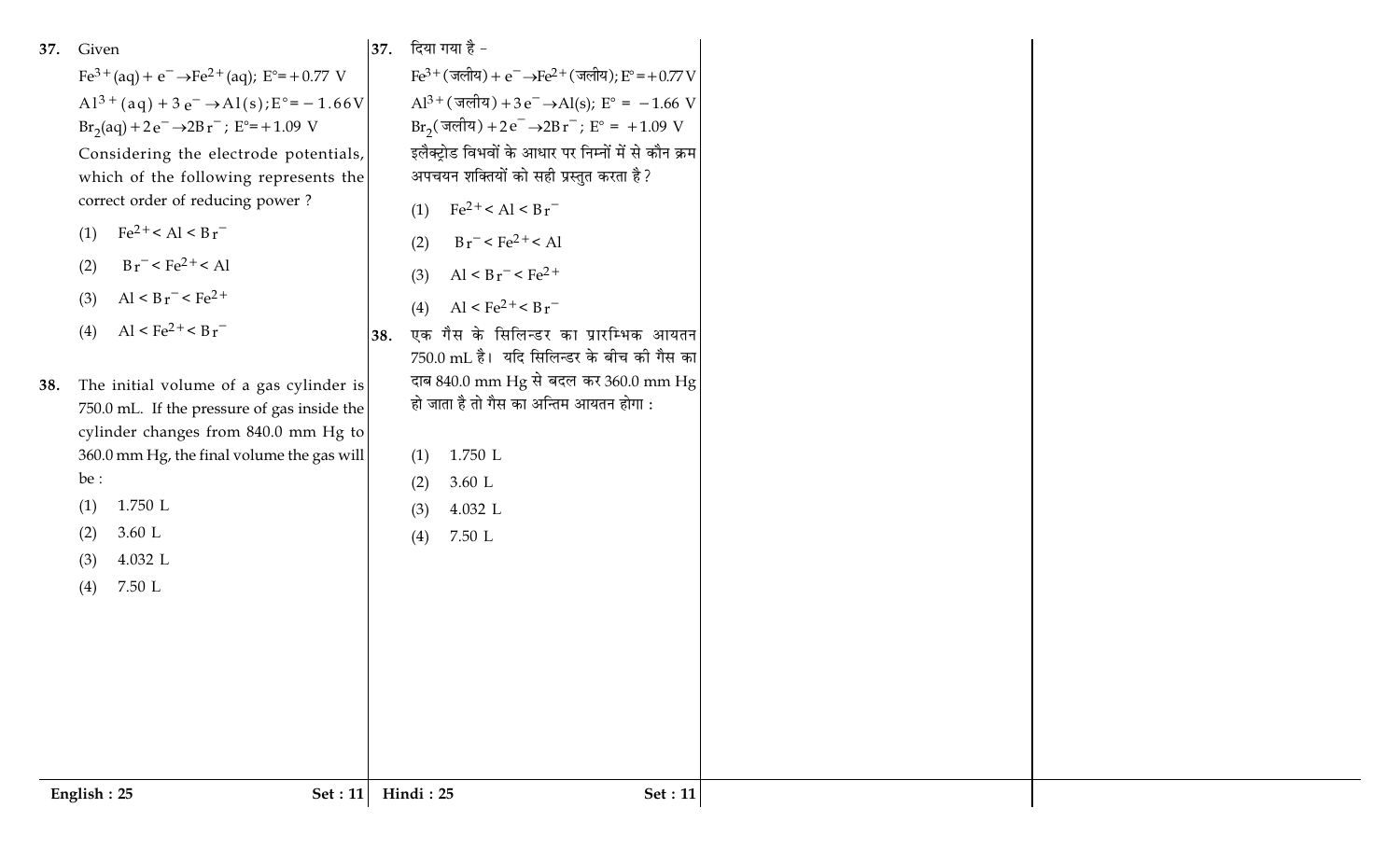- 39. The molar heat capacity  $(C_p)$  of  $CD_2O$  is 39. 10 cals at 1000 K. The change in entropy associated with cooling of 32 g of  $CD<sub>2</sub>O$ vapour from 1000 K to 100 K at constant pressure will be :
	- (D = deuterium, at. mass =  $2 u$ )
	- 23.03 cal deg<sup>-1</sup>  $(1)$
	- $-23.03$  cal deg<sup>-1</sup>  $(2)$
	- 2.303 cal deg<sup>-1</sup>  $(3)$
	- $-2.303$  cal deg<sup>-1</sup>  $(4)$
- 40. Based on the equation :

$$
\Delta E = -2.0 \times 10^{-18} \text{ J} \left( \frac{1}{n_2^2} - \frac{1}{n_1^2} \right)
$$

the wavelength of the light that must be absorbed to excite hydrogen electron from level  $n=1$  to level  $n=2$  will be :  $(h = 6.625 \times 10^{-34} \text{Js}, C = 3 \times 10^8 \text{ ms}^{-1})$ 

- $1.325 \times 10^{-7}$  m  $(1)$
- $1.325 \times 10^{-10}$  m  $(2)$
- $2.650 \times 10^{-7}$  m  $(3)$
- $5.300 \times 10^{-10}$  m  $(4)$

 $CD_2O$  की मोलर ऊष्मा धारिता (Cp) 1000 K पर 10 cals है। 32 g CD<sub>2</sub>O वाष्प को 1000 K से  $100 \text{ K}$  तक स्थिर दाब पर ठण्डा करने पर सम्बद्ध ऐन्ट्रापी परिवर्तन होगा :

- (D = डियुटीरियम, और इसका परमाणु द्रव्यमान = 2 मात्रक)
- 23.03 cal deg<sup>-1</sup>  $(1)$
- $-23.03$  cal deg<sup>-1</sup>  $(2)$
- 2.303 cal deg<sup>-1</sup>  $(3)$
- $-2.303$  cal deg<sup>-1</sup>  $(4)$
- समीकरण : 40.

$$
\Delta E = -2.0 \times 10^{-18} \text{ J} \left( \frac{1}{n_2^2} - \frac{1}{n_1^2} \right)
$$

के आधार पर हाइड्रोजन के इलैक्ट्रान को स्तर n=1 से स्तर n=2 तक उत्तेजित करने के लिये प्रकाश, जिस का शोषण आवश्यक होगा, का तरंग दैर्घ्य इनमें से क्या होगा :

- $(h = 6.625 \times 10^{-34}$  Js, C =  $3 \times 10^8$  ms<sup>-1</sup>)
- $1.325 \times 10^{-7}$  m  $(1)$
- $1.325 \times 10^{-10}$  m  $(2)$
- $2.650 \times 10^{-7}$  m  $(3)$
- $5.300 \times 10^{-10}$  m  $(4)$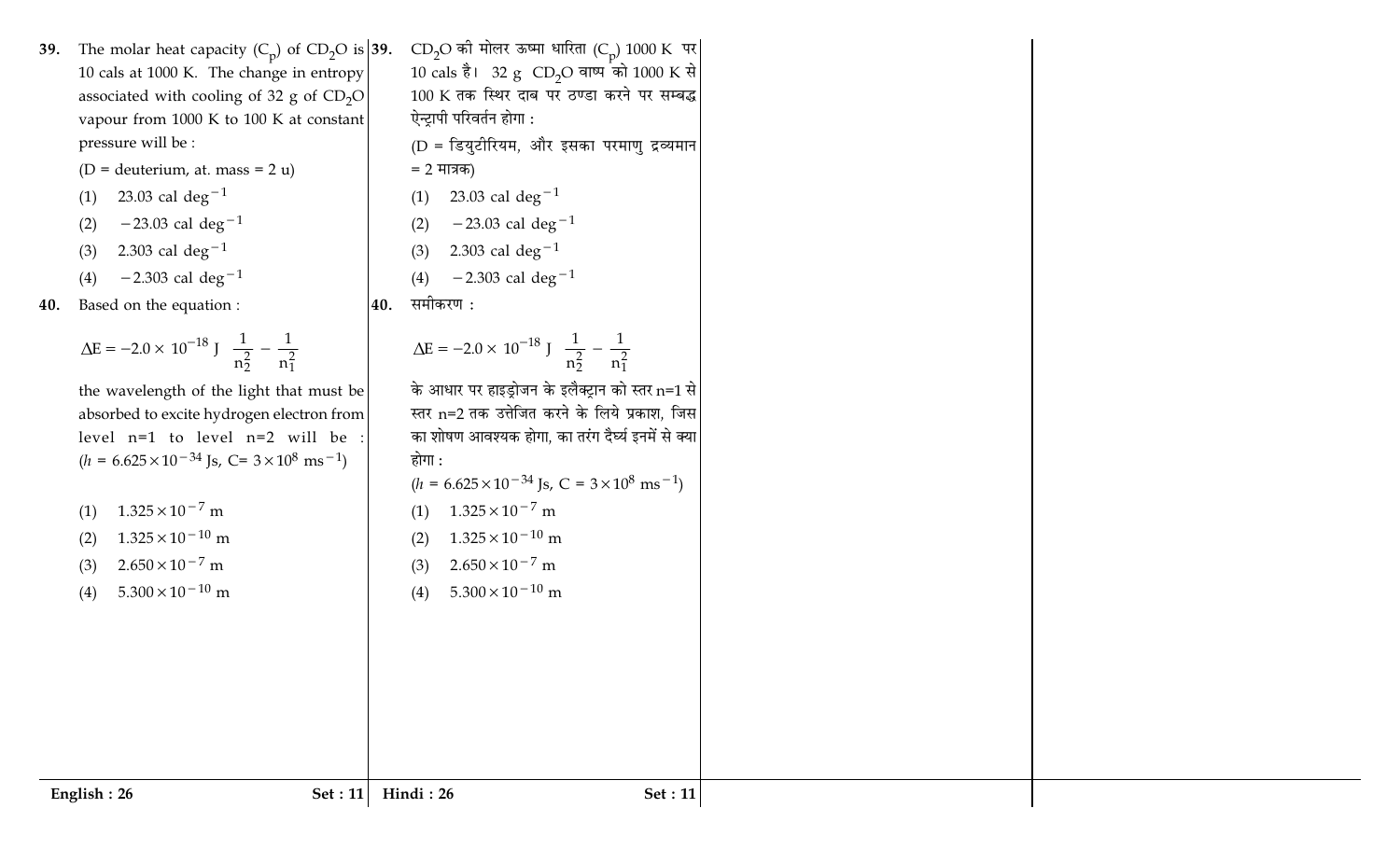| 41. |             | Which of the following series correctly $ 41$ .<br>represents relations between the elements<br>from X to Y ? | निम्न से कौन सा सीरीज़ दो तत्वों $X$ और $Y$ के बीच $\mid$<br>के सम्बन्ध का सही निरूपन करता है?                    |
|-----|-------------|---------------------------------------------------------------------------------------------------------------|-------------------------------------------------------------------------------------------------------------------|
|     |             | $X \rightarrow Y$                                                                                             | $X \rightarrow Y$                                                                                                 |
|     | (1)         | $_3$ Li $\rightarrow$ 19K Ionization enthalpy<br>increases                                                    | (1) $\sigma_3$ Li → $_{19}$ K आयनीकरण की ऐन्थैल्पी बढ़ती                                                          |
|     | (2)         | $_{9}F \rightarrow _{35}Br$ Electron gain enthalpy<br>with negative sign<br>increases                         | (2) <sub>9</sub> F $\rightarrow$ <sub>35</sub> Br इलैक्ट्रान लाभ की ऐन्थैल्पी<br>ऋणात्मक चिन्ह के साथ बढ़ती<br>है |
|     | (3)         | ${}_{6}C \rightarrow {}_{32}Ge$ Atomic radii increases                                                        | (3) ${}_{6}C \rightarrow {}_{32}Ge$ परमाणुओं की त्रिज्याएँ बढ़ती हैं                                              |
|     | (4)         | $_{18}Ar \rightarrow_{54}Xe$ Noble character increases                                                        | (4) $_{18}$ Ar→ $_{54}$ Xe उत्क्रष्ट स्वभाव बढ़ता है                                                              |
| 42. |             | The correct order of bond dissociation 42.                                                                    | निम्न व्यवस्थाओं में से किस में $\mathrm{N}_2$ , $\mathrm{O}_2$ , $\mathrm{O}_2^-$ की                             |
|     |             | energy among $N_{2}$ , $O_{2}$ , $O_{2}^{-}$ is shown in<br>which of the following arrangements?              | आबन्ध वियोजन ऊर्जा के सही क्रम को दिखाया गया<br>है ?                                                              |
|     | (1)         | $N_2 > O_2^- > O_2$                                                                                           | $N_2 > O_2 > O_2$<br>(1)                                                                                          |
|     | (2)         | $O_2^-$ > $O_2$ > $N_2$                                                                                       | $O_2^-$ > $O_2$ > $N_2$<br>(2)                                                                                    |
|     |             | (3) $N_2 > O_2 > O_2^-$                                                                                       | $N_2 > O_2 > O_2^-$<br>(3)                                                                                        |
|     |             | (4) $O_2 > O_2^- > N_2$                                                                                       | $O_2 > O_2^->N_2$<br>(4)                                                                                          |
|     |             |                                                                                                               |                                                                                                                   |
|     |             |                                                                                                               |                                                                                                                   |
|     |             |                                                                                                               |                                                                                                                   |
|     |             |                                                                                                               |                                                                                                                   |
|     | English: 27 | Set : $11$                                                                                                    | Hindi: 27<br><b>Set</b> : 11                                                                                      |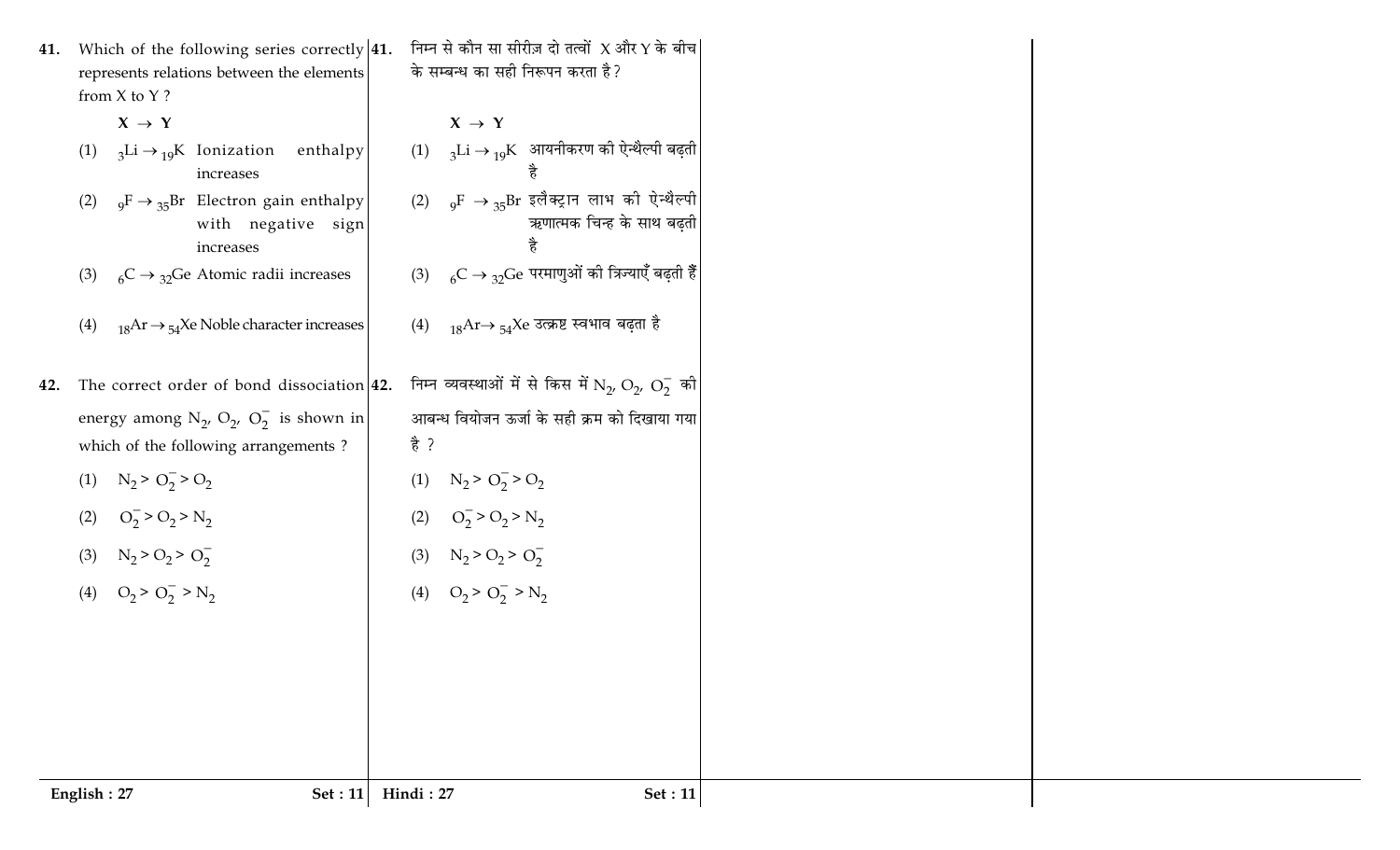- 43. Which of the following statements about  $|43$ .  $Na<sub>2</sub>O<sub>2</sub>$  is not correct ?
	- It is diamagnetic in nature.  $(1)$
	- It is a derivative of  $H_2O_2$  $(2)$
	- Na<sub>2</sub>O<sub>2</sub> oxidises Cr<sup>3+</sup> to CrO<sub>4</sub><sup>2-</sup> in  $(3)$ acid medium.
	- It is the super oxide of sodium.  $(4)$
- 44. Which of the following statements about 44. the depletion of ozone layer is correct?
	- The problem of ozone depletion is less  $(1)$ serious at poles because  $NO<sub>2</sub>$ solidifies and is not available for consuming ClO<sup>•</sup> radicals.
	- The problem of ozone depletion is  $(2)$ more serious at poles because ice crystals in the clouds over poles act as catalyst for photochemical involving reactions the decomposition of ozone by Cl' and ClO<sup>•</sup> radicals.
	- Freons, chlorofluorocarbons, are  $(3)$ inert chemically, they do not react with ozone in stratosphere.
	- Oxides of nitrogen also do not react  $(4)$ with ozone in stratosphere.
- $\text{Na}_2\text{O}_2$  के सम्बन्ध में निम्न कथनों से कौन सा कथन सही **नहीं** है ?
	- इस को प्रवृत्ति प्रतिचुम्बकीय है।  $(1)$
	- यह $H_2O_2$ का एक व्युत्पन्न है  $(2)$
	- आम्ल माध्यम में  $Na<sub>2</sub>O<sub>2</sub>$  से  $Cr<sup>3+</sup>$  का  $(3)$  $\text{CrO}_4{}^{2-}$  में उपचयन हो जाता है।
	- यह सोडियम का परा-आक्साइड है।  $(4)$
	- ओजोन स्तर के घटने सम्बन्धी निम्न कथनों में से कौन सा सही है?
	- ध्रुवी क्षेत्रों में ओज़ोन घटने की समस्या कम  $(1)$ महत्व रखती है क्योंकि  $NO<sub>2</sub>$  जमकर ठोस बन जाती है और ClO\* मलकों को हटाने के लिये उपलब्ध नहीं होती।
	- ध्रवी क्षेत्रों में ओज़ोन के घटने की समस्या अधिक  $(2)$ महत्व रखती है क्योंकि ध्रुवों पर बादलों में बर्फ के क्रिस्टलों के होने से  $Cl^{\bullet}$  और  $ClO^{\bullet}$ रेडिकलों द्वारा उत्प्रेरित ओज़ोन वियोजन की प्रकाश-रासायनिक अभिक्रियाएँ हो सकती है।
	- फ्रिआनें (क्लोरोफ्लोरो कार्बन) रासायनिक रूप  $(3)$ में अक्रिय होती हैं। वे ऊपरी वायुमण्डल में उपस्थित ओज़ोन से क्रिया नहीं करतीं।
	- ऊपरी वायुमण्डल की ओज़ोन से नाइट्रोजन के  $(4)$ आक्साइड भी क्रिया नहीं करते।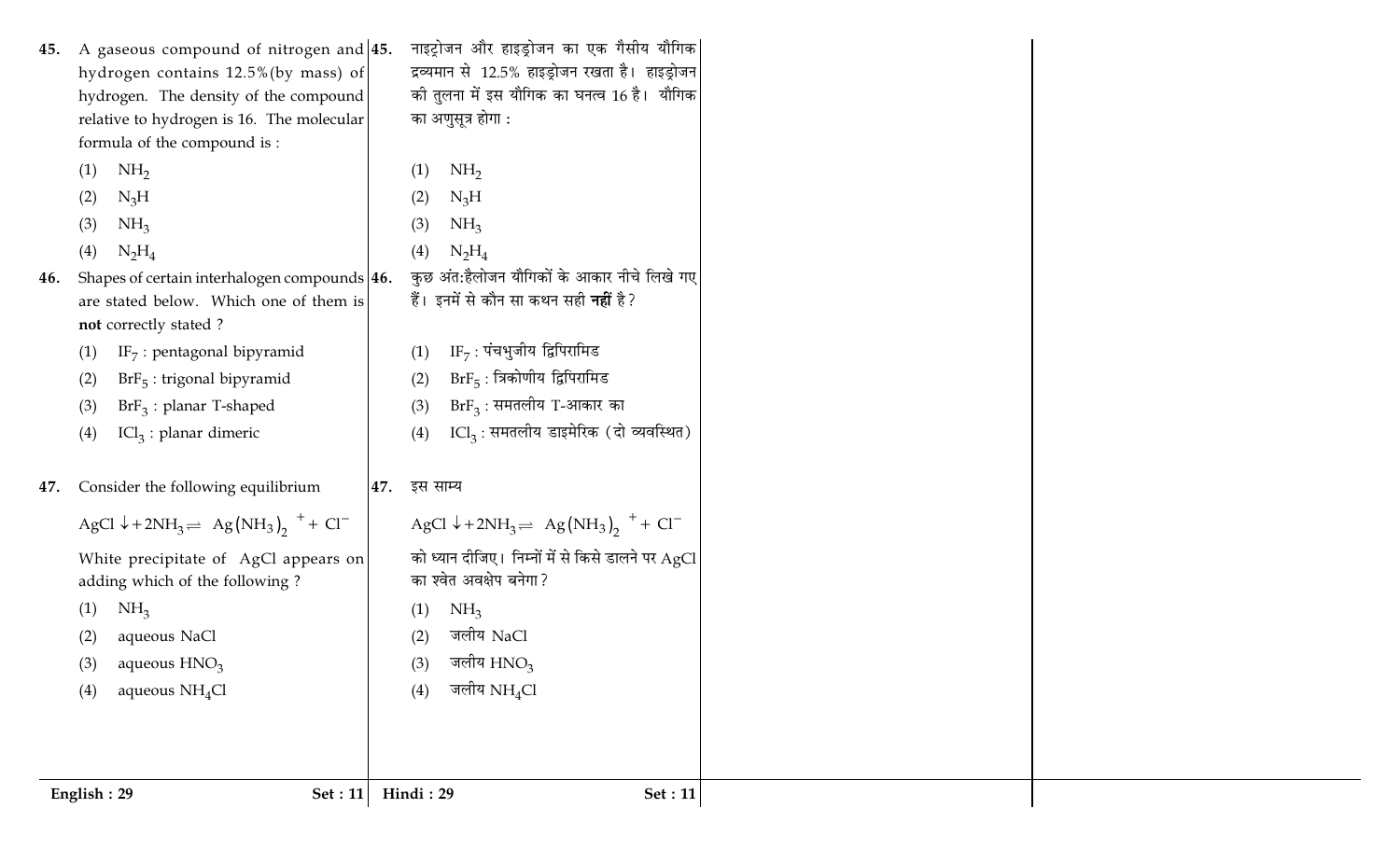48. Which of the following name formula $\vert$ 48. निम्न नाम-सूत्र जोड़ो में से कौन सही **नहीं** है? combinations is **not** correct?

|     | Formula                       | Name                                            |
|-----|-------------------------------|-------------------------------------------------|
| (1) | $K_2[Pt(CN)_4]$               | Potassium<br>tetracyanoplatinate (II)           |
| (2) | $[Mn(CN)_5]^{2-}$             | Pentacyanomagnate (II) ion                      |
| (3) | $K[Cr(NH3)2Cl4]$              | Potassium diammine<br>tetrachlorochromate (III) |
|     | (4) $[Co(NH_3)_4(H_2O)I]SO_4$ | Tetraammine aquaiodo<br>cobalt (III) sulphate   |

|                                |  | सूत्र                                                                                       | नाम                                                                                                     |
|--------------------------------|--|---------------------------------------------------------------------------------------------|---------------------------------------------------------------------------------------------------------|
|                                |  | (1) $K_2[Pt(CN)_4]$                                                                         | पोटाशियम टैट्रासायनो प्लैटीनेट (II)                                                                     |
| ) ion                          |  | (2) $[Mn(CN)_5]^{2-}$                                                                       | पैन्टासायनो मैंगानेट(II) आयन                                                                            |
| I)                             |  | (3) $K[Cr(NH3)2Cl4]$                                                                        | पोटैशियम<br>डाईएमीनटैट्राक्लोरोक्रोमेट (III)                                                            |
|                                |  | (4) $[Co(NH_3)_4(H_2O)I]SO_4$                                                               | टैट्रा ऐमीनोएक्वाआयोडोकोबाल्ट<br>(III) सल्फ़ेट                                                          |
| und, <b>49.</b><br>this<br>the |  | (Lewis acid) है, होगा:                                                                      | समन्वयी यौगिक $[Co(NH_3)_6]Cl_3$ को ध्यान दीजिए।<br>इस संकर के बनाने में प्रयुक्त पदार्थ जो ल्युइस ऐसिड |
|                                |  | (1) $[Co(NH_3)_6]^{3+}$<br>$(2)$ Cl <sup>-</sup><br>(3) $Co^{3+}$<br>(4)<br>NH <sub>3</sub> |                                                                                                         |
| have $\vert$ 50.               |  |                                                                                             | निम्नों में से किस का रूप पिरामिडीय <b>नहीं</b> है?                                                     |
|                                |  | $(1)$ $(CH_3)_3 N$<br>(2) $(SiH_3)_3 N$<br>(3) $P(CH_3)_3$<br>(4) $P(SiH_3)_3$              |                                                                                                         |
|                                |  |                                                                                             |                                                                                                         |

**49.** Consider the coordination compoun  $\left[\mathrm{Co(NH}_{3})_{6}\right]$ Cl<sub>3</sub>. In the formation of this complex, the species which acts as Lewis acid is:

|     | (1) $[Co(NH_3)_6]^{3+}$ |  |
|-----|-------------------------|--|
| (2) | $Cl^-$                  |  |
| (3) | $Co3+$                  |  |
| (4) | NH <sub>3</sub>         |  |

**50.** Which one of the following does **not** have a pyramidal shape? (1)  $(CH_3)_3 N$ 

11 Hin

| (2) | $(SiH_3)_3 N$ | (2) | (S |
|-----|---------------|-----|----|
| (3) | $P(CH_3)_3$   | (3) | Ρ  |
| (4) | $P(SiH_3)_3$  | (4) | Ρ  |

 $\mathbf{E}$  **p**  $\mathbf{E}$  **c**  $\mathbf{E}$  **c**  $\mathbf{E}$  : 1

| $H_3$ <sub>3</sub> |  |  |
|--------------------|--|--|
|                    |  |  |

**di**: 30 **Set**: 11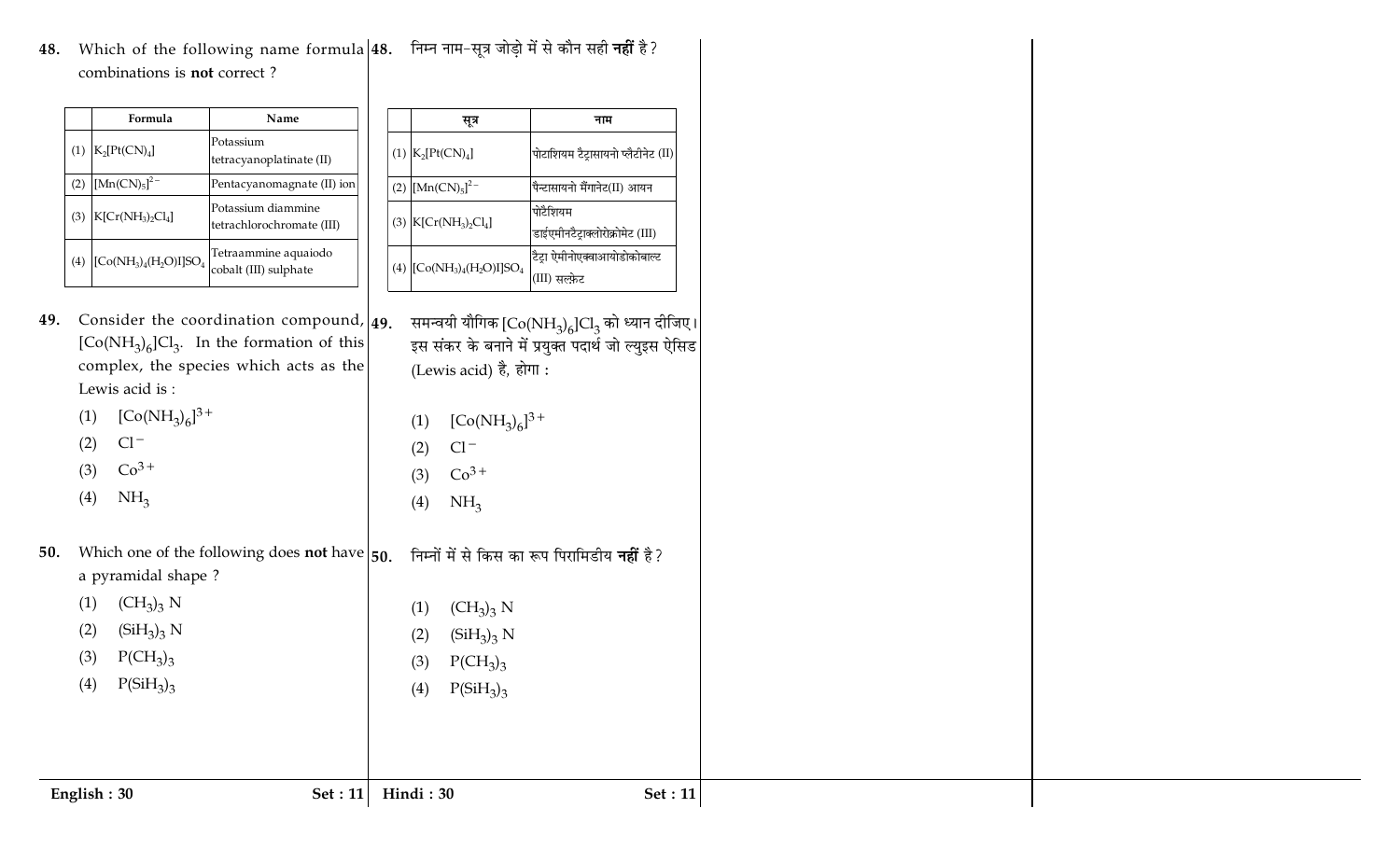51. The following reaction

$$
\bigcirc H
$$
  
 
$$
\bigcirc + HCl + HCN \xrightarrow{\text{Anhyd.}} \bigcirc H
$$
  
 
$$
ZnCl2
$$
 
$$
\bigcirc H
$$

 $|51.$  अभिक्रिया

 $(1)$ 

 $(2)$ 

 $(3)$ 

 $(4)$ 

**OH** 

 $\bigodot$  + HCl + HCN  $\frac{\text{Anhyd.}}{\text{ZnCl}_2}$   $\bigodot$  CHO

को इनमें से किस नाम से जाना जाता है?

गैटरमन - कॉच फ़रमीलेशन

परकिन अभिक्रिया

कोलबे की अभिक्रिया

गैटरमन अभिक्रिया

is known as :

- Perkin reaction  $(1)$
- Gattermann-Koch Formylation  $(2)$
- Kolbe's reaction  $(3)$
- Gattermann reaction  $(4)$
- परिवर्तन 52. The reagent needed for converting  $52$ .

 $Ph-C \equiv C - Ph \longrightarrow \frac{Ph}{H} \leftarrow C = C \leftarrow \frac{H}{P}$  $Ph - C \equiv C - Ph \longrightarrow \frac{Ph}{H} C = C \frac{H}{Ph}$ के लिये आवश्यक अभिकारक है:  $is:$  $(1)$ Cat. Hydrogenation कैट. हाइड़ोजिनेशन  $(1)$  $H<sub>2</sub>/Lindlar Cat.$  $(2)$  $\rm H_2$ /लिंडलर कैट.  $(2)$  $Li/NH_3$  $(3)$  $Li/NH_3$  $(3)$  $LiAlH<sub>4</sub>$  $(4)$  $LiAlH<sub>4</sub>$  $(4)$ 53. Complete reduction of benzene-diazonium  $|_{53}$ . Zn/HCl के द्वारा बैन्ज़ीन डायाज़ोनियम क्लोराइड chloride with Zn/HCl gives : का पुरा अपचयन देता है: Aniline  $(1)$ ऐनीलीन  $(1)$  $(2)$ Phenylhydrazine फ़िनाइलहाइड्राज़ीन  $(2)$ Azobenzene  $(3)$ ऐज़ोबैन्ज़ीन  $(3)$ Hydrazobenzene  $(4)$ हाइड्रऐज़ोबैन्ज़ीन  $(4)$ English: 31 Hindi: 31 Set: 11 Set :  $11$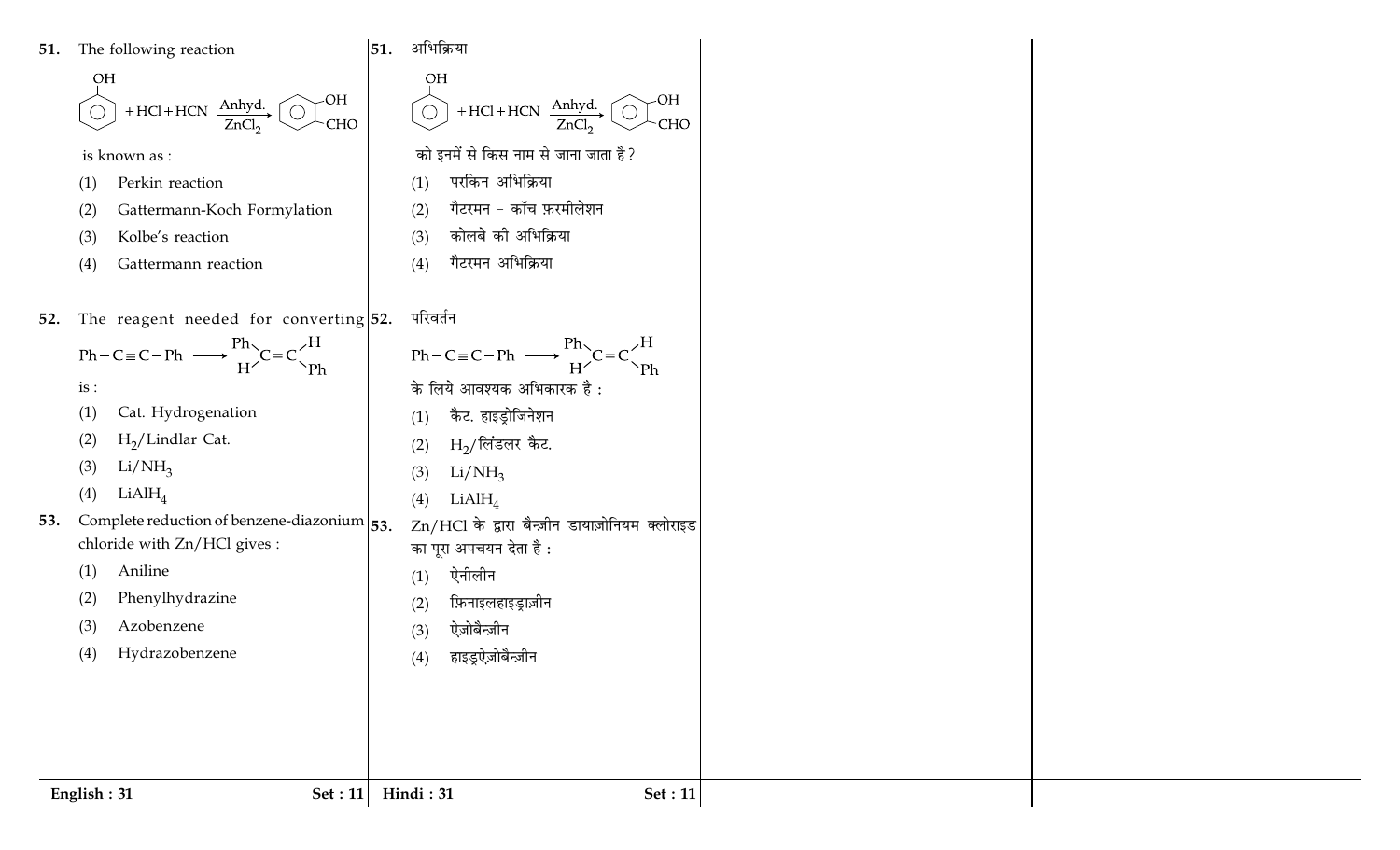54. An organic compound A,  $C_5H_8O$ ; reacts 54. एक आरगैनिक यौगिक A,  $\rm C_5H_8O$ ; निम्न प्रकार  $H<sub>2</sub>$ O, NH<sub>3</sub> और CH<sub>3</sub>COOH के साथ क्रिया करता with  $H_2O$ ,  $NH_3$  and  $CH_3COOH$  as है described below :  $H_2O$  $\rm H_2O$  $CH-C-OH$ -OH  $NH<sub>3</sub>$  $NH<sub>3</sub>$  $\boldsymbol{A}$  $CH-C-NH_2$  $-C-NH_2$ А CH<sub>3</sub>COOH CH<sub>3</sub>COOH  $C-CH<sub>2</sub>$  $CH-C-O-C-CH<sub>3</sub>$  $A \overset{\rightarrow}{6}$  : A is :  $CH<sub>3</sub>CH = C - CHO$  $(1)$ (1)  $CH_3 CH = C-CHO$  $CH<sub>3</sub>$  $CH<sub>3</sub>$  $CH<sub>2</sub> = CH CH - CHO$  $(2)$  $CH<sub>2</sub> = CH CH - CHO$  $(2)$  $CH<sub>3</sub>$  $CH<sub>3</sub>$  $CH<sub>3</sub>-CH<sub>2</sub>-C=C=O$  $CH<sub>3</sub>-CH<sub>2</sub>-C=C=O$  $(3)$  $(3)$  $CH<sub>3</sub>$  $CH<sub>3</sub>$  $\mathrm{CH}_3-\mathrm{CH}_2-\underset{\mathrm{CH}_2}{\mathrm{C}-}\underset{\mathrm{H}}{\mathrm{C}=0}$  $(4)$  $CH_3 - CH_2 - C - C = O$  $(4)$  $CH<sub>2</sub> H$  $C_3H_4$  (एलीन) में कार्बन परमाणु (परमाणुओं) के 55. In allene  $(C_3H_4)$ , the type(s) of  $55$ . संकरण की विधि होती है: hybridization of the carbon atoms is (are): (1) sp और  $sp^3$ sp and  $sp^3$  $(1)$  $sp^2$  और  $sp$  $sp<sup>2</sup>$  and sp  $(2)$  $(2)$ केवल  $\mathrm{sp}^2$  $(3)$ only  $sp^2$  $(3)$  $\mathrm{sp}^2$  और  $\mathrm{sp}^3$  $(4)$  $sp<sup>2</sup>$  and  $sp<sup>3</sup>$  $(4)$ English:  $32$ Set :  $11$ Hindi: 32 Set :  $11$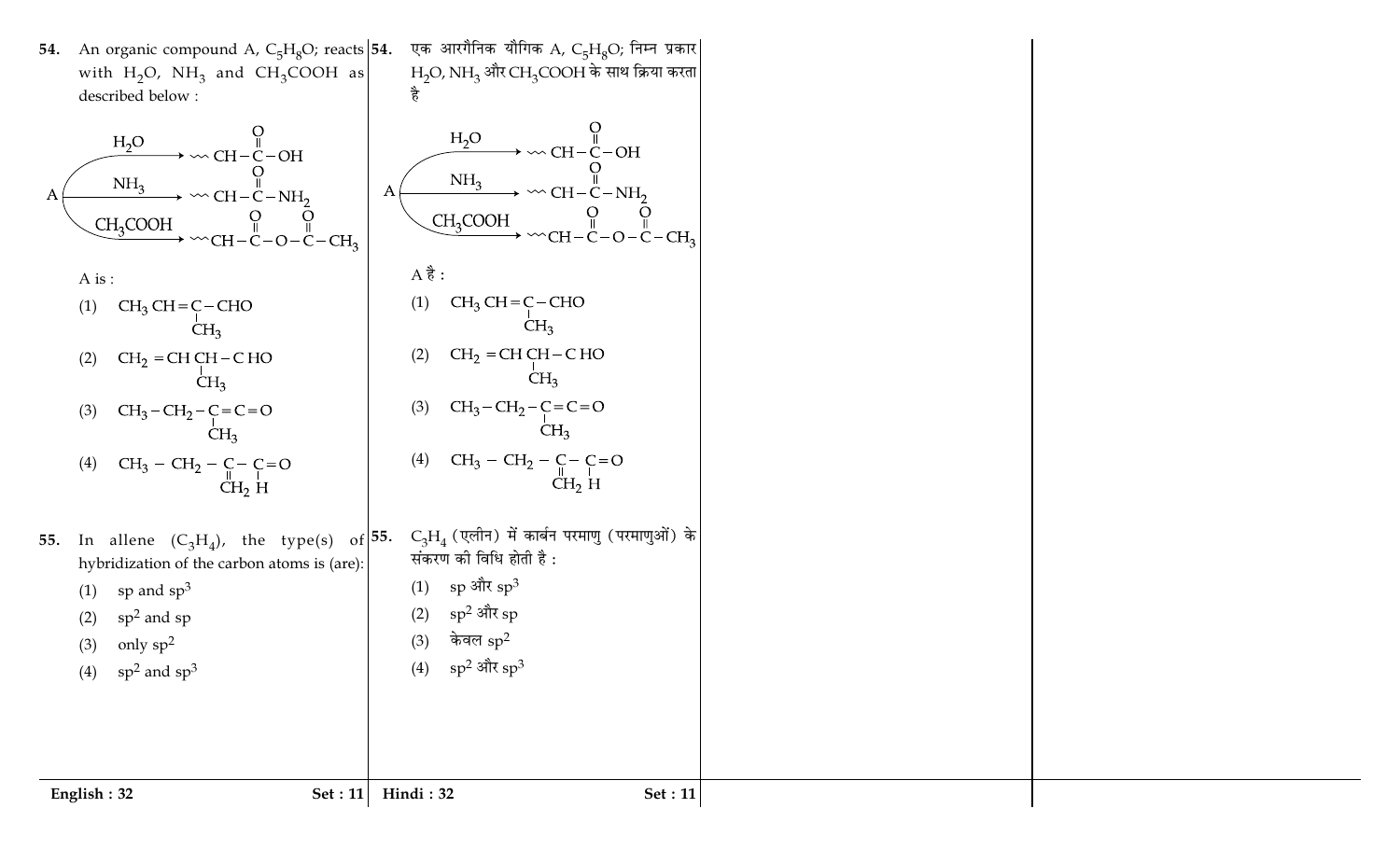56. Chlorobenzne reacts with trichloro 56. acetaldehyde in the presence of  $H_2SO_4$ 



Tischenko reaction is a modification of :  $\vert$  57. 57.

> Aldol condensation  $(1)$

Claisen condensation  $(2)$ 

Cannizzaro reaction  $(3)$ 

Pinacol-pinacolon reaction  $(4)$ 

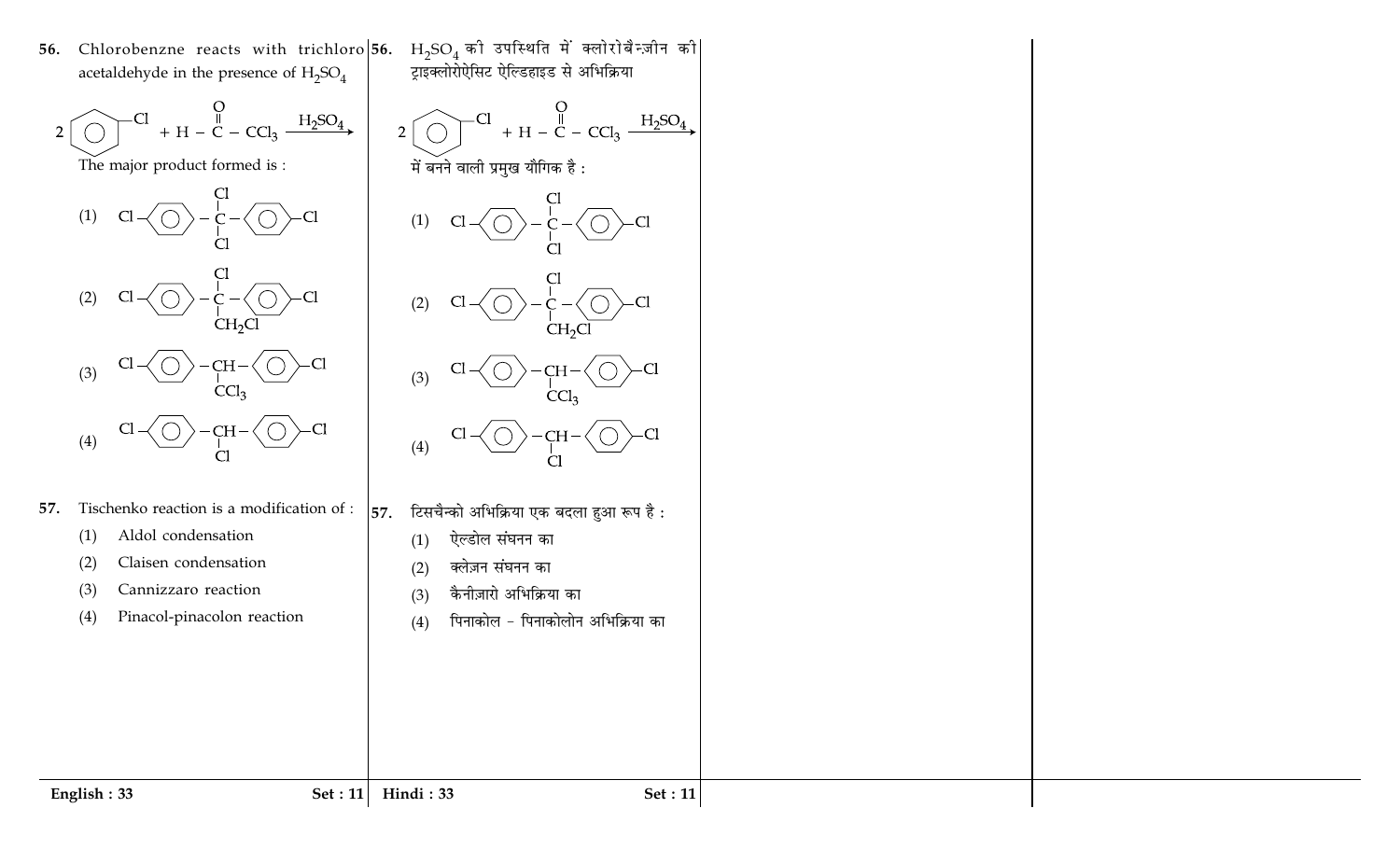| 58.         | Which one of the following is used as $ 58$ .                                                                 |            | निम्नों में से किस एक को ऐन्टी हिस्टामीन के रूप में                                                            |
|-------------|---------------------------------------------------------------------------------------------------------------|------------|----------------------------------------------------------------------------------------------------------------|
| (1)         | Antihistamine?<br>Omeprazole                                                                                  | (1)        | प्रयोग करते हैं ?<br>ओमीप्राज़ोल                                                                               |
| (2)         | Chloranphenicol                                                                                               | (2)        | क्लोरेन फ़ैनिकोल                                                                                               |
| (3)         | Diphenhydramine                                                                                               | (3)        | डाइफैनहाइड्रुएमीन                                                                                              |
| (4)         | Norethindrone                                                                                                 | (4)        | नारएथिनड्रोन                                                                                                   |
| 59.         | Which one of the following statements is $ 59$ .<br>not correct?                                              |            | निम्न कथनों में से कौन सा सही <b>नहीं</b> है?                                                                  |
| (1)         | Alcohols are weaker acids than<br>water                                                                       | (1)        | ऐल्कोहालें पानी की तुलना में दुर्बल अम्ल हैं                                                                   |
| (2)         | Acid strength of alcohols decreases<br>in the following order                                                 | (2)        | ऐल्कोहालों की अम्ल शक्ति इस क्रम में घटती<br>जाती है -                                                         |
|             | $RCH2OH > R2CHOH > R3COH$                                                                                     |            | $RCH_2OH > R_2CHOH > R_3COH$                                                                                   |
| (3)         | Carbon-oxygen bond length in<br>methanol, $CH3OH$ is shorter than<br>that of $C$ – $O$ bond length in phenol. | (3)        | मैथेनाल, $CH_3OH$ में कार्बन - आक्सीजन<br>आबन्ध की लम्बाई फ़िनाल में $C-O$ आबन्ध<br>की लम्बाई से छोटी होती है। |
| (4)         | The bond angle $\sim$ $\sim$ $\sim$ $\sim$ $\mu$ in methanol<br>is 108.9°                                     |            | (4) मेथेनाल में $\overline{C}^O$ े आबन्ध कोण 108.9°<br>होता है।                                                |
| 60.         | The gas liberated by the electrolysis of $60$ .                                                               |            | डाइपोटैशियम सक्सीनेट के विलयन के वैद्युत विभाजन                                                                |
|             | Dipotassium succinate solution is :                                                                           |            | में प्राप्त गैस होती है:                                                                                       |
| (1)<br>(2)  | Ethane<br>Ethyne                                                                                              | (1)<br>(2) | ईथेन<br>ईथाइन                                                                                                  |
| (3)         | Ethene                                                                                                        | (3)        | ईथीन                                                                                                           |
| (4)         | Propene                                                                                                       | (4)        | प्रोपीन                                                                                                        |
|             |                                                                                                               |            |                                                                                                                |
| English: 34 | Set : 11                                                                                                      | Hindi: 34  | Set: 11                                                                                                        |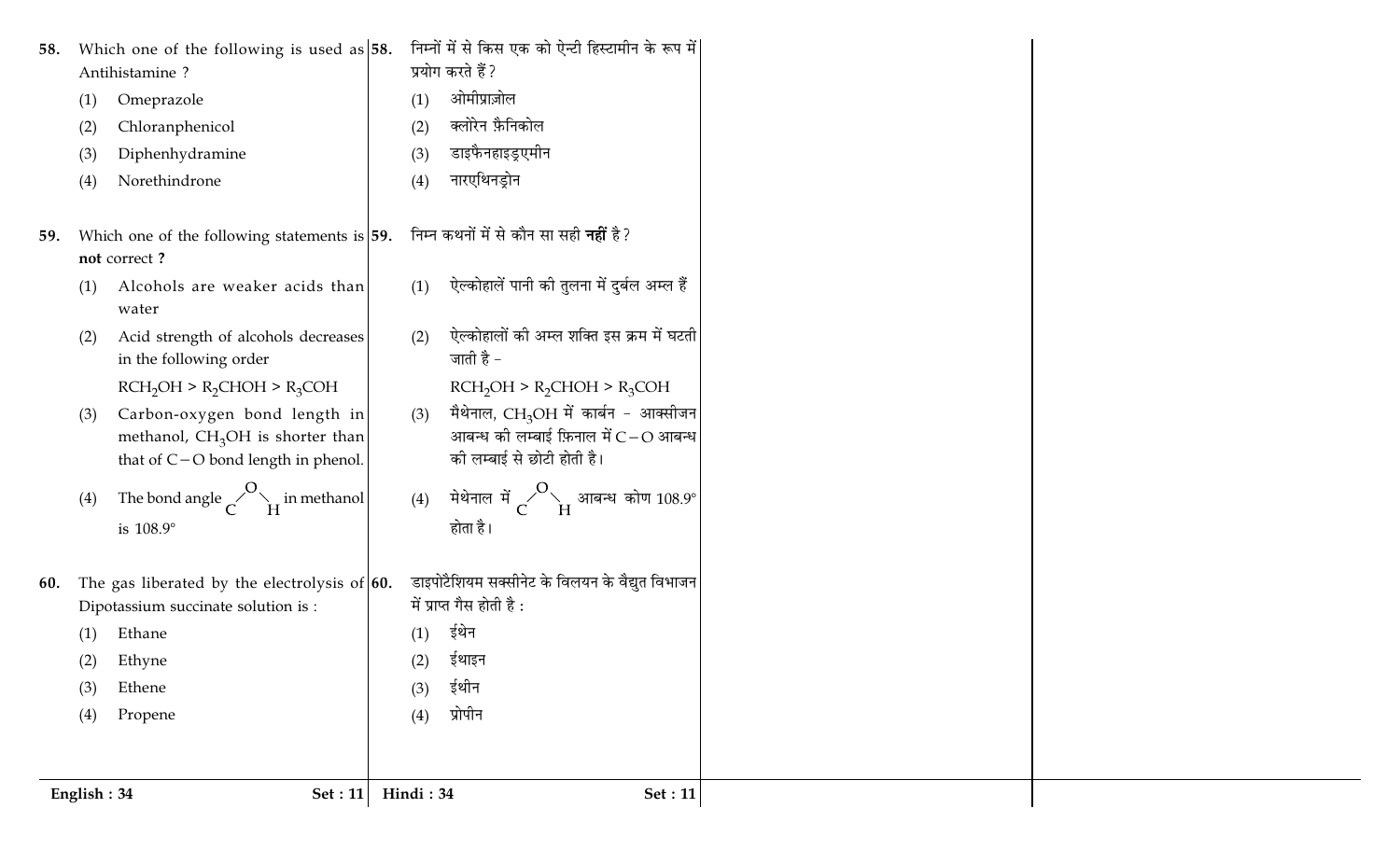| <b>PART C - MATHEMATICS</b>                                                                     |     | भाग $C - \eta$ णित                                                                                                                                     |
|-------------------------------------------------------------------------------------------------|-----|--------------------------------------------------------------------------------------------------------------------------------------------------------|
| 61. Let f be an odd function defined on the set $\vert 61$ .                                    |     | माना $f$ एक विषम फलन है जो कि वास्तविक संख्याओं                                                                                                        |
| of real numbers such that for $x \ge 0$ ,                                                       |     | के समुच्चय पर $f(x) = 3 \sin x + 4 \cos x$ द्वारा                                                                                                      |
| $f(x) = 3 \sin x + 4 \cos x.$                                                                   |     | परिभाषित है जहाँ $x \ge 0$ है, तो $x = -\frac{11\pi}{6}$ पर                                                                                            |
| Then $f(x)$ at $x = -\frac{11\pi}{6}$ is equal to :                                             |     | $f(x)$ बराबर है :                                                                                                                                      |
| (1) $\frac{3}{2} + 2\sqrt{3}$                                                                   |     | (1) $\frac{3}{2} + 2\sqrt{3}$                                                                                                                          |
| (2) $-\frac{3}{2} + 2\sqrt{3}$                                                                  |     | (2) $-\frac{3}{2} + 2\sqrt{3}$                                                                                                                         |
| (3) $\frac{3}{2}$ - 2 $\sqrt{3}$                                                                |     | (3) $\frac{3}{2} - 2\sqrt{3}$                                                                                                                          |
| (4) $-\frac{3}{2} - 2\sqrt{3}$                                                                  |     | (4) $-\frac{3}{2} - 2\sqrt{3}$                                                                                                                         |
| <b>62.</b> If $z_1$ , $z_2$ and $z_3$ , $z_4$ are 2 pairs of complex<br>conjugate numbers, then | 62. | यदि $z_1^{\phantom{\dag}},\,z_2^{\phantom{\dag}}$ तथा $z_3^{\phantom{\dag}},\,z_4^{\phantom{\dag}}$ सम्मिश्र संयुग्मी संख्याओं के<br>दो युग्म हैं, तो- |
| $arg\left(\frac{z_1}{z_4}\right) + arg\left(\frac{z_2}{z_3}\right)$ equals :                    |     | $\arg\left(\frac{z_1}{z_4}\right) + \arg\left(\frac{z_2}{z_3}\right)$ बराबर है :                                                                       |
| (1) 0                                                                                           |     | (1)<br>$\overline{0}$                                                                                                                                  |
| $\frac{\pi}{2}$<br>(2)                                                                          |     | $\frac{\pi}{2}$<br>(2)                                                                                                                                 |
| $rac{3\pi}{2}$                                                                                  |     |                                                                                                                                                        |
| (3)                                                                                             |     | $3\pi$<br>(3)<br>$\overline{2}$                                                                                                                        |
| (4)<br>$\boldsymbol{\pi}$                                                                       |     | (4)<br>$\boldsymbol{\pi}$                                                                                                                              |
|                                                                                                 |     |                                                                                                                                                        |
|                                                                                                 |     |                                                                                                                                                        |
| English: 35<br>Set : $11$                                                                       |     | Hindi: 35<br><b>Set</b> : 11                                                                                                                           |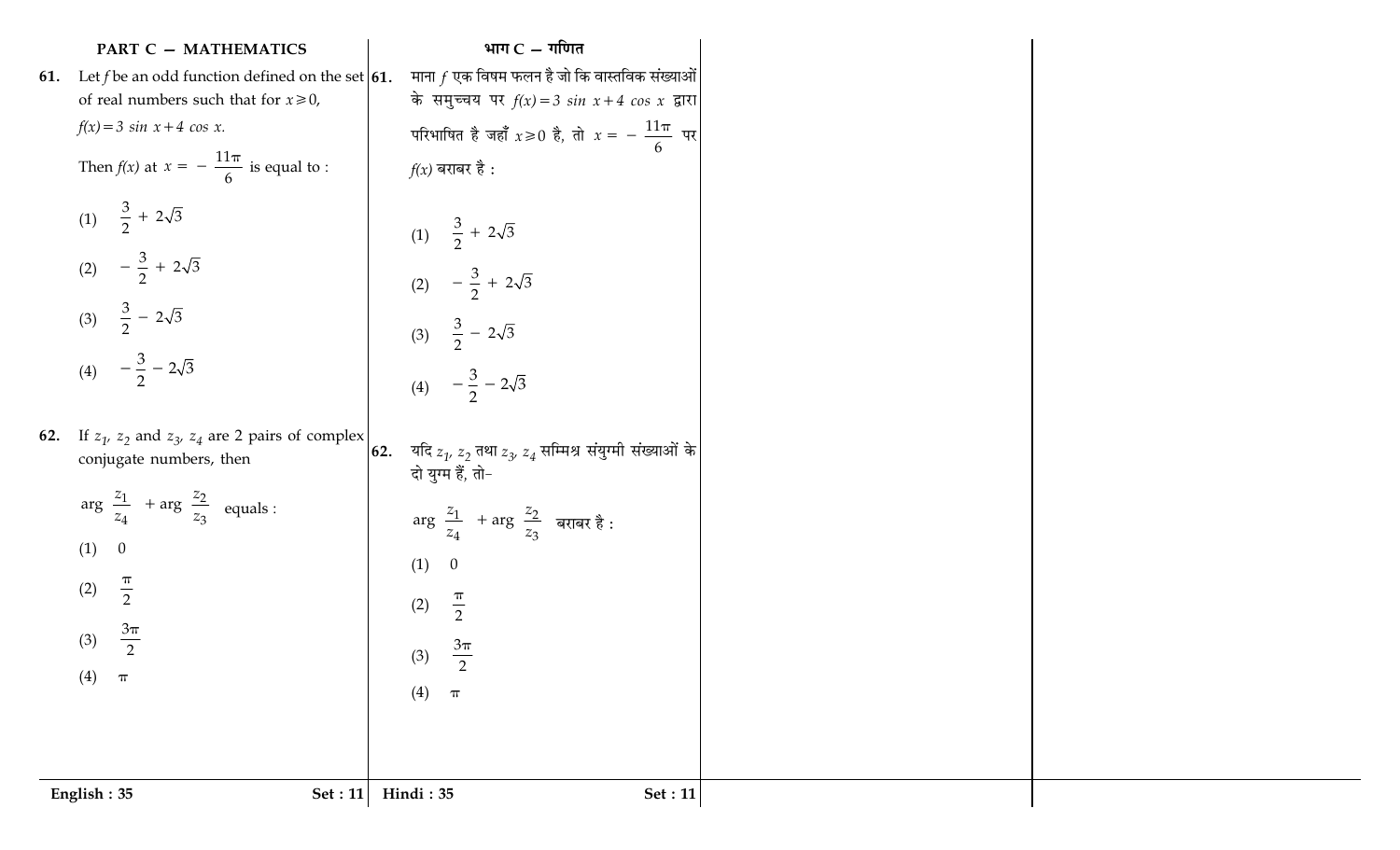| English: 36<br>Set : 11                                                                                                                  | Hindi: 36<br><b>Set: 11</b>                                                                                                                                             |  |
|------------------------------------------------------------------------------------------------------------------------------------------|-------------------------------------------------------------------------------------------------------------------------------------------------------------------------|--|
| $\begin{bmatrix} 1 & 2 & 3 \end{bmatrix}$<br>$0 \quad 1 \quad 1$<br>(4)<br>$\begin{bmatrix} 0 & 2 & 3 \end{bmatrix}$                     | $2 \quad 3$<br>$\mathbf{1}$<br>(4)<br>$\begin{vmatrix} 0 & 1 & 1 \end{vmatrix}$<br>$\begin{vmatrix} 0 & 2 & 3 \end{vmatrix}$                                            |  |
| $\begin{bmatrix} 0 & 1 & 3 \\ 0 & 2 & 3 \end{bmatrix}$<br>(3)<br>$1 \quad 1 \quad 1$                                                     | $\begin{bmatrix} 0 & 1 & 3 \\ 0 & 2 & 3 \\ 1 & 1 & 1 \end{bmatrix}$<br>(3)                                                                                              |  |
| $\begin{bmatrix} 3 & 2 & 1 \\ 3 & 2 & 0 \\ 1 & 1 & 0 \end{bmatrix}$<br>(2)                                                               | (2) $\begin{bmatrix} 3 & 2 & 1 \\ 3 & 2 & 0 \\ 1 & 1 & 0 \end{bmatrix}$                                                                                                 |  |
| (1) $\begin{bmatrix} 3 & 1 & 2 \\ 3 & 0 & 2 \\ 1 & 0 & 1 \end{bmatrix}$                                                                  | (1) $\begin{bmatrix} 3 & 1 & 2 \\ 3 & 0 & 2 \\ 1 & 0 & 1 \end{bmatrix}$                                                                                                 |  |
| Then $A^{-1}$ is :                                                                                                                       | $A^{-1}$ है :                                                                                                                                                           |  |
| $A\begin{bmatrix} 1 & 2 & 3 \\ 0 & 2 & 3 \\ 0 & 1 & 1 \end{bmatrix} = \begin{bmatrix} 0 & 0 & 1 \\ 1 & 0 & 0 \\ 0 & 1 & 0 \end{bmatrix}$ | $A\begin{bmatrix} 1 & 2 & 3 \\ 0 & 2 & 3 \\ 0 & 1 & 1 \end{bmatrix} = \begin{bmatrix} 0 & 0 & 1 \\ 1 & 0 & 0 \\ 0 & 1 & 0 \end{bmatrix}$ $\frac{1}{6}$ , $\frac{1}{10}$ |  |
| (4)<br>$-280\sqrt{2}$<br>64. Let A be a $3 \times 3$ matrix such that                                                                    | <b>64.</b> माना A एक ऐसा $3 \times 3$ आव्यूह है कि                                                                                                                      |  |
| (3)<br>$-32\sqrt{2}$                                                                                                                     | (3)<br>$-32\sqrt{2}$<br>(4)<br>$-280\sqrt{2}$                                                                                                                           |  |
| (2)<br>$280\sqrt{2}$                                                                                                                     | (2)<br>$280\sqrt{2}$                                                                                                                                                    |  |
| and $\alpha^2 + \beta^2 = 66$ , then $\alpha^3 + \beta^3$ is equal to :<br>$248\sqrt{2}$<br>(1)                                          | $(1)$ 248 $\sqrt{2}$                                                                                                                                                    |  |
| $x^{2} - 4\sqrt{2} kx + 2e^{4 \ln k} - 1 = 0$ for some k,                                                                                | $x^2 - 4\sqrt{2} kx + 2e^{4 \ln k} - 1 = 0$ के मूल हैं तथा<br>$\alpha^2 + \beta^2 = 66$ , है, तो $\alpha^3 + \beta^3$ बराबर है :                                        |  |
| 63. If $\alpha$ and $\beta$ are roots of the equation, 63.                                                                               | यदि α तथा β किसी $k$ के लिए, समीकरण                                                                                                                                     |  |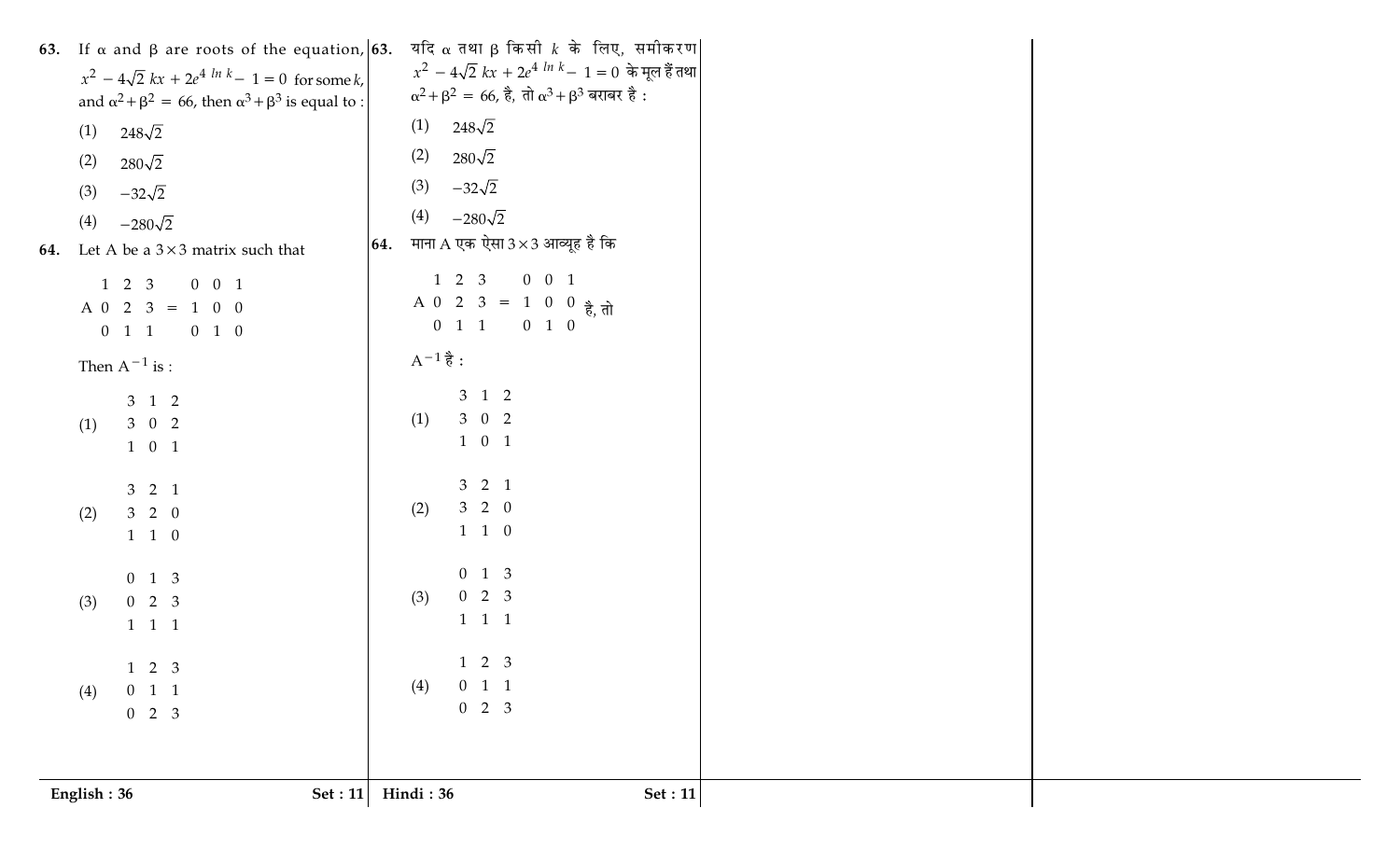| 65.<br>66. | Let for $i=1$ , 2, 3, $p_i(x)$ be a polynomial of 65.<br>degree 2 in <i>x</i> , $p'_i(x)$ and $p''_i(x)$ be the first<br>and second order derivatives of $p_i(x)$<br>respectively. Let,<br>$A(x) = \begin{bmatrix} p_1(x) & p_1'(x) & p_1''(x) \\ p_2(x) & p_2'(x) & p_2''(x) \end{bmatrix}$<br>$\left[ p_3(x) \quad p_3'(x) \quad p_3''(x) \right]$<br>and $B(x) = [A(x)]^T A(x)$ . Then determinant<br>of $B(x)$ :<br>is a polynomial of degree 6 in $x$ .<br>(1)<br>is a polynomial of degree $3$ in $x$ .<br>(2)<br>is a polynomial of degree 2 in $x$ .<br>(3)<br>does not depend on $x$ .<br>(4)<br>An eight digit number divisible by 9 is to $66$ .<br>be formed using digits from 0 to 9 without<br>repeating the digits. The number of ways<br>in which this can be done is:<br>72 (7!)<br>(1)<br>18(7!)<br>(2)<br>40 (7!)<br>(3) | माना <i>i</i> = 1, 2, 3,के लिए $p_i(x)$ , x में घात 2 के<br>बहुपद हैं, $p'_i(x)$ तथा $p''_i(x)$ क्रमश: प्रथम कोटि तथा<br>द्वितीय कोटि के अवकलज हैं।<br>माना<br>$\left[ p_1(x) \quad p_1'(x) \quad p_1''(x) \right]$<br>$A(x) =  p_2(x) p_2'(x) p_2''(x) $<br>$\left[p_3(x) \quad p_3'(x) \quad p_3''(x)\right]$<br>तथा $B(x) = [A(x)]^T A(x)$ है, तो $B(x)$ का<br>सारणिक :<br>$(1)$ x में घात 6 का एक बहुपद है।<br>(2) $x$ में घात 3 का एक बहुपद है।<br>$x$ में घात 2 का एक बहुपद है।<br>(3)<br>$x$ पर निर्भर नहीं करता।<br>(4)<br>0 से 9 तक के अंकों के प्रयोग से, अंकों को दोहराए<br>बिना, एक 9 से भाज्य, आठ अंकों की संख्या बनानी<br>है। यह जितने तरीकों से किया जा सकता है, वे हैं :<br>72 (7!)<br>(1)<br>(2)<br>18(7!)<br>(3)<br>40(7!) |
|------------|---------------------------------------------------------------------------------------------------------------------------------------------------------------------------------------------------------------------------------------------------------------------------------------------------------------------------------------------------------------------------------------------------------------------------------------------------------------------------------------------------------------------------------------------------------------------------------------------------------------------------------------------------------------------------------------------------------------------------------------------------------------------------------------------------------------------------------------------|----------------------------------------------------------------------------------------------------------------------------------------------------------------------------------------------------------------------------------------------------------------------------------------------------------------------------------------------------------------------------------------------------------------------------------------------------------------------------------------------------------------------------------------------------------------------------------------------------------------------------------------------------------------------------------------------------------------------------------------------|
| (4)        | 36 $(7!)$                                                                                                                                                                                                                                                                                                                                                                                                                                                                                                                                                                                                                                                                                                                                                                                                                                   | (4)<br>36(7!)                                                                                                                                                                                                                                                                                                                                                                                                                                                                                                                                                                                                                                                                                                                                |
|            | English: 37<br>Set: 11                                                                                                                                                                                                                                                                                                                                                                                                                                                                                                                                                                                                                                                                                                                                                                                                                      | Hindi: 37<br><b>Set</b> : 11                                                                                                                                                                                                                                                                                                                                                                                                                                                                                                                                                                                                                                                                                                                 |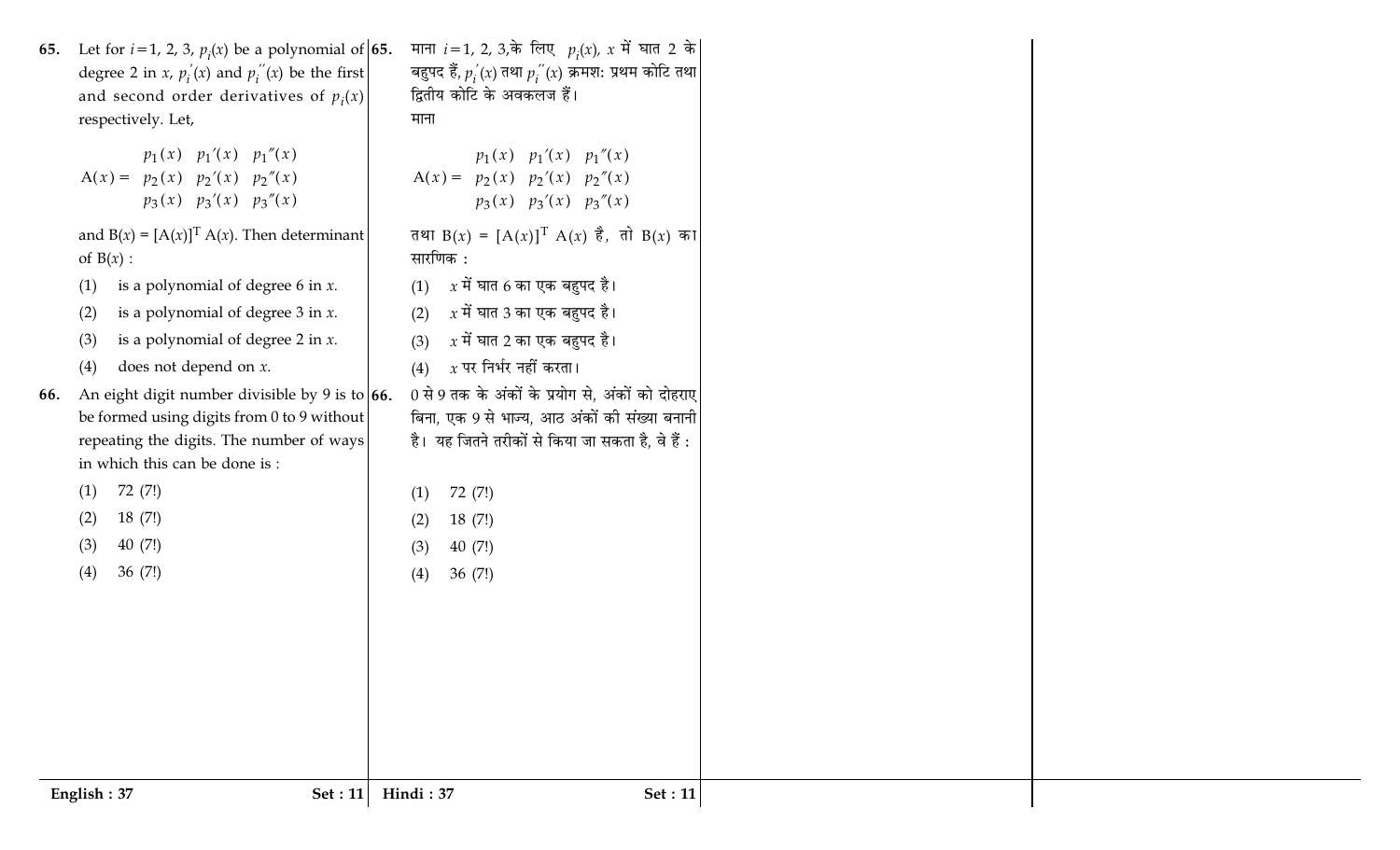| 67. | The coefficient of $x^{50}$ in the binomial <b>67.</b> $(1+x)^{1000} + x(1+x)^{999} + x^2(1+x)^{998} +$<br>expansion of<br>$(1+x)^{1000}$ + $x(1+x)^{999}$ + $x^2(1+x)^{998}$ +<br>$\cdots + x^{1000}$ is :<br>(1000)!<br>(1)<br>$(50)$ ! $(950)$ !<br>(1000)!<br>(2)<br>$(49)$ ! $(951)$ !<br>(1001)!<br>(3)<br>$(51)$ ! $(950)$ !<br>(1001)!<br>(4)<br>$(50)$ ! $(951)$ ! | + $x^{1000}$ के द्विपद प्रसार में $x^{50}$ का गुणाँक है:<br>(1000)!<br>(1)<br>$(50)$ ! $(950)$ !<br>(1000)!<br>(2)<br>$\overline{(49)!(951)!}$<br>(1001)!<br>(3)<br>$(51)$ ! $(950)$ !<br>(1001)!<br>(4)<br>$\overline{(50)!(951)!}$ |  |
|-----|-----------------------------------------------------------------------------------------------------------------------------------------------------------------------------------------------------------------------------------------------------------------------------------------------------------------------------------------------------------------------------|--------------------------------------------------------------------------------------------------------------------------------------------------------------------------------------------------------------------------------------|--|
| 68. | In a geometric progression, if the ratio of $\vert 68$ .<br>the sum of first 5 terms to the sum of their                                                                                                                                                                                                                                                                    | एक गुणोत्तर श्रेढ़ी में यदि पहले 5 पदों के योग का<br>उनके व्युत्क्रमों के योग से अनुपात 49 है तथा इसके                                                                                                                               |  |
|     | reciprocals is 49, and the sum of the first                                                                                                                                                                                                                                                                                                                                 | पहले तथा तीसरे पदों का योग 35 है, तो इस गुणोत्तर                                                                                                                                                                                     |  |
|     | and the third term is 35. Then the first term                                                                                                                                                                                                                                                                                                                               | श्रेढ़ी का प्रथम पद है :                                                                                                                                                                                                             |  |
|     | of this geometric progression is :                                                                                                                                                                                                                                                                                                                                          |                                                                                                                                                                                                                                      |  |
|     | 7<br>(1)                                                                                                                                                                                                                                                                                                                                                                    | 7<br>(1)                                                                                                                                                                                                                             |  |
|     | 21<br>(2)                                                                                                                                                                                                                                                                                                                                                                   | 21<br>(2)                                                                                                                                                                                                                            |  |
|     | 28<br>(3)                                                                                                                                                                                                                                                                                                                                                                   | 28<br>(3)                                                                                                                                                                                                                            |  |
|     | 42<br>(4)                                                                                                                                                                                                                                                                                                                                                                   | 42<br>(4)                                                                                                                                                                                                                            |  |
|     |                                                                                                                                                                                                                                                                                                                                                                             |                                                                                                                                                                                                                                      |  |
|     |                                                                                                                                                                                                                                                                                                                                                                             |                                                                                                                                                                                                                                      |  |
|     |                                                                                                                                                                                                                                                                                                                                                                             |                                                                                                                                                                                                                                      |  |
|     |                                                                                                                                                                                                                                                                                                                                                                             |                                                                                                                                                                                                                                      |  |
|     |                                                                                                                                                                                                                                                                                                                                                                             |                                                                                                                                                                                                                                      |  |
|     | English: 38<br>Set: 11                                                                                                                                                                                                                                                                                                                                                      | Hindi: 38<br><b>Set</b> : 11                                                                                                                                                                                                         |  |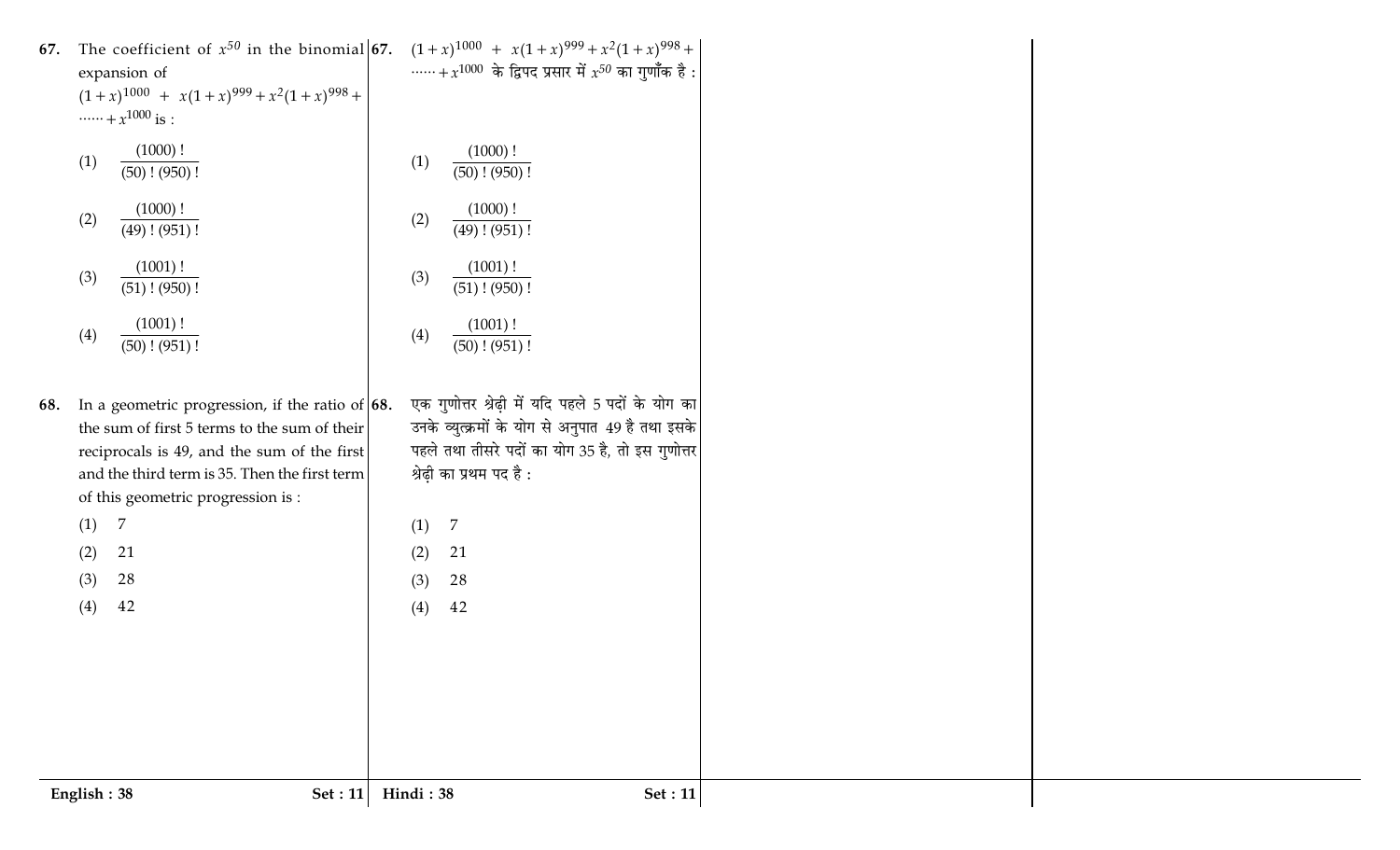|        | Set : $11$<br>English: 39                                                              |     | Hindi: 39<br>Set : 11                                                              |  |
|--------|----------------------------------------------------------------------------------------|-----|------------------------------------------------------------------------------------|--|
|        |                                                                                        |     |                                                                                    |  |
|        | $h'(x)$ is differentiable at $x=0$ .<br>(4)                                            |     | $h^{'}(x)$ , $x=0$ पर अवकलनीय है।<br>(4)                                           |  |
|        | not differentiable at $x=0$ .                                                          |     | अवकलनीय नहीं है।                                                                   |  |
|        | $h'(x)$ is continuous at $x=0$ but it is<br>(3)                                        |     | $h^{'}(x)$ , $x=0$ पर सतत है, परन्तु यह $x=0$ पर<br>(3)                            |  |
|        | $h(x)$ is differentiable at $x=0$ , but<br>(2)<br>$h'(x)$ is not continuous at $x=0$ . |     | $h(x)$ , $x = 0$ पर अवकलनीय है परन्तु $h^{'}(x)$ ,<br>(2)<br>$x=0$ पर सतत नहीं है। |  |
|        | $h(x)$ is not differentiable at $x=0$ .<br>(1)                                         |     | $h(x)$ , $x=0$ पर अवकलनीय नहीं है।<br>(1)                                          |  |
| 71.    | Let $f(x) = x x $ , $g(x) = \sin x$ and<br>$h(x) = (g \circ f)(x)$ . Then              | 71. | माना $f(x) = x x $ , $g(x) = \sin x$ तथा<br>$h(x) = (g \circ f)(x)$ है, तो         |  |
|        |                                                                                        |     |                                                                                    |  |
|        | (4)<br>$\mathfrak{Z}$                                                                  |     | (4)<br>$\mathfrak{Z}$                                                              |  |
|        | (3)<br>$\overline{2}$                                                                  |     | (3)<br>$\overline{2}$                                                              |  |
|        | (2)<br>$\mathbf{1}$                                                                    |     | (2)<br>$\overline{1}$                                                              |  |
|        | (1)<br>$\overline{0}$                                                                  |     | (1) 0                                                                              |  |
|        | then $k$ is equal to :                                                                 |     | है, तो $\,$ बराबर है :                                                             |  |
|        | $\lim_{x\to 2} \frac{\tan(x-2)\{x^2 + (k-2)x - 2k\}}{x^2 - 4x + 4} = 5$                |     | $\lim_{x\to 2} \frac{\tan(x-2)(x^2 + (k-2)x - 2k)}{x^2 - 4x + 4} = 5$              |  |
| 70. If |                                                                                        | 70. | यदि                                                                                |  |
|        | (4)<br>4220                                                                            |     | 4220<br>(4)                                                                        |  |
|        | (3)<br>4200                                                                            |     | (3)<br>4200                                                                        |  |
|        | 4020<br>(2)                                                                            |     | (2)<br>4020                                                                        |  |
|        | 4000<br>(1)                                                                            |     | 4000<br>(1)                                                                        |  |
|        | $1+6+11+16+$ , is :                                                                    |     | $20$ पदों का योग है:                                                               |  |
|        | between the series $3+7+11+15+$ and                                                    |     | $1+6+11+16+$ , के बीच उभयनिष्ठ प्रथम                                               |  |
| 69.    | The sum of the first 20 terms common $ 69$ .                                           |     | श्रेणियों $3+7+11+15+$ तथा                                                         |  |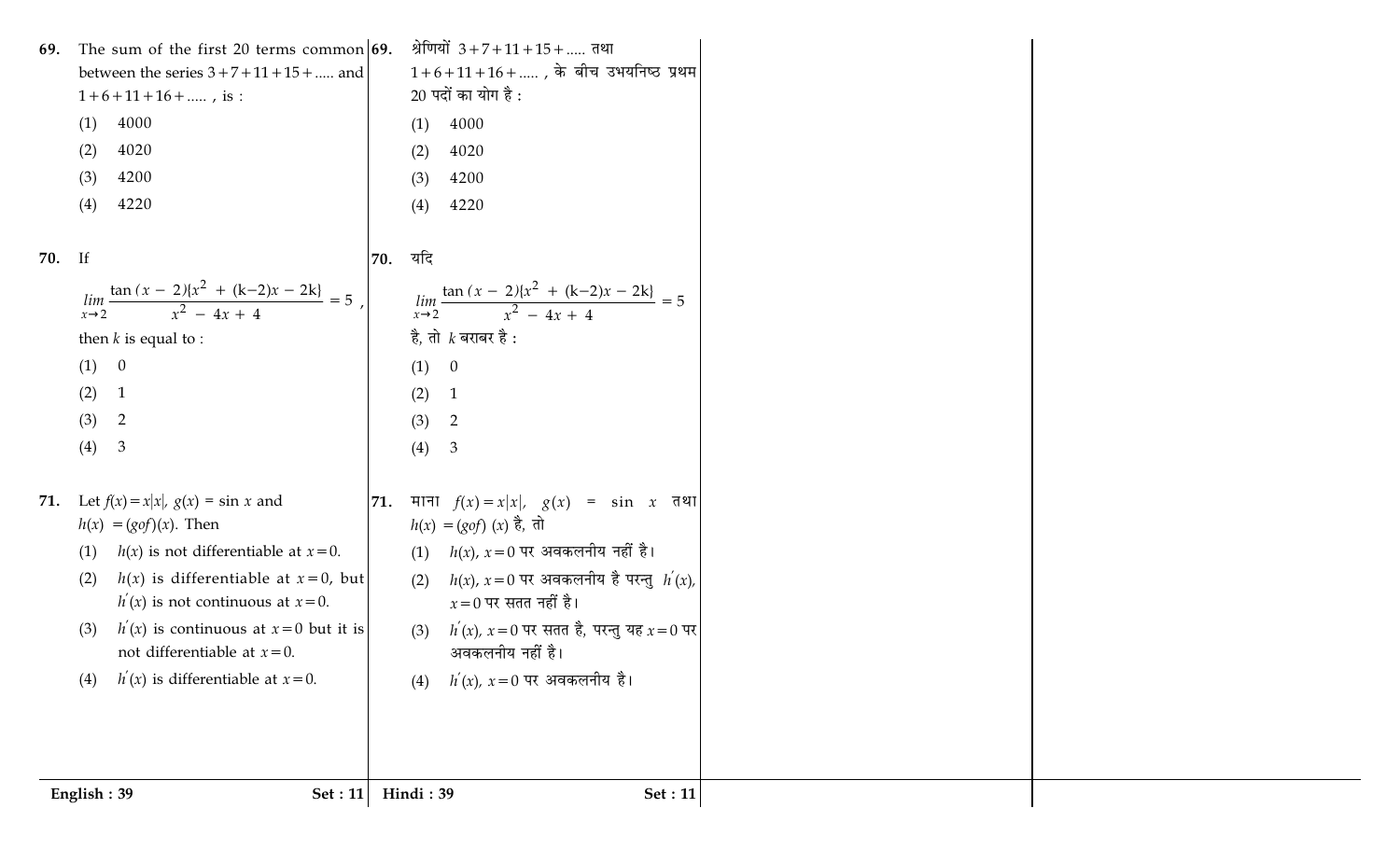| 72. For the curve $y = 3 \sin \theta \cos \theta$ , $x = e^{\theta} \sin \theta$ ,  72.<br>वक्र $y = 3 \sin \theta \cos \theta$ , $x = e^{\theta} \sin \theta$ ,<br>$0 \le \theta \le \pi$ , के लिए स्पर्शरेखा x- अक्ष के समांतर है,<br>$0 \le \theta \le \pi$ , the tangent is parallel to <i>x</i> -axis<br>जब $\theta$ बराबर है :<br>when $\theta$ is :<br>$\frac{3\pi}{4}$<br>(1)<br>$\frac{3\pi}{4}$<br>(1)<br>$\frac{\pi}{2}$<br>$\frac{\pi}{2}$<br>(2)<br>(2)<br>$\frac{\pi}{4}$<br>$\frac{\pi}{4}$<br>(3)<br>(3)<br>$\frac{\pi}{6}$<br>$\frac{\pi}{6}$<br>(4)<br>(4)<br>दो जहाज़ A तथा B, एक निश्चित बिंदु $\bigcirc$ से दूर सीधे<br>Two ships A and B are sailing straight 73.<br>73.<br>मार्गों पर इस प्रकार जा रहे हैं कि $\angle \mathrm{AOB}$ सदा $120^\circ$<br>away from a fixed point O along routes<br>रहता है। किसी क्षण, $OA = 8$ किमी तथा<br>such that $\angle AOB$ is always 120°. At a<br>$OB = 6$ किमी है तथा जहाज़ A, 20 किमी/घंटा की<br>certain instance, $OA = 8$ km, $OB = 6$ km<br>चाल से चल रहा है जबकि जहाज़ B, 30 किमी/घंटा<br>and the ship A is sailing at the rate of<br>की चाल से चल रहा है, तो A तथा B के बीच की दूरी<br>20 km/hr while the ship B sailing at the<br>जिस दर (किमी/घंटा में) से बदल रही है, वह है:<br>rate of 30 km/hr. Then the distance<br>between A and B is changing at the rate<br>(in km/hr):<br>$260/\sqrt{37}$<br>(1)<br>$260/\sqrt{37}$<br>(1)<br>260/37<br>(2)<br>260/37<br>(2)<br>$80/\sqrt{37}$<br>(3)<br>$80/\sqrt{37}$<br>(3)<br>80/37<br>(4)<br>80/37<br>(4) |
|-------------------------------------------------------------------------------------------------------------------------------------------------------------------------------------------------------------------------------------------------------------------------------------------------------------------------------------------------------------------------------------------------------------------------------------------------------------------------------------------------------------------------------------------------------------------------------------------------------------------------------------------------------------------------------------------------------------------------------------------------------------------------------------------------------------------------------------------------------------------------------------------------------------------------------------------------------------------------------------------------------------------------------------------------------------------------------------------------------------------------------------------------------------------------------------------------------------------------------------------------------------------------------------------------------------------------------------------------------------------------------------------------------------------------------------------------------------------------------------------------------------------------------|
| English: 40<br>Hindi: 40<br>Set: 11<br>Set: 11                                                                                                                                                                                                                                                                                                                                                                                                                                                                                                                                                                                                                                                                                                                                                                                                                                                                                                                                                                                                                                                                                                                                                                                                                                                                                                                                                                                                                                                                                |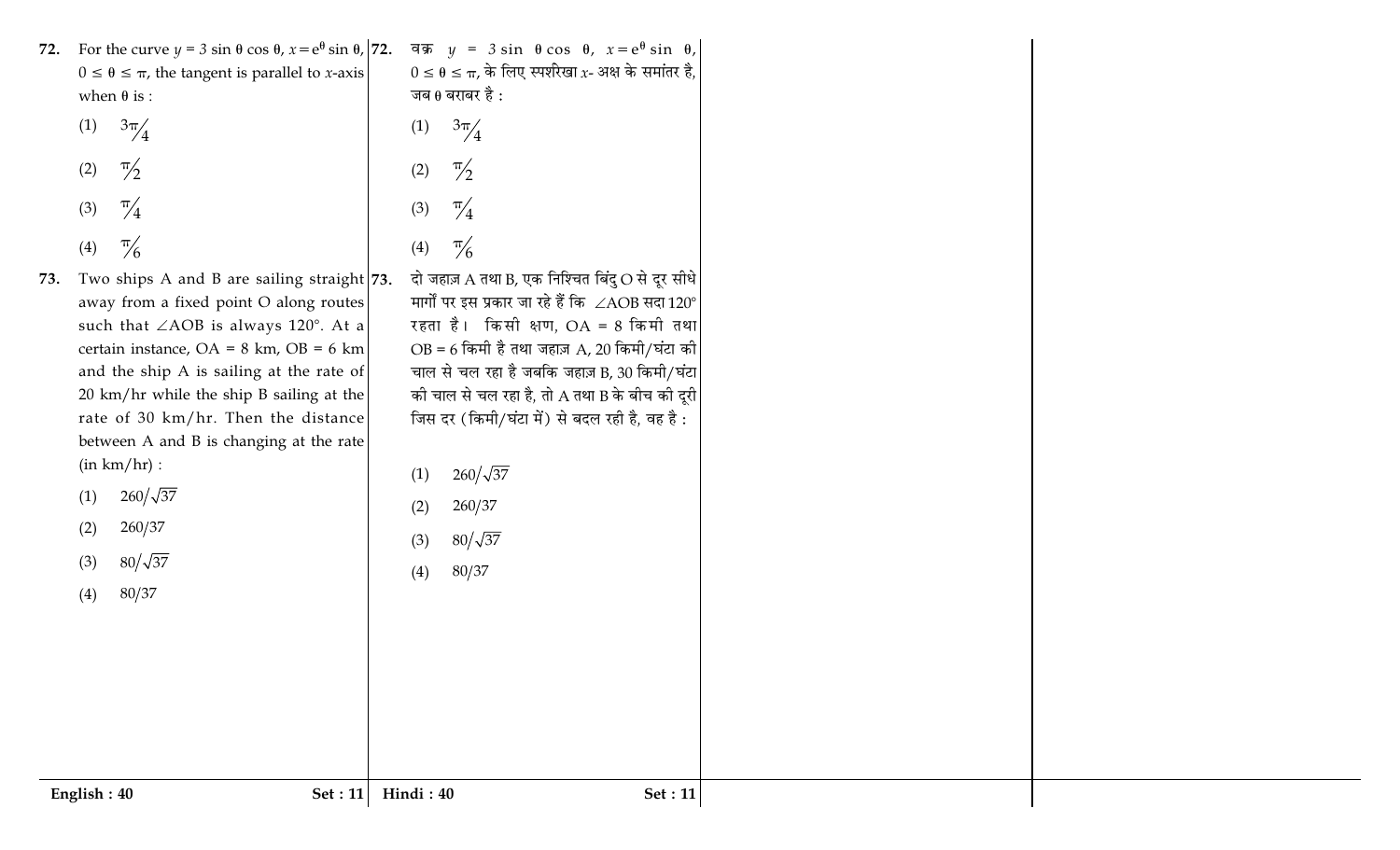| (1) $\frac{4}{3}\sqrt{3} \pi$<br>(2) $\frac{8}{3}\sqrt{3} \pi$<br>(2) $\frac{8}{3}\sqrt{3} \pi$<br>(3)<br>(3)<br>$4\pi$<br>$4\pi$<br>(4)<br>$2\pi$<br>(4)<br>$2\pi$<br>75. The integral $\int x \cos^{-1} \left( \frac{1-x^2}{1+x^2} \right) dx$ $(x > 0)$ 75. समाकल $\int x \cos^{-1} \left( \frac{1-x^2}{1+x^2} \right) dx$ , $(x > 0)$ बराबर<br>है :<br>is equal to:<br>(1) $-x+(1+x^2) \tan^{-1} x + c$<br>(1) $-x+(1+x^2) \tan^{-1} x + c$<br>(2) $x - (1 + x^2) \cot^{-1} x + c$<br>(2) $x - (1 + x^2) \cot^{-1} x + c$<br>$- x + (1 + x^2) \cot^{-1} x + c$<br>(3) $-x+(1+x^2) \cot^{-1} x + c$<br>(3)<br>(4) $x - (1 + x^2) \tan^{-1} x + c$<br>(4) $x - (1 + x^2) \tan^{-1} x + c$<br>76. If for n ≥ 1, $P_n = \int_1^e (\log x)^n dx$ , then $\left  76. \right $ यदि n ≥ 1 के लिए, $P_n = \int_1^e (\log x)^n dx$ है, तो<br>$\rm P_{10}$ – 90 $\rm P_8$ बराबर है :<br>$P_{10} - 90P_8$ is equal to :<br>$-9$<br>$-9$<br>(1)<br>(1)<br>10e<br>(2)<br>(2)<br>10 <sub>e</sub><br>$-9e$<br>$-9e$<br>(3)<br>(3)<br>10<br>10<br>(4)<br>(4) |
|-------------------------------------------------------------------------------------------------------------------------------------------------------------------------------------------------------------------------------------------------------------------------------------------------------------------------------------------------------------------------------------------------------------------------------------------------------------------------------------------------------------------------------------------------------------------------------------------------------------------------------------------------------------------------------------------------------------------------------------------------------------------------------------------------------------------------------------------------------------------------------------------------------------------------------------------------------------------------------------------------------------------------------------------------|
|                                                                                                                                                                                                                                                                                                                                                                                                                                                                                                                                                                                                                                                                                                                                                                                                                                                                                                                                                                                                                                                 |
|                                                                                                                                                                                                                                                                                                                                                                                                                                                                                                                                                                                                                                                                                                                                                                                                                                                                                                                                                                                                                                                 |
|                                                                                                                                                                                                                                                                                                                                                                                                                                                                                                                                                                                                                                                                                                                                                                                                                                                                                                                                                                                                                                                 |
|                                                                                                                                                                                                                                                                                                                                                                                                                                                                                                                                                                                                                                                                                                                                                                                                                                                                                                                                                                                                                                                 |
|                                                                                                                                                                                                                                                                                                                                                                                                                                                                                                                                                                                                                                                                                                                                                                                                                                                                                                                                                                                                                                                 |
|                                                                                                                                                                                                                                                                                                                                                                                                                                                                                                                                                                                                                                                                                                                                                                                                                                                                                                                                                                                                                                                 |
|                                                                                                                                                                                                                                                                                                                                                                                                                                                                                                                                                                                                                                                                                                                                                                                                                                                                                                                                                                                                                                                 |
|                                                                                                                                                                                                                                                                                                                                                                                                                                                                                                                                                                                                                                                                                                                                                                                                                                                                                                                                                                                                                                                 |
|                                                                                                                                                                                                                                                                                                                                                                                                                                                                                                                                                                                                                                                                                                                                                                                                                                                                                                                                                                                                                                                 |
|                                                                                                                                                                                                                                                                                                                                                                                                                                                                                                                                                                                                                                                                                                                                                                                                                                                                                                                                                                                                                                                 |
|                                                                                                                                                                                                                                                                                                                                                                                                                                                                                                                                                                                                                                                                                                                                                                                                                                                                                                                                                                                                                                                 |
|                                                                                                                                                                                                                                                                                                                                                                                                                                                                                                                                                                                                                                                                                                                                                                                                                                                                                                                                                                                                                                                 |
|                                                                                                                                                                                                                                                                                                                                                                                                                                                                                                                                                                                                                                                                                                                                                                                                                                                                                                                                                                                                                                                 |
|                                                                                                                                                                                                                                                                                                                                                                                                                                                                                                                                                                                                                                                                                                                                                                                                                                                                                                                                                                                                                                                 |
|                                                                                                                                                                                                                                                                                                                                                                                                                                                                                                                                                                                                                                                                                                                                                                                                                                                                                                                                                                                                                                                 |
|                                                                                                                                                                                                                                                                                                                                                                                                                                                                                                                                                                                                                                                                                                                                                                                                                                                                                                                                                                                                                                                 |
| (1) $\frac{4}{3}\sqrt{3} \pi$                                                                                                                                                                                                                                                                                                                                                                                                                                                                                                                                                                                                                                                                                                                                                                                                                                                                                                                                                                                                                   |
| sphere of radius = $\sqrt{3}$ is :                                                                                                                                                                                                                                                                                                                                                                                                                                                                                                                                                                                                                                                                                                                                                                                                                                                                                                                                                                                                              |
| The volume of the largest possible right $74$ .<br>त्रिज्या $\sqrt{3}$ वाले गोले के अंतर्गत, बड़े से बड़े लंब<br>वृत्तीय बेलन का आयतन है :<br>circular cylinder that can be inscribed in a                                                                                                                                                                                                                                                                                                                                                                                                                                                                                                                                                                                                                                                                                                                                                                                                                                                      |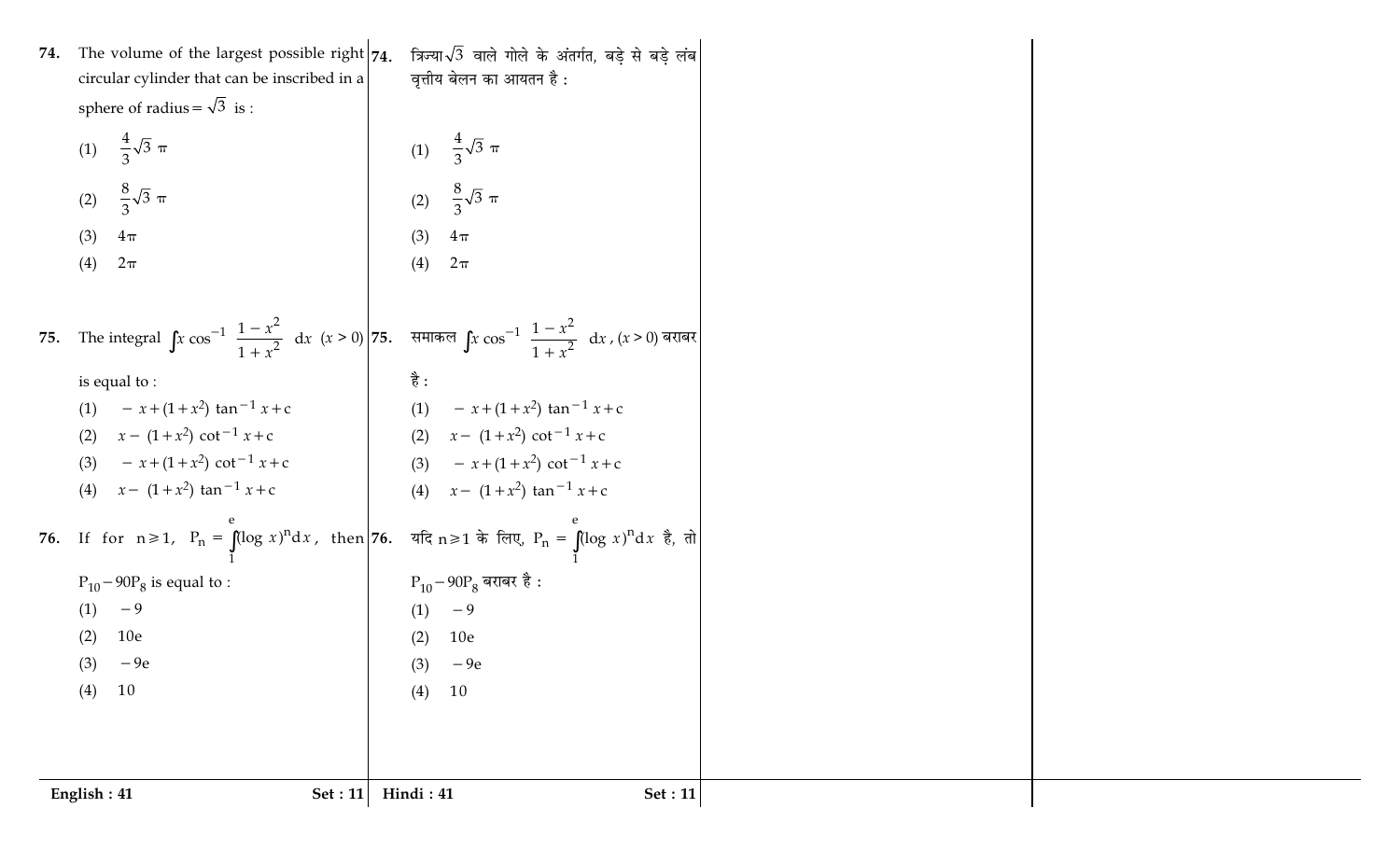| 77.                                                    |                                                                                                                                                                                                                                              | If the general solution of the differential 77. यदि किसी फलन + के लिए अवकल समीकरण                                                                                                                                                                                                              |  |
|--------------------------------------------------------|----------------------------------------------------------------------------------------------------------------------------------------------------------------------------------------------------------------------------------------------|------------------------------------------------------------------------------------------------------------------------------------------------------------------------------------------------------------------------------------------------------------------------------------------------|--|
|                                                        |                                                                                                                                                                                                                                              | equation $y' = \frac{y}{x} + \Phi\left(\frac{x}{y}\right)$ , for some $y' = \frac{y}{x} + \Phi\left(\frac{x}{y}\right)$ , $\overline{y}$ an extra $y \ln x  = x$ ,                                                                                                                             |  |
| function<br>$\Phi$ ,                                   | is<br>given<br>by <sub>l</sub>                                                                                                                                                                                                               | द्वारा प्रदत्त है, जहाँ $c$ एक स्वेच्छ अचर है, तो $\Phi(2)$                                                                                                                                                                                                                                    |  |
| constant, then $\Phi$ (2) is equal to :                | y $\ln  cx  = x$ , where c is an arbitrary                                                                                                                                                                                                   | बराबर है :                                                                                                                                                                                                                                                                                     |  |
| (1)<br>$\overline{4}$                                  |                                                                                                                                                                                                                                              | (1)<br>$\overline{4}$                                                                                                                                                                                                                                                                          |  |
| (2)                                                    |                                                                                                                                                                                                                                              | (2)                                                                                                                                                                                                                                                                                            |  |
| (3)                                                    |                                                                                                                                                                                                                                              | (3)                                                                                                                                                                                                                                                                                            |  |
| (4)                                                    |                                                                                                                                                                                                                                              |                                                                                                                                                                                                                                                                                                |  |
| 78.<br>slide on the floor, then the locus of P is :    | A stair-case of length $l$ rests against a 78.<br>vertical wall and a floor of a room,. Let P<br>be a point on the stair-case, nearer to its<br>end on the wall, that divides its length in<br>the ratio $1:2$ . If the stair-case begins to | लंबाई l की एक सीढ़ी एक उर्ध्वाधर दीवार तथा कमरे<br>के फर्श के साथ खड़ी है। माना इस सीढ़ी पर एक<br>बिंदु P, जो इसके दीवार के साथ लगने वाले सिरे के<br>निकट है, इस प्रकार है कि यह सीढ़ी की लंबाई को<br>$1:2$ के अनुपात में बांटता है। यदि सीढ़ी फर्श पर<br>सरकने लगती है, तो P का बिंदु पथ है : |  |
| an ellipse of eccentricity $\frac{1}{2}$<br>(1)        |                                                                                                                                                                                                                                              | (1) उत्केंद्रता $\frac{1}{2}$ वाला एक दीर्घवृत।                                                                                                                                                                                                                                                |  |
| an ellipse of eccentricity $\frac{\sqrt{3}}{2}$<br>(2) |                                                                                                                                                                                                                                              | (2) उत्केंद्रता $\frac{\sqrt{3}}{2}$ वाला एक दीर्घवृत                                                                                                                                                                                                                                          |  |
| (3) a circle of radius $\frac{1}{2}$                   |                                                                                                                                                                                                                                              | त्रिज्या $\frac{\iota}{2}$ वाला एक वृत।<br>(3)                                                                                                                                                                                                                                                 |  |
| a circle of radius $\frac{\sqrt{3}}{2}$ l<br>(4)       |                                                                                                                                                                                                                                              | त्रिज्या $\frac{\sqrt{3}}{2}$ $l$ वाला एक वृत।<br>(4)                                                                                                                                                                                                                                          |  |
|                                                        |                                                                                                                                                                                                                                              |                                                                                                                                                                                                                                                                                                |  |
| English: 42                                            | Set : $11$                                                                                                                                                                                                                                   | Hindi: 42<br><b>Set</b> : 11                                                                                                                                                                                                                                                                   |  |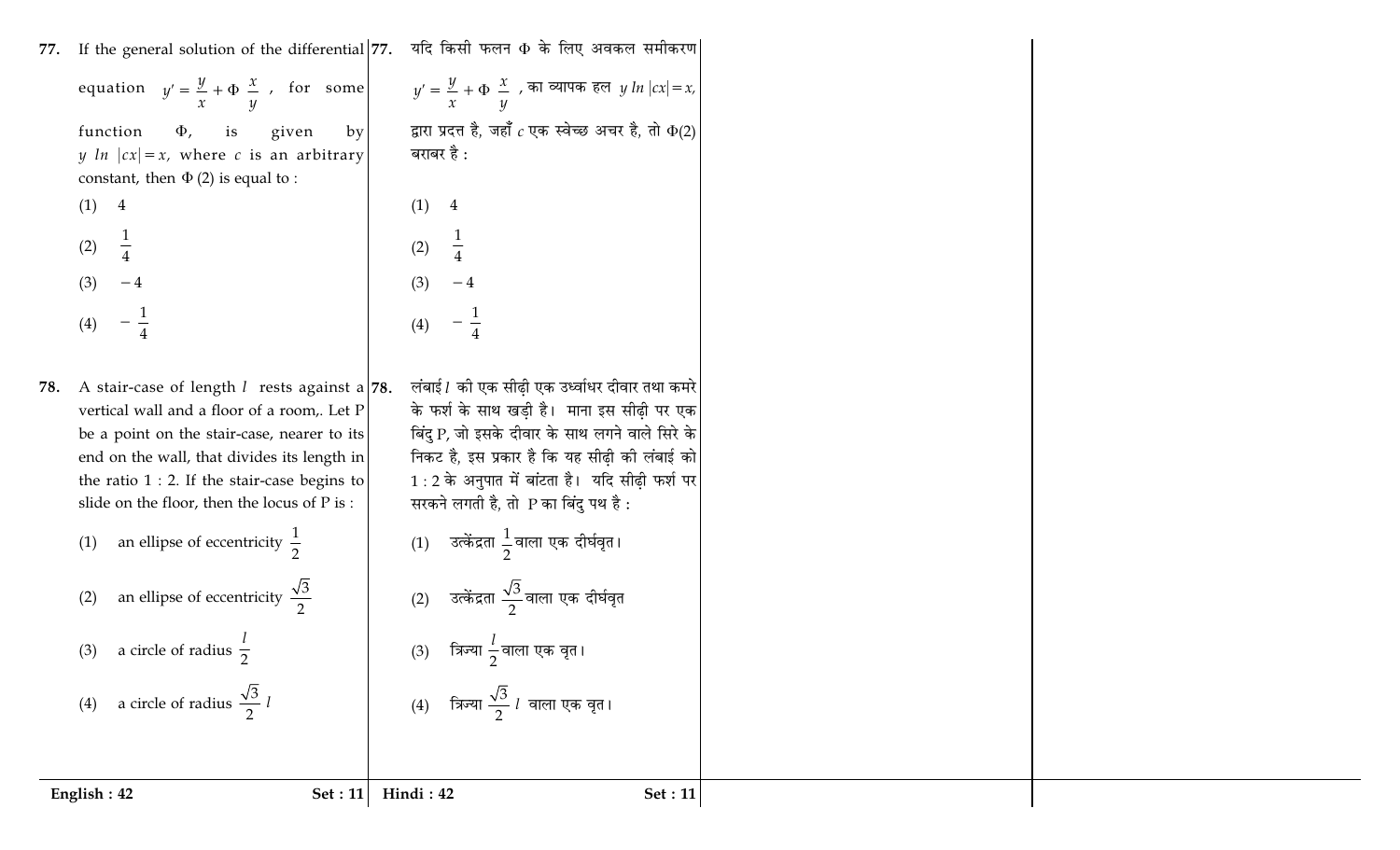| 79. The base of an equilateral triangle is along $ 79$ . |  |
|----------------------------------------------------------|--|
| the line given by $3x + 4y = 9$ . If a vertex of         |  |
| the triangle is $(1, 2)$ , then the length of a          |  |
| side of the triangle is :                                |  |
|                                                          |  |

|     | $2\sqrt{3}$<br>(1)<br>15                        |                                                       | (1)          |
|-----|-------------------------------------------------|-------------------------------------------------------|--------------|
|     | $\frac{4\sqrt{3}}{2}$<br>(2)<br>$\overline{15}$ |                                                       | (2)          |
|     | $4\sqrt{3}$<br>(3)<br>$\overline{5}$            |                                                       | (3)          |
|     | $\frac{2\sqrt{3}}{5}$<br>(4)                    |                                                       | (4)          |
| 80. |                                                 | The set of all real values of $\lambda$ for which 80. | $\lambda$ वे |

| (3)                                                                                                                                                                                                                                                                                                | (3)                                                                                                                                                                                                                                                                                                         |
|----------------------------------------------------------------------------------------------------------------------------------------------------------------------------------------------------------------------------------------------------------------------------------------------------|-------------------------------------------------------------------------------------------------------------------------------------------------------------------------------------------------------------------------------------------------------------------------------------------------------------|
| $\frac{2\sqrt{3}}{5}$<br>(4)                                                                                                                                                                                                                                                                       | $\frac{2\sqrt{3}}{5}$<br>(4)                                                                                                                                                                                                                                                                                |
| The set of all real values of $\lambda$ for which 80.<br>exactly two common tangents can be<br>drawn to the circles<br>$x^2 + y^2 - 4x - 4y + 6 = 0$ and<br>$x^2 + y^2 - 10x - 10y + \lambda = 0$ is the interval :<br>(1)<br>(12, 32)<br>$(2)$ $(18, 42)$<br>$(3)$ $(12, 24)$<br>$(4)$ $(18, 48)$ | $\lambda$ के सभी वास्तविक मानों का समुच्चय, जिनके लिए<br>वृत्तों $x^2 + y^2 - 4x - 4y + 6 = 0$ तथा<br>$x^2 + y^2 - 10x - 10y + \lambda = 0$ पर ठीक दो<br>उभयनिष्ठ स्पर्शरेखाएँ खींची जा सकती हों, का जो<br>अंतराल है, वह है :<br>(12, 32)<br>(1)<br>$(2)$ $(18, 42)$<br>$(3)$ $(12, 24)$<br>(18, 48)<br>(4) |
|                                                                                                                                                                                                                                                                                                    |                                                                                                                                                                                                                                                                                                             |

 $\frac{2\sqrt{3}}{15}$ 

 $\frac{4\sqrt{3}}{15}$ 

| एक समबाहु त्रिभुज का आधार रेखा 3x + 4y = 9 के   |
|-------------------------------------------------|
| अनुदिश है। यदि त्रिभुज का एक शीर्ष (1, 2) है तो |
| त्रिभुज की एक भुजा की लंबाई है :                |

दो जो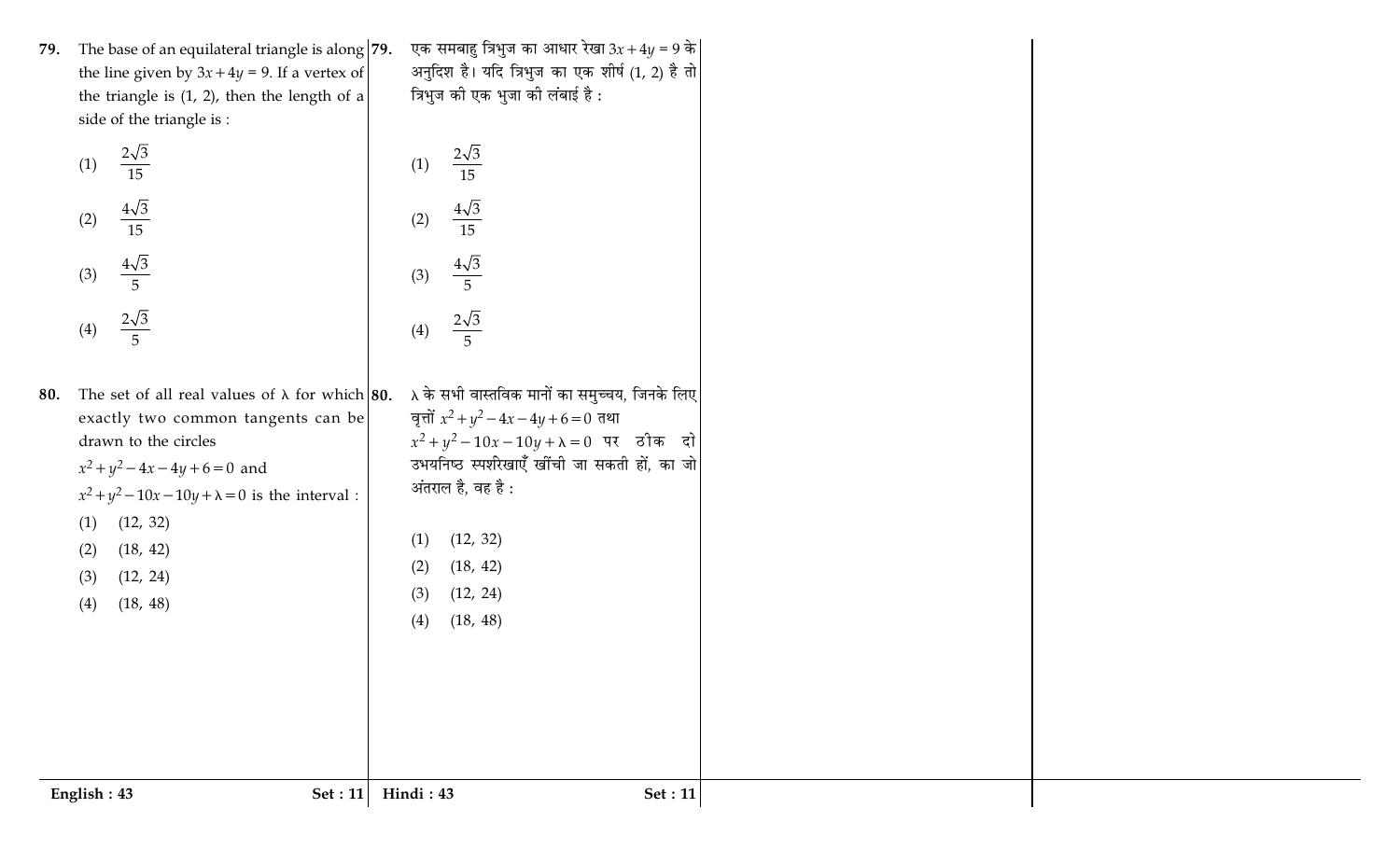- 81. Let  $L_1$  be the length of the common chord 81. of the curves  $x^2 + y^2 = 9$  and  $y^2 = 8x$ , and  $L<sub>2</sub>$  be the length of the latus rectum of  $y^2=8x$ , then :
	- (1)  $L_1 > L_2$
	- $L_1 = L_2$  $(2)$ (3)  $L_1 < L_2$
	- (4)  $\frac{L_1}{L_2} = \sqrt{2}$

 $-\frac{11}{3}$ 

 $\frac{13}{2}$ 

 $-\frac{13}{2}$ 

 $(2)$ 

 $(3)$ 

 $(4)$ 

- 82. Let P (3 sec  $\theta$ , 2 tan  $\theta$ ) and Q (3 sec  $\phi$ , 2 tan  $\phi$ ) where  $\theta + \phi = \frac{\pi}{2}$ , be two distinct points on the hyperbola  $rac{x^2}{9} - \frac{y^2}{4} = 1$ . Then the ordinate of the point of intersection of the normals at P and  $Q$  is : (1)  $\frac{11}{3}$
- (1)  $L_1 > L_2$ 
	- (2)  $L_1 = L_2$ <br>
	(3)  $L_1 < L_2$ <br>
	(4)  $\frac{L_1}{L_2} = \sqrt{2}$ 82. माना अतिपरवलय  $\frac{x^2}{9} - \frac{y^2}{4} = 1$ पर दो भिन्न बिंदु P (3 sec  $\theta$ , 2 tan  $\theta$ ) तथा Q (3 sec  $\phi$ , 2 tan  $\phi$ ) हैं, जहाँ  $\theta + \phi = \frac{\pi}{2}$  है, तो P तथा Q पर खींचे गए

माना L<sub>1,</sub> वक्रों  $x^2 + y^2 = 9$  तथा  $y^2 = 8x$ , की

उभयनिष्ठं जीवा की लंबाई है, तथा  $L_2$ ,  $y^2 = 8x$  के

नाभिलंब की लंबाई है, तो :

 $\frac{11}{3}$ 

 $-\frac{11}{3}$ 

 $\frac{13}{2}$ 

 $-\frac{13}{2}$ 

 $(1)$ 

 $(2)$ 

 $(3)$ 

 $(4)$ 

अभिलंबों के प्रतिच्छेदन बिंदु की कोटि (ordinate) है :

$$
English: 44
$$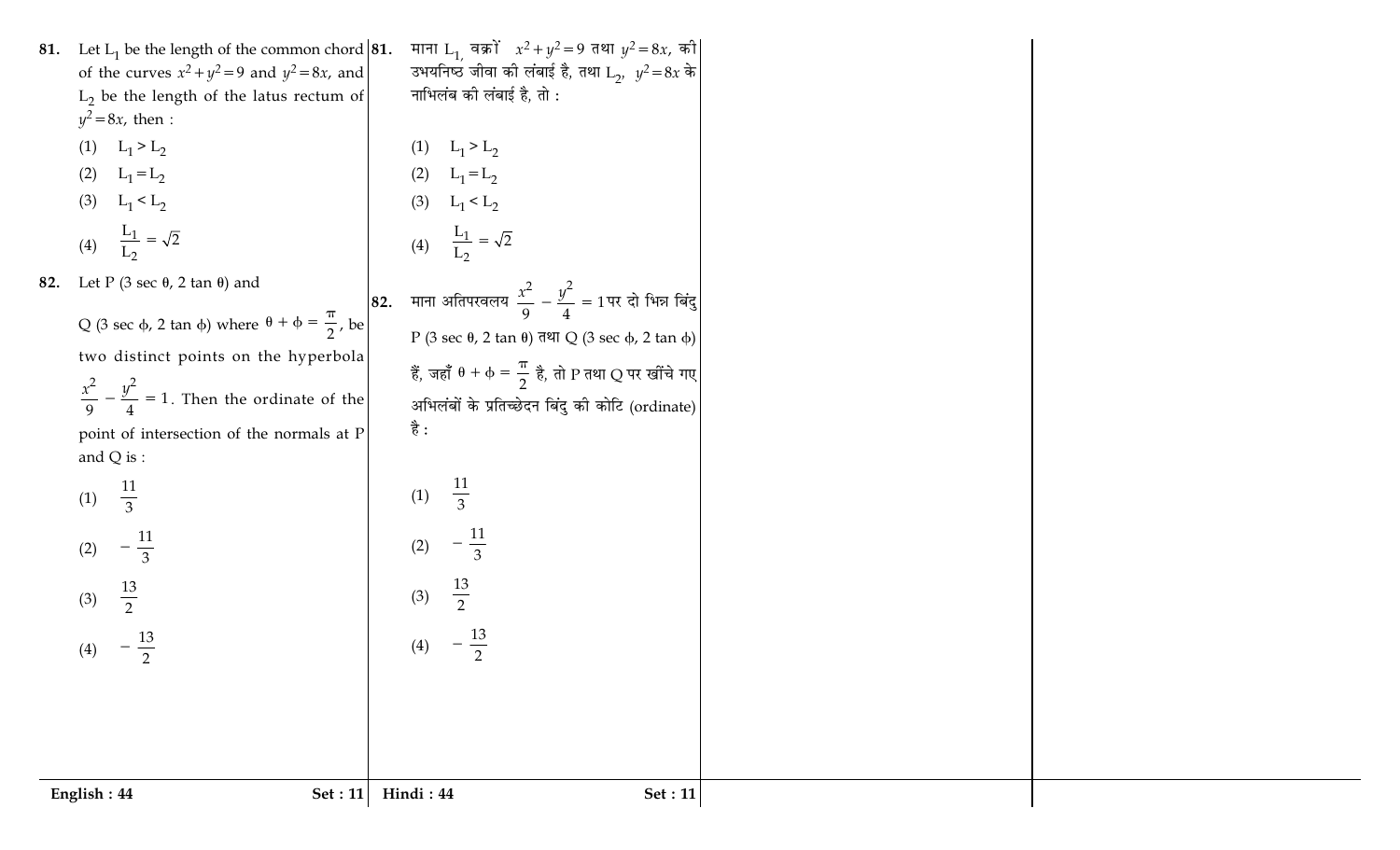| English: 45<br>Set : $11$                                             | Hindi: 45<br>Set : $11$                                                                                                                                                           |
|-----------------------------------------------------------------------|-----------------------------------------------------------------------------------------------------------------------------------------------------------------------------------|
|                                                                       |                                                                                                                                                                                   |
|                                                                       |                                                                                                                                                                                   |
| $12\sqrt{2}$<br>(4)                                                   | $12\sqrt{2}$<br>(4)                                                                                                                                                               |
| 24<br>(3)                                                             | (3)<br>24                                                                                                                                                                         |
| $(2)$ 12                                                              | $(2)$ 12                                                                                                                                                                          |
| $4\sqrt{2}$<br>(1)                                                    | $(1)$ $4\sqrt{2}$                                                                                                                                                                 |
|                                                                       | then a value of $\overrightarrow{c} \cdot (-7\hat{i} + 2\hat{j} + 3\hat{k})$ is: $\overrightarrow{d}$ $\overrightarrow{c} \cdot (-7\hat{i} + 2\hat{j} + 3\hat{k})$ का एक मान है:  |
|                                                                       | 85. If $ \vec{c} ^2 = 60$ and $\vec{c} \times (\hat{i}+2\hat{j}+5\hat{k}) = 0$ , 85. $\vec{a}(\vec{c})^2 = 60$ and $\vec{c} \times (\hat{i}+2\hat{j}+5\hat{k}) = 0$ , $\vec{e}$ , |
| $(4)$ $(-1, -3, 0)$                                                   | $(4)$ $(-1, -3, 0)$                                                                                                                                                               |
| $(0, 3, -5)$<br>(3)                                                   | $(3)$ $(0, 3, -5)$                                                                                                                                                                |
| (1, 0, 5)<br>(2)                                                      | (1, 0, 5)<br>(2)                                                                                                                                                                  |
| $(1)$ $(1, -2, 5)$                                                    | $(1)$ $(1, -2, 5)$                                                                                                                                                                |
| point :                                                               |                                                                                                                                                                                   |
| the line $\frac{x}{1} = \frac{y}{1} = \frac{z}{4}$ passes through the | जिस बिंदु से होकर जाता है, वह है :                                                                                                                                                |
|                                                                       | करने वाला तथा रेखा $\frac{x}{1} = \frac{y}{1} = \frac{z}{4}$ के समांतर समतल,                                                                                                      |
| $\frac{x-1}{1} = \frac{y-2}{2} = \frac{z-3}{3}$ and parallel to       |                                                                                                                                                                                   |
|                                                                       | 84. The plane containing the line 84. रेखा $\frac{x-1}{1} = \frac{y-2}{2} = \frac{z-3}{3}$ को अन्तर्विष्ट                                                                         |
|                                                                       |                                                                                                                                                                                   |
| $10\lambda - 7\mu = 0$<br>(3)<br>$7\lambda - 10\mu = 0$<br>(4)        | $10\lambda - 7\mu = 0$<br>(3)<br>$7\lambda - 10\mu = 0$<br>(4)                                                                                                                    |
| $8\lambda - 5\mu = 0$<br>(2)                                          | $8\lambda - 5\mu = 0$<br>(2)                                                                                                                                                      |
| $5\lambda - 8\mu = 0$<br>(1)                                          | $5\lambda - 8\mu = 0$<br>(1)                                                                                                                                                      |
| the coordinate axes, then :                                           | समान कोण बनाती है, तो :                                                                                                                                                           |
| median through A is equally inclined to                               | से होकर जाने वाली माध्यिका, निर्देशांक अक्षों पर                                                                                                                                  |
| C ( $\lambda$ , 5, $\mu$ ) be the vertices of a $\Delta$ ABC. If the  | 83. Let A $(2, 3, 5)$ , B $(-1, 3, 2)$ and $(83, 77)$ A $(2, 3, 5)$ , B $(-1, 3, 2)$ $(78)$<br>C ( $\lambda$ , 5, $\mu$ ) एक त्रिभुज ABC के शीर्ष हैं। यदि A                      |
|                                                                       |                                                                                                                                                                                   |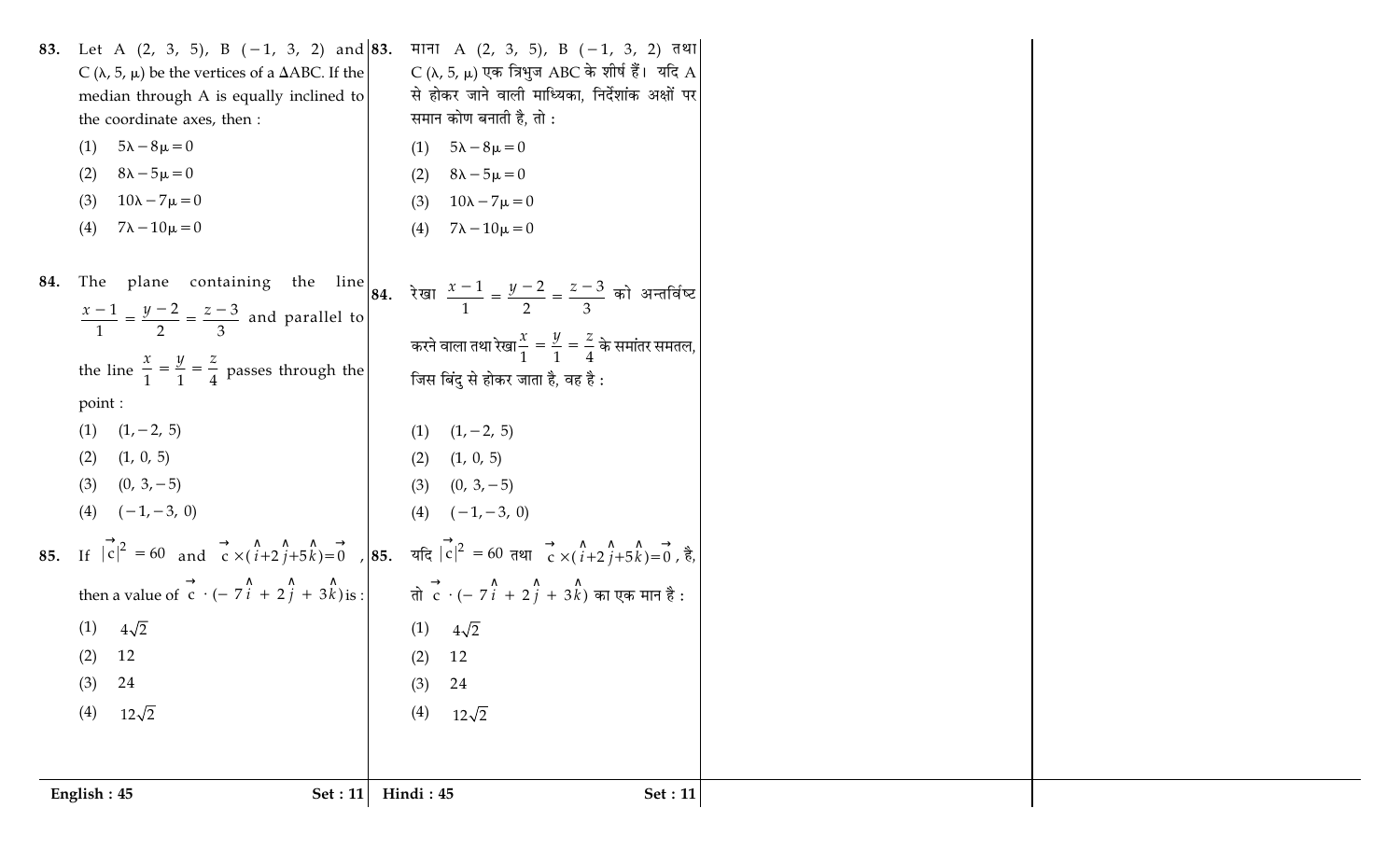| English: 46 | Set : 11                                                          | Hindi: 46               | <b>Set: 11</b>                                    |
|-------------|-------------------------------------------------------------------|-------------------------|---------------------------------------------------|
|             |                                                                   |                         |                                                   |
|             |                                                                   |                         |                                                   |
|             |                                                                   |                         |                                                   |
|             |                                                                   |                         |                                                   |
|             |                                                                   |                         |                                                   |
| (4)         | $\frac{p}{3}$                                                     | $\frac{p}{3}$<br>(4)    |                                                   |
| (3)         | $\frac{p}{2}$                                                     | $\frac{p}{2}$<br>(3)    |                                                   |
| (2)         | $3-p$                                                             | (2)<br>$3-p$            |                                                   |
|             | $(1)$ 2-p                                                         | $2-p$<br>(1)            |                                                   |
|             | $P(X=2) = P(X=3)$ , then E(X), the mean of<br>variable $X$ , is : |                         | है, तो चर X का माध्य $E(X)$ है :                  |
|             | with parameters n and p such that                                 |                         | जहाँ n, p इसके प्राचल हैं, और P(X = 2) = P(X = 3) |
|             | 87. If X has a binomial distribution, $B(n, p)$ 87.               |                         | यदि X का ऐसा द्विपद बंटन, $B(n, p)$ है,           |
| (4)         | 31<br>$\overline{128}$                                            | $\frac{31}{128}$<br>(4) |                                                   |
| (3)         | $\overline{128}$                                                  | (3)                     |                                                   |
|             | 63                                                                | $\frac{63}{128}$        |                                                   |
| (2)         | 64<br>$\overline{127}$                                            | $\frac{64}{127}$<br>(2) |                                                   |
| (1)         | $\overline{2}$                                                    | (1)<br>$\overline{2}$   |                                                   |
|             | that $x \in A$ is :                                               |                         |                                                   |
|             | chosen at random. Then the probability                            |                         | चुने गए , तो $x{\in}A$ की प्रायिकता है :          |
|             | subset A of S and an element $x$ of S are                         |                         | उपसमुच्चय A तथा S का एक अवयव $x$ , यादृच्छया      |
|             | 86. A set S contains 7 elements. A non-empty 86.                  |                         | एक समुच्चय S में 7 अवयव हैं। S का एक अरिक्त       |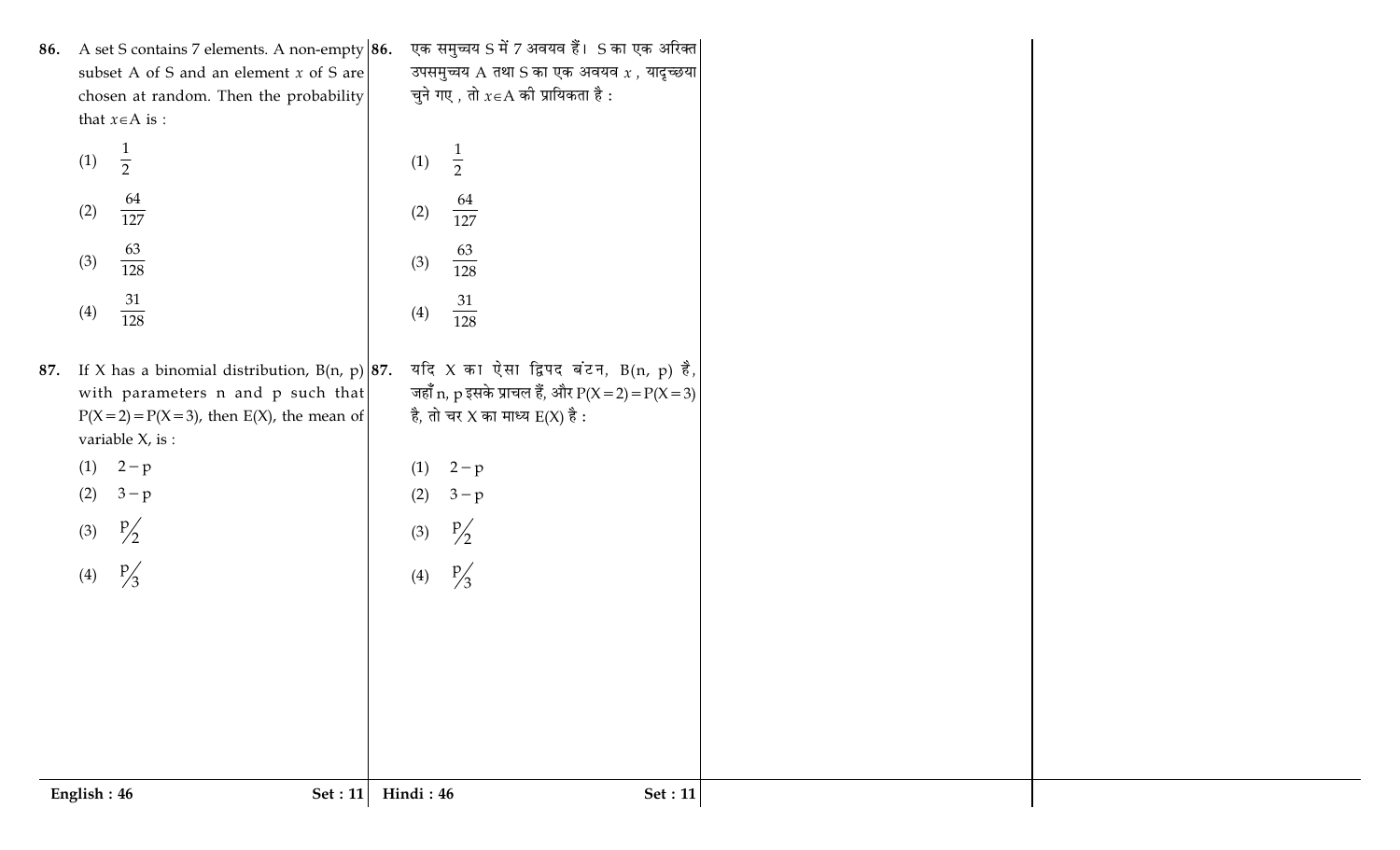**88.** If  $2 \cos \theta + \sin \theta = 1 \left( \theta \neq \frac{\pi}{2} \right)$ 

then 7 cos  $\theta$  + 6 sin  $\theta$  is equal to

 $\frac{1}{2}$  $(1)$  $(2)$  $\overline{2}$  $\frac{11}{2}$  $(3)$  $\frac{46}{5}$  $(4)$ 

89. The angle of elevation of the vertical tower from a point horizontal ground was observed After moving a distance 2 metre towards the foot of the tower, the elevation changes to  $\beta$ . Then the metres) of the tower is :

> $2 \sin \alpha \sin \beta$  $(1)$  $\sin(\beta-\alpha)$

 $\sin \alpha \sin \beta$  $(2)$  $\cos(\beta-\alpha)$  $2 \sin (\beta - \alpha)$ 

(3) 
$$
\frac{2 \sin(\beta - \alpha)}{\sin \alpha \sin \beta}
$$

(4) 
$$
\frac{\cos (\beta - \alpha)}{\sin \alpha \sin \beta}
$$

English: 47

88. 
$$
\vec{a} = \vec{a}
$$
 2 cos θ + sin θ = 1  $(\theta \neq \frac{\pi}{2})$   $\vec{e}$ ,  
\n7 cos θ + 6 sin θ = 1  $(\theta \neq \frac{\pi}{2})$   $\vec{e}$ ,  
\n(1)  $\frac{1}{2}$   
\n(2) 2  
\n(3)  $\frac{11}{2}$   
\n(4)  $\frac{46}{5}$   
\ntop on the  $\vec{a}$  = 89.  $\vec{a}$  = 74.  $\vec{a}$  = 74.  $\vec{a}$  = 34.  $\vec{a}$  = 74.  $\vec{a}$  = 74.  $\vec{a}$  = 74.  $\vec{a}$  = 74.  $\vec{a}$  = 74.  $\vec{a}$  = 74.  $\vec{a}$  = 74.  $\vec{a}$  = 74.  $\vec{a}$  = 74.  $\vec{a}$  = 74.  $\vec{a}$  = 74.  $\vec{a}$  = 74.  $\vec{a}$  = 74.  $\vec{a}$  = 74.  $\vec{a}$  = 74.  $\vec{a}$  = 74.  $\vec{a}$  = 74.  $\vec{a}$  = 74.  $\vec{a}$  = 74.  $\vec{a}$  = 74.  $\vec{a}$  = 74.  $\vec{a}$  = 74.  $\vec{a}$  = 74.  $\vec{a}$  = 74.  $\vec{a}$  = 74.  $\vec{a}$  = 74.  $\vec{a}$  = 74.  $\vec{a}$  = 74.  $\vec{a}$  = 74.  $\vec{a}$  = 74.  $\vec{a}$  = 74.  $\vec{a}$  = 74.  $\vec{a}$  = 74.  $\vec{a}$  = 74.  $\vec{a}$  = 74.  $\vec{a}$  = 74.  $\vec{a}$  = 74.  $\vec{a}$  = 74.  $\vec{a}$ 

एक बिंदु P से एक ऊर्ध्वाधर मीनार  
नयन कोण α पाया गया। P से मीनार  
2 मी. जाने पर, उन्नयन कोण बदल  
; तो (मी.में) मीनार की ऊँचाई है :  

$$
\frac{\sin \beta}{-\alpha}
$$
  

$$
\frac{\sin \beta}{-\alpha}
$$

Set :  $11$ 

तो

 $(4)$ 

Hindi: 47

Set :  $11$ 

 $\cos(\beta-\alpha)$  $\sin \alpha \sin \beta$